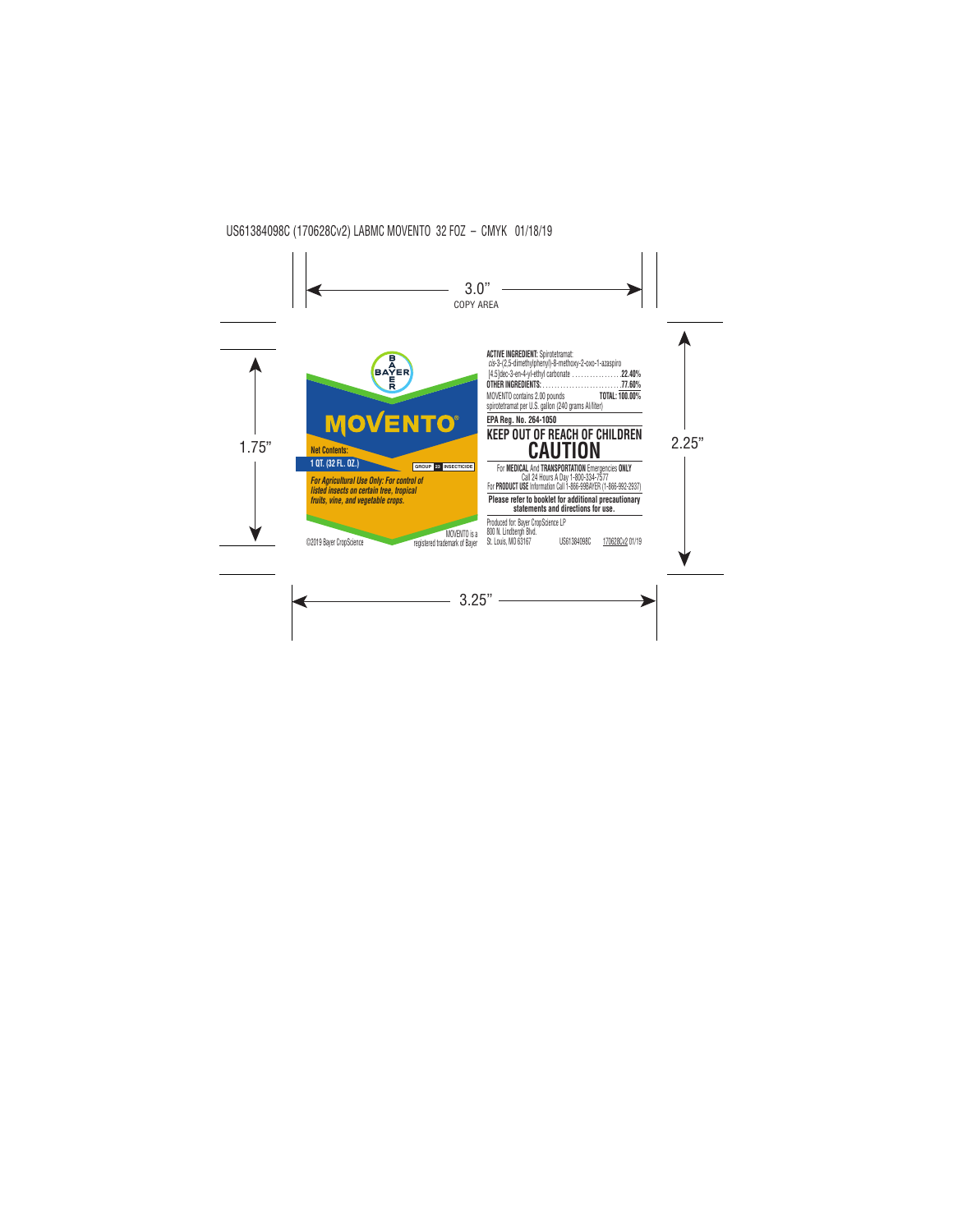# **FIRST AID**

| llf on skin | Take off contaminated clothing.<br>or clothing: • Rinse skin immediately with plenty of water for 15 to 20 minutes.<br>. Call a poison control center or doctor for treatment advice.                                                                                                                 |
|-------------|-------------------------------------------------------------------------------------------------------------------------------------------------------------------------------------------------------------------------------------------------------------------------------------------------------|
|             | • Call a poison control center or doctor immediately for treatment advice.<br>swallowed:   • Have person sip a glass of water if able to swallow.<br>. Do not induce vomiting unless told to do so by a poison control center or doctor.<br>. Do not give anything by mouth to an unconscious person. |
| If in eyes: | . Hold eye open and rinse slowly and gently with water for 15-20 minutes.<br>. Remove contact lenses, if present, after the first five minutes, then continue rinsing.<br>. Call a poison control center or doctor immediately for treatment advice.                                                  |
|             | Have a product container or label with you when calling a poison control center<br>or doctor, or going for treatment. You may also contact 1-800-334-7577<br>for emergency medical treatment information.                                                                                             |
|             | Note to Physician: No specific antidote is available. Treat the patient symptomatically.                                                                                                                                                                                                              |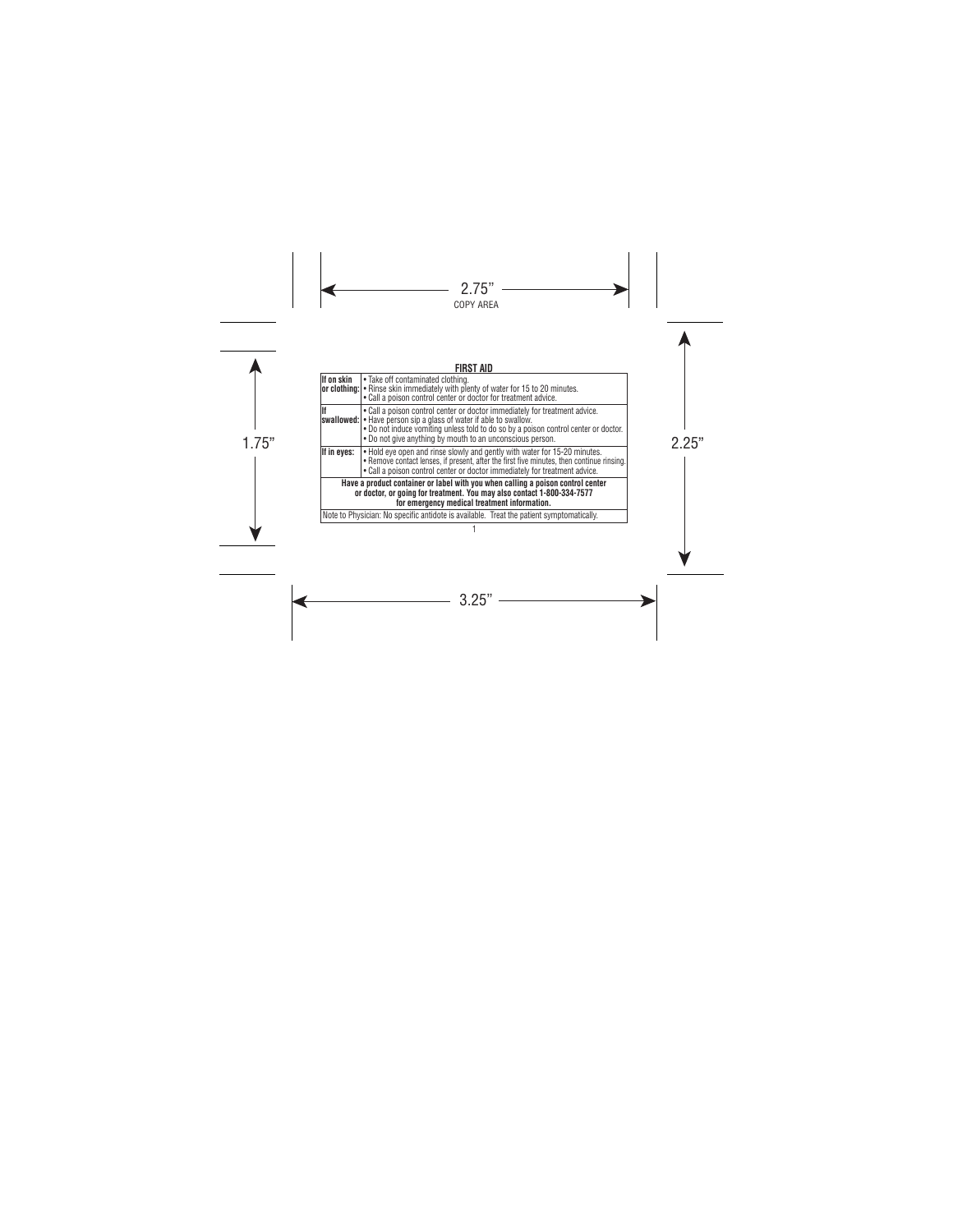# **PRECAUTIONARY STATEMENTS**

# **HAZARDS TO HUMANS AND DOMESTIC ANIMALS**

# **CAUTION**

- Harmful if swallowed or absorbed through skin.
- Causes moderate eye irritation.
- Avoid contact with skin, eyes, or clothing.
- Wash thoroughly with soap and water after handling and before eating, drinking, chewing gum, or using tobacco.
- 1.75" 2.25" Prolonged or frequently repeated skin contact may cause allergic reactions in some individuals.

# **PERSONAL PROTECTIVE EQUIPMENT (PPE)**

Follow manufacturer's instructions for cleaning/maintaining PPE. If no such instructions for washables, use detergent and hot water. Keep and wash PPE separately from other laundry.

# **Applicators and other handlers must wear:**

- 
- 2 • Chemical resistant gloves made of barrier laminate, butyl rubber  $\geq 14$  mils, nitrile rubber  $\geq 14$  mils, natural rubber ≥ 14 mils, polyethylene, polyvinyl chloride ≥ 14 mils, or viton ≥ 14 mils.
- Shoes plus socks.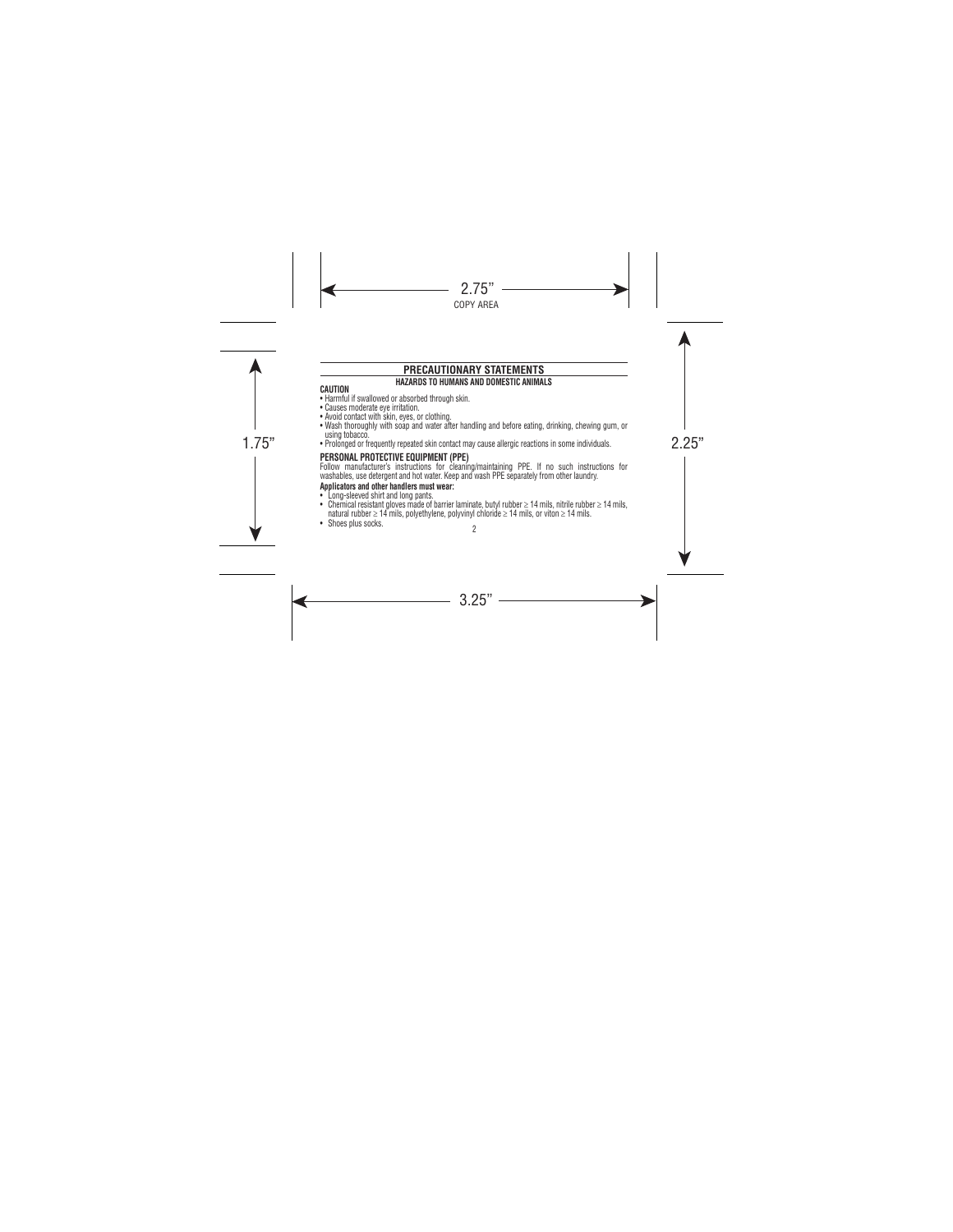# **ENGINEERING CONTROLS**

When handlers use closed systems, or enclosed cabs in a manner that meets the requirements listed in the Worker Protection Standard (WPS) for agricultural pesticides [40 CFR 170.240 (d)(4-6)], the handler PPE requirements may be reduced or modified as specified in the WPS.

# **USER SAFETY RECOMMENDATIONS**

- Users should wash hands before eating, drinking, chewing gum, using tobacco, or using the toilet.
- toilet.<br>• Users should remove clothing/PPE immediately if pesticide gets inside. Then wash thoroughly the strain of th and put on clean clothing.
	- Users should remove PPE immediately after handling this product.

# **USER SAFETY REQUIREMENTS**

3 Follow manufacturer's instructions for cleaning/maintaining PPE. If no such instructions for washables exist, use detergent and hot water. Keep and wash PPE separately from other laundry.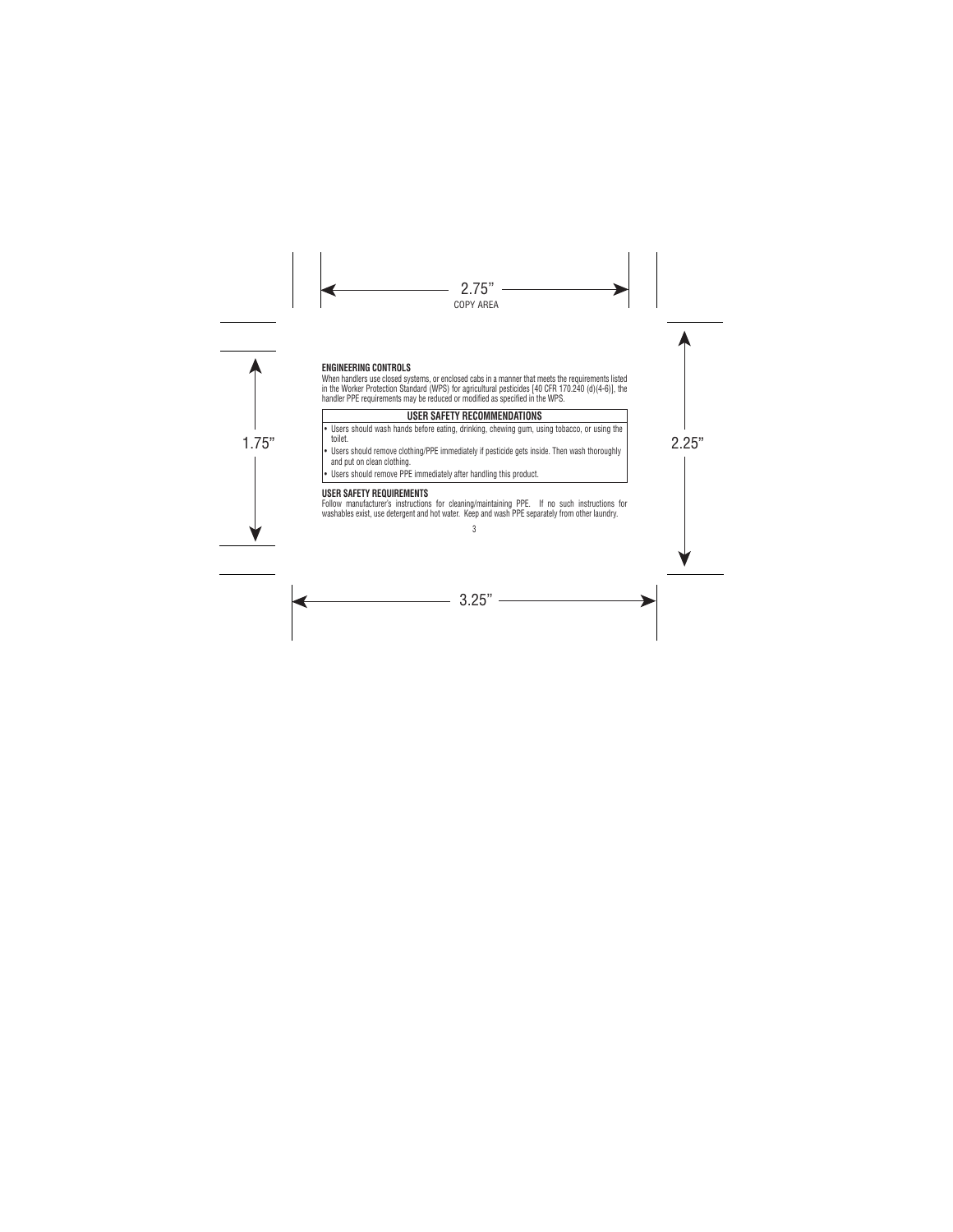# **ENVIRONMENTAL HAZARDS**

**For Terrestrial Use:** This pesticide is toxic to aquatic invertebrates and oysters. Do not apply directly to water, to areas where surface water is present, or to intertidal areas below the mean high water mark. This product may contaminate water through drift of spray in wind. Do not apply when weather conditions favor drift from treated areas. Drift and runoff from treated areas may be hazardous to aquatic organisms in neighboring areas. Do not contaminate water when disposing of equipment washwaters or rinsate.

equipment washwaters or rinsate.<br>This chemical has properties and characteristics associated with chemicals detected in ground water. The use of this chemical in areas where soils are permeable, particularly where the water table is shallow, may result in ground-water contamination.

> 4 This product is potentially toxic to honey bee larvae through residues in pollen and nectar, but not to adult honeybees. Exposure of adult bees to direct treatment or residues on blooming crops can lead to effects on honeybee larvae. See the "Directions for Use" section of this label for specific crop application instructions that minimize risk to honey bee larvae.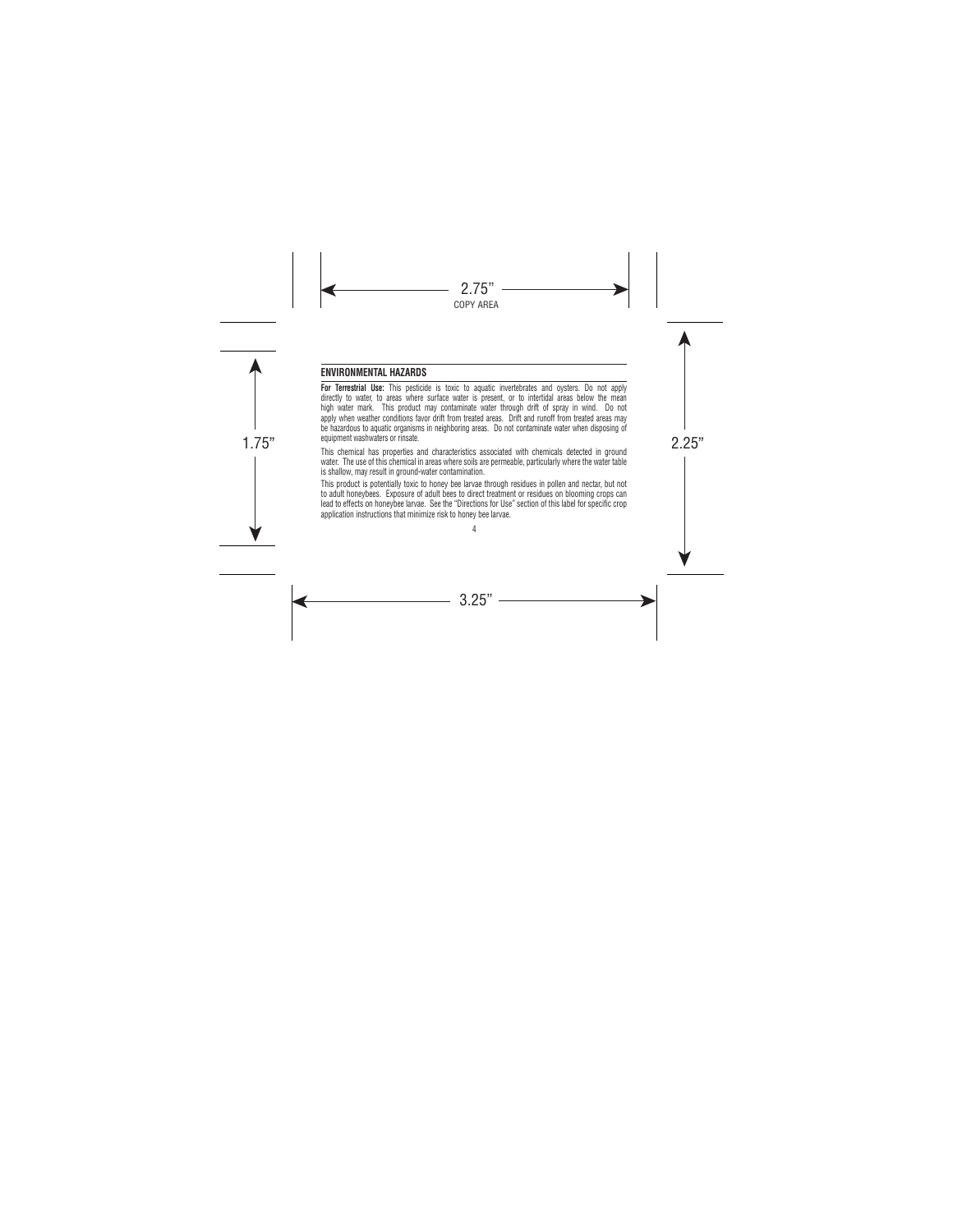#### **Runoff Management**

This product may contaminate water through runoff or drift of spray in wind. This product has a high potential for runoff for several weeks after application. Poorly draining soils and soils with shallow water tables are more prone to produce runoff that contains this product. A level well maintained vegetative buffer strip between areas to which this product is applied and surface water features such as ponds, streams, and springs will reduce the potential for contamination of water from rainfall runoff. Runoff of this product will be reduced by avoiding applications when rainfall is forecasted to occur within 48 hours.

# 1.75" 2.25" **Endangered Species Advisory/Protection Requirements**

The use of any pesticide in a manner that may kill or otherwise harm endangered species or adversely modify their habitat is a violation of Federal law.

# **CONDITIONS OF SALE AND LIMITATIONS OF WARRANTY AND LIABILITY**

5 Read the entire Directions for Use, Conditions, Disclaimer of Warranties and Limitations of Liability before using this product. If terms are not acceptable, return the unopened product container at once. By using this product, user or buyer accepts the following Conditions, Disclaimer of Warranties and<br>Limitations of Liability Limitations of Liability. *(continued)*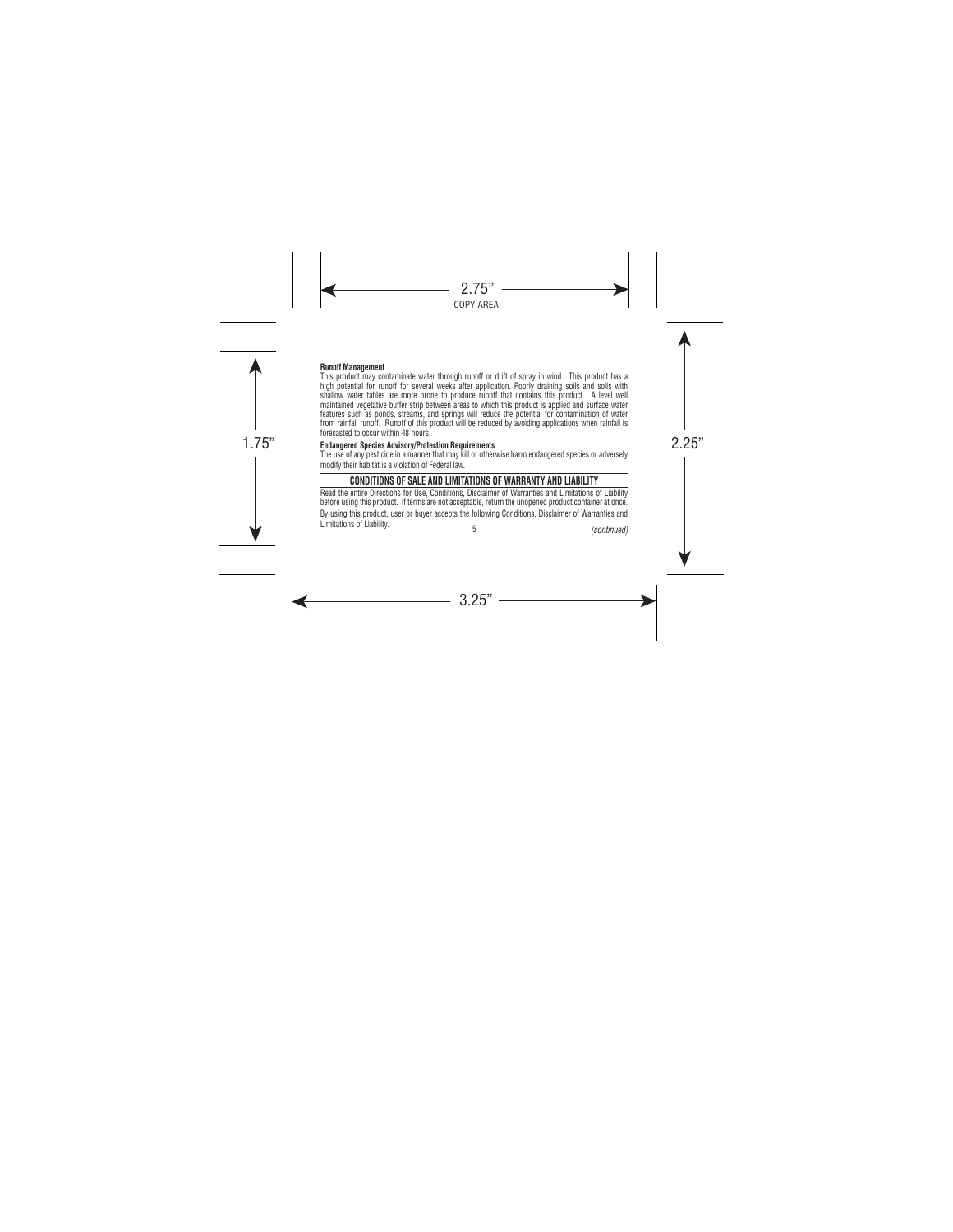**CONDITIONS:** The directions for use of this product are believed to be adequate and must be followed carefully. However, it is impossible to eliminate all risks associated with the use of this product. Crop injury, ineffectiveness or other unintended consequences may result because of such factors as weather conditions, presence of other materials, or the manner of use or application, all of which are beyond the control of Bayer CropScience. To the extent consistent with applicable law, all such risks shall be assumed by the user or buyer.

UISCLAIMEN OF WANNANTIES: TO THE EXTENT CONSISTENT WITH APPLICABLE LAW, BAYEN<br>CROPSCIENCE MAKES NO OTHER WARRANTIES, EXPRESS OR IMPLIED, OF MERCHANTABILITY **DISCLAIMER OF WARRANTIES:** TO THE EXTENT CONSISTENT WITH APPLICABLE LAW, BAYER OR OF FITNESS FOR A PARTICULAR PURPOSE OR OTHERWISE, THAT EXTEND BEYOND THE STATEMENTS MADE ON THIS LABEL. No agent of Bayer CropScience is authorized to make any warranties beyond those contained herein or to modify the warranties contained herein. TO THE EXTENT CONSISTENT WITH APPLICABLE LAW, BAYER CROPSCIENCE DISCLAIMS ANY LIABILITY WHATSOEVER FOR SPECIAL, INCIDENTAL OR CONSEQUENTIAL DAMAGES RESULTING FROM THE USE OR HANDLING OF THIS PRODUCT.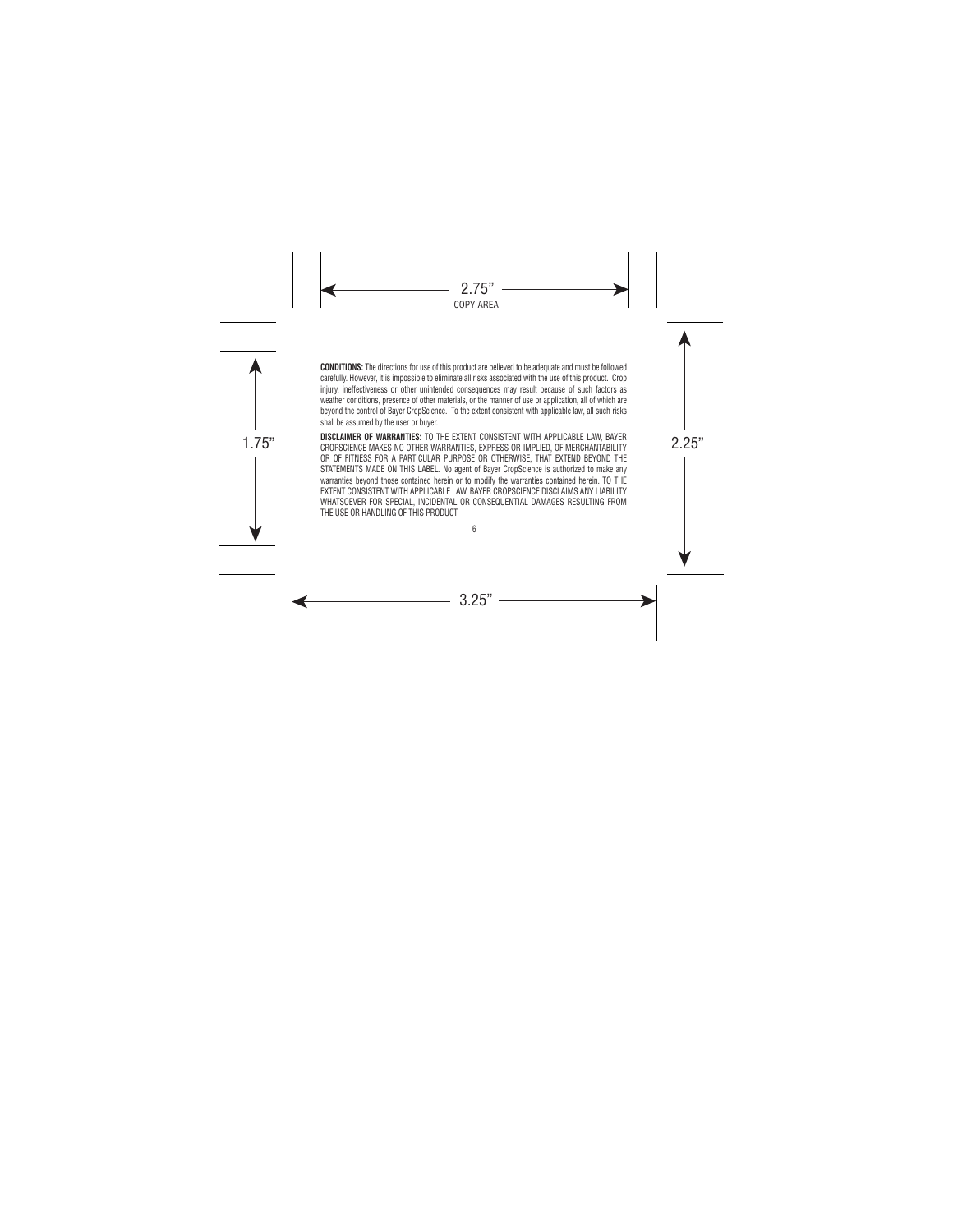**LIMITATIONS OF LIABILITY:** TO THE EXTENT CONSISTENT WITH APPLICABLE LAW, THE EXCLUSIVE REMEDY OF THE USER OR BUYER FOR ANY AND ALL LOSSES, INJURIES OR DAMAGES RESULTING FROM THE USE OR HANDLING OF THIS PRODUCT, WHETHER IN CONTRACT, WARRANTY, TORT, NEGLIGENCE, STRICT LIABILITY OR OTHERWISE, SHALL NOT EXCEED THE PURCHASE PRICE PAID, OR AT BAYER CROPSCIENCE'S ELECTION, THE REPLACEMENT OF PRODUCT.

# 1.75" 2.25" **DIRECTIONS FOR USE**

## **It is a violation of Federal law to use this product in a manner inconsistent with its labeling. Read the entire label before using this product.**

Do not apply this product in a way that will contact workers or other persons, either directly or through drift. Only protected handlers may be in the area during application. For any requirements specific to your State or Tribe, consult the agency responsible for pesticide regulation.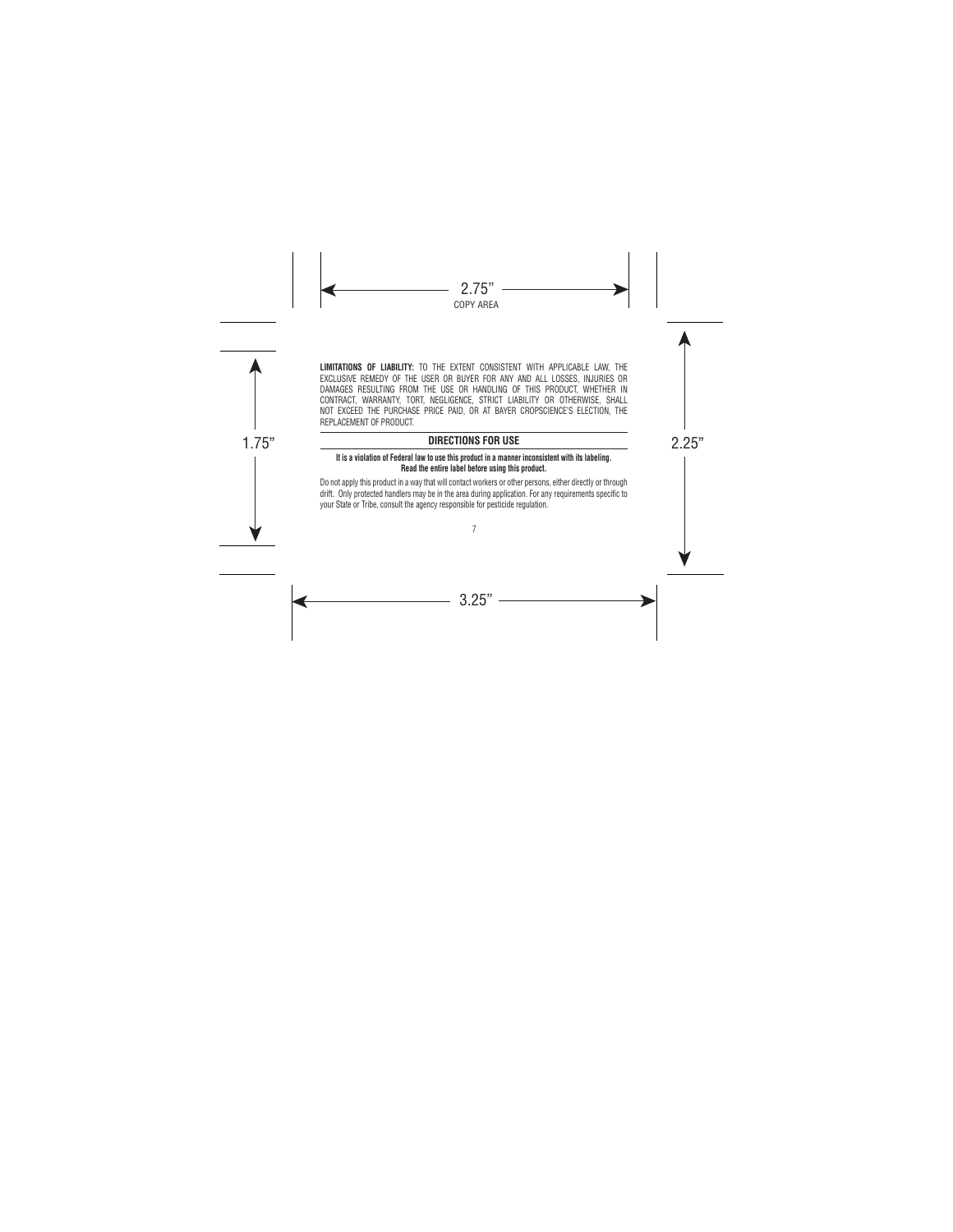# **AGRICULTURAL USE REQUIREMENTS**

in this box only apply to uses of this product that are covered by the Worker Protection Standard. |<br>| Do not enter or allow worker entry into treated areas during the restricted entry interval **(REI) of** | Use this product only in accordance with its labeling and with the Worker Protection Standard, 40 CFR part 170. This Standard contains requirements for the protection of agricultural workers on farms, forests, nurseries, and greenhouses, and handlers of agricultural pesticides. It contains requirements for training, decontamination, notification, and emergency assistance. It also contains specific instructions and exceptions pertaining to the statements on this label about personal protective equipment (PPE), notification to workers, and restricted-entry interval. The requirements in this box only apply to uses of this product that are covered by the Worker Protection Standard. **24 hours** following application.

**PPE required for early entry to treated areas (that is permitted under the Worker Protection Standard and that involves contact with anything that has been treated, such as plants, soil, or water), is:**

- Coveralls.
- Chemical resistant gloves made of barrier laminate, butyl rubber ≥ 14 mils, nitrile rubber ≥ 14 mils, natural rubber ≥ 14 mils, polyethylene, polyvinyl chloride ≥ 14 mils, or viton ≥ 14 mils.

• Shoes plus socks.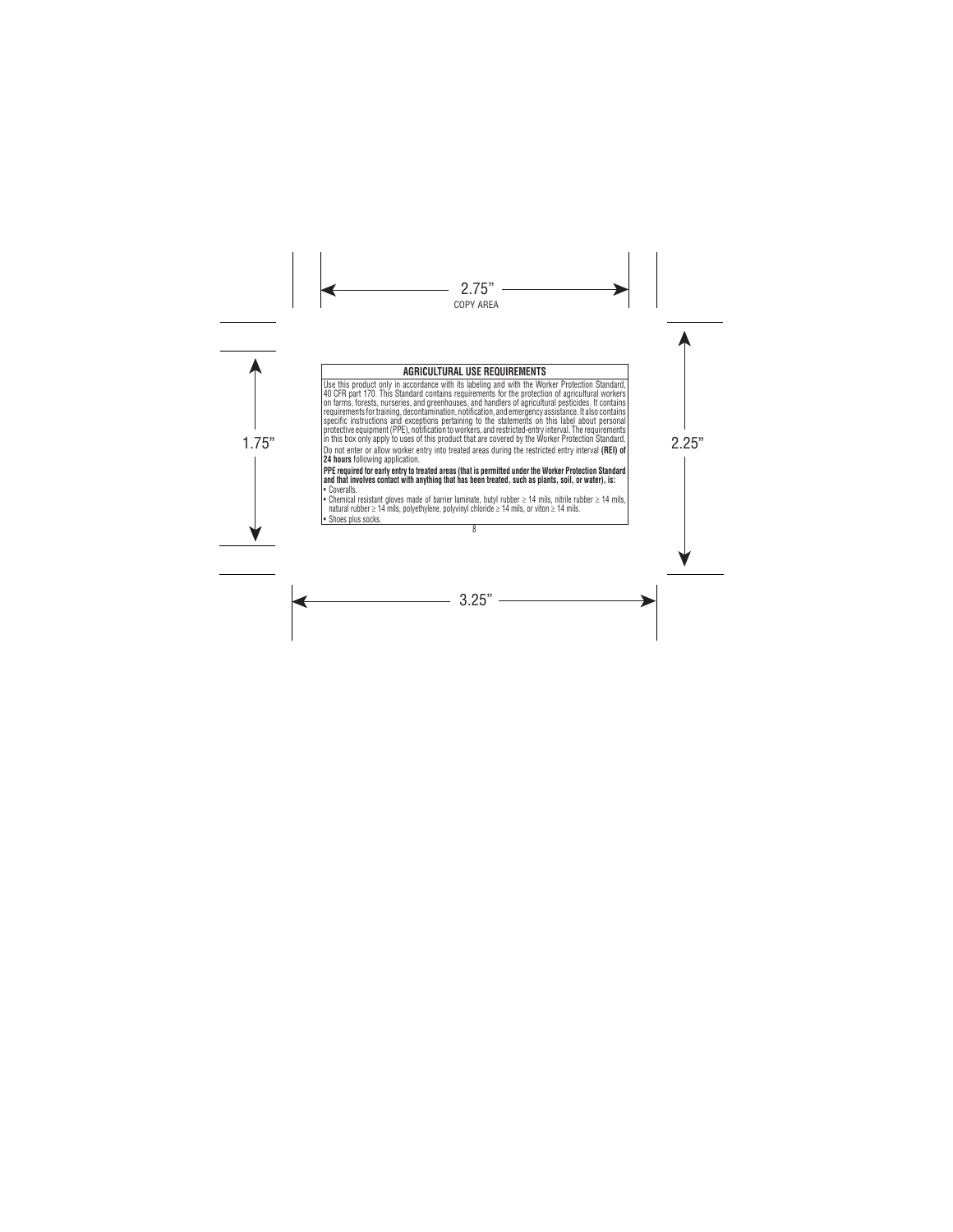# **PRODUCT INFORMATION**

MOVENTO®:

- Is a suspension concentrate formulation and is active primarily by ingestion against immature target pest life stages. In addition, fertility of adult female target pests, such as aphids and whiteflies, may be reduced.
- Can be applied by air, ground equipment or through chemigation as a preventative treatment or timed to coincide with an early threshold level in developing insect populations.
- Must be tank-mixed with a spray adjuvant / additive having spreading and penetrating properties to<br>maximize leaf uptake and systemicity of the active ingredient within treated plants; please contact • Must be tank-mixed with a spray adjuvant / additive having spreading and penetrating properties to your local Bayer CropScience representative or PCA for specific recommendations by crop.
	- It is widely known that tank mixtures and/or sequential treatments of horticultural spray oil with Captan and/or sulfur may cause adverse plant compatibility in tree and vine crops; including MOVENTO in this tankmix and/or sequential treatment scenario is not recommended.
	- Following application to plant foliage, MOVENTO is fully systemic, moving through phloem and xylem to new shoot, leaf and root tissues; systemicity and efficacy may be hindered during periods of cold temperatures, under drought conditions, or when plants are not actively growing.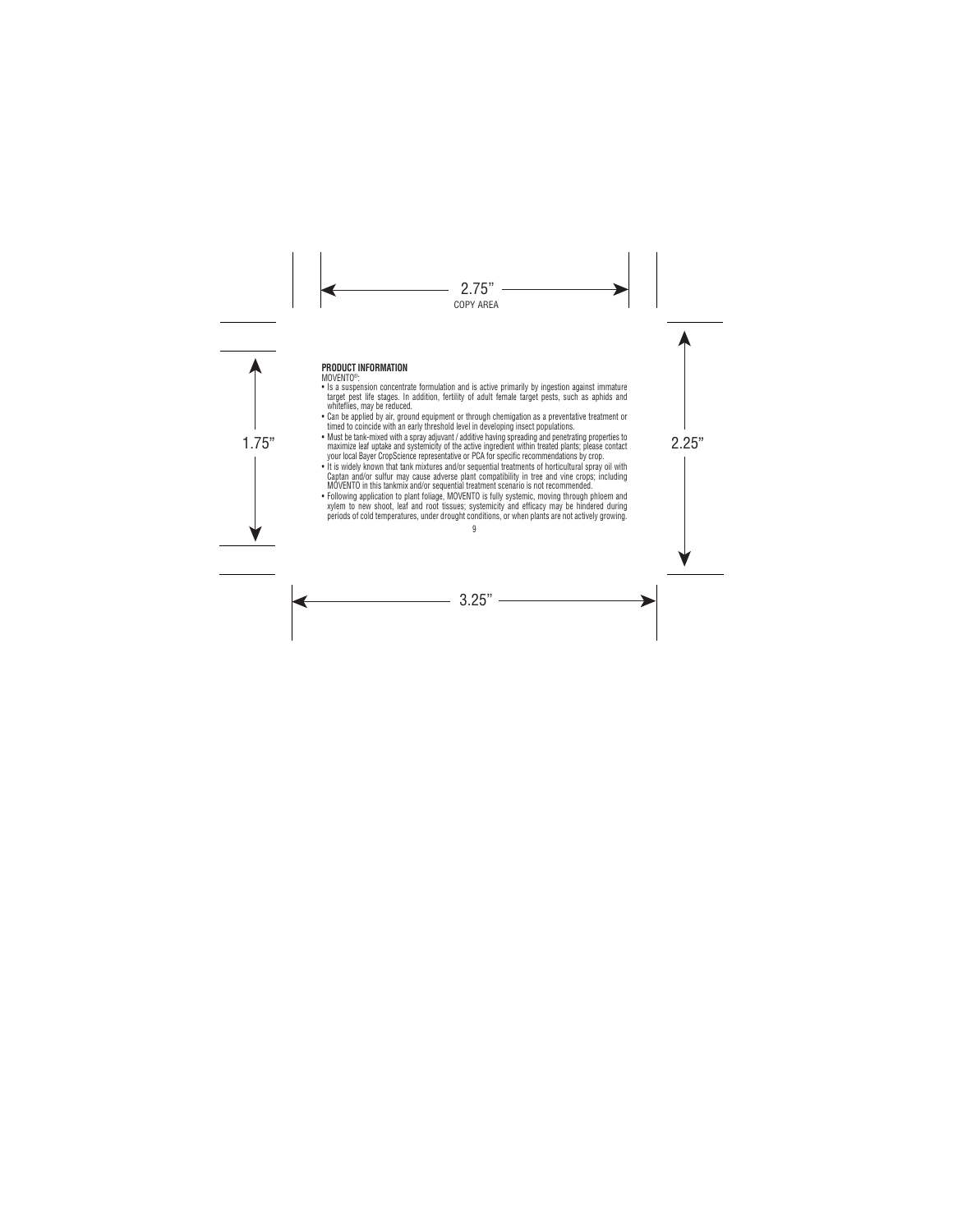# **APPLICATION INSTRUCTIONS**

- application period is recommended; for practices such as alternate row middles or tops and<br>bottoms, both sides of the trees or vines must be treated within a 72-hour period. Good coverage • Foliar spray applications must be made using properly calibrated ground sprayers, fixed- or rotary-winged aircraft or through properly designed, sprinkler-type, chemigation equipment (See Chemigation Application section). Sufficient spray volume, based on the size and density of the treated crop, must be utilized that allows for good coverage of both young and old foliage without runoff or collection of spray solution on leaf margins, fruit, or other plant tissues. For optimum control of target pests on tree and vine crops, treating both sides of the plant during the same application period is recommended; for practices such as alternate row middles or tops and will help ensure maximum uptake by leaf surfaces and optimum systemicity within the plant.
	- ° Ground applications must be made in a minimum of 50 gallons per acre on tree and vine crops; 15 gallons of water per acre on potato and vegetable crops.
	- 10 ° Aerial applications must be made in a minimum of 10 gallons of water per acre in tree and vine crops, and 5 gallons of water per acre in vegetable, and potato crops. The higher dosage of MOVENTO within the crop/pest-specific section may be necessary for optimum control for aerial applications.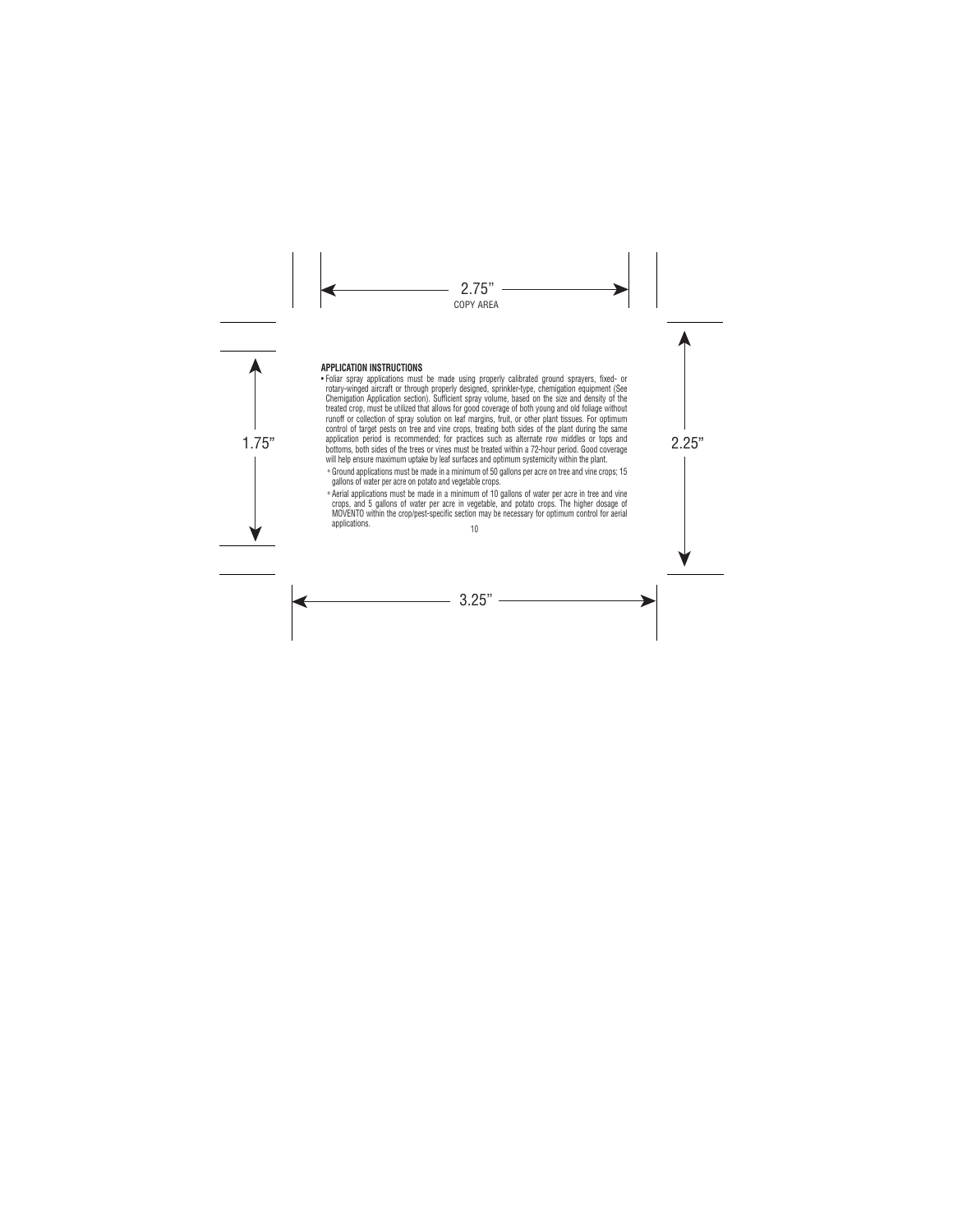# **USE RESTRICTIONS**

- Do not use in enclosed structures, such as greenhouses or planthouses.
- For annual crops where multiple plantings can occur within a calendar year, do not apply more than 30 fl oz/A, which is 0.47 lb spirotetramat/A within a calendar year unless specified otherwise within a crop-specific section for a given crop.
- this requirement, do not apply prior to petal-fall on pome fruits, stone fruits, and tree nut<br>crops. • Sufficient leaf tissue must be present for uptake and translocation of this product; due to crops.
	- The use of Induce® adjuvant in combination with MOVENTO on grape, pome fruits, and stone fruits is prohibited when fruit is present due to adverse plant compatibility on harvested commodities.
	- Do not apply when winds are greater than 15 mph and avoid gusty and windless conditions.

Refer to the specific use directions and restrictions in each Crop, Crop Group or Crop Subgroup table.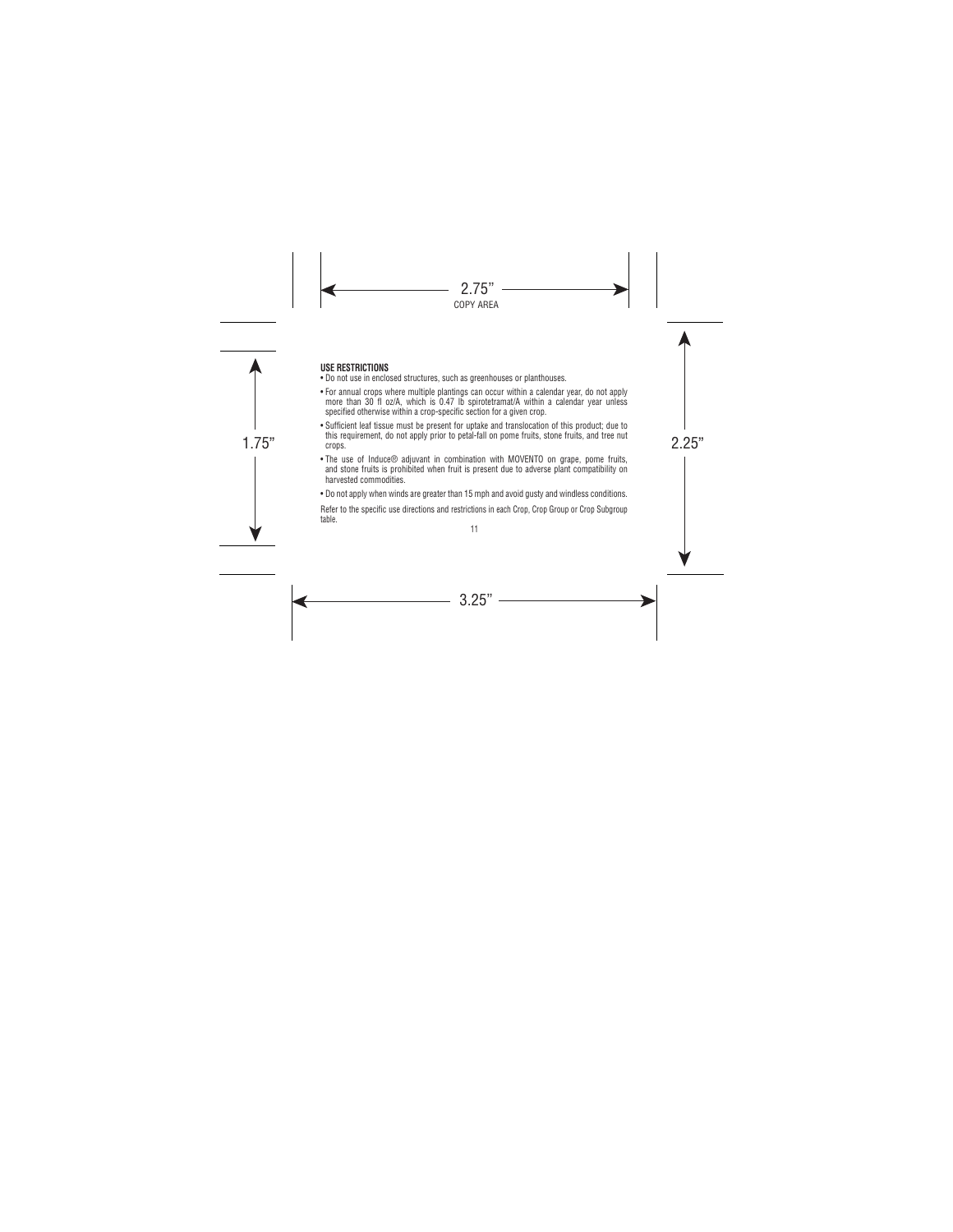# **INSECT RESISTANCE MANAGEMENT RECOMMENDATIONS**

MOVENTO contains an active ingredient with a mode of action classified as a Group 23 Insecticide, i.e., a lipid biosynthesis inhibitor (LBI). To delay insecticide resistance:

- Some insects are known to develop resistance to insecticides after repeated use. As with any insecticide, the use of this product should conform to resistance management strategies established for the use area.
- with another Group 23 product, be applied in a block rotation or windowed approach with products<br>from other chamical classes baying a different mode of action before using additional applications of • Bayer CropScience strongly encourages that MOVENTO, applied alone or in tankmix combination from other chemical classes having a different mode of action before using additional applications of Group 23 insecticides against the same target pest. Using a block rotation or windowed approach, along with other IPM practices, is considered an effective use strategy for preventing or delaying an insect pest's ability to develop resistance to a given class of chemistry.

Contact your local extension specialist, certified crop advisor, and/or Bayer CropScience representative for additional resistance management or IPM recommendations. Also, for more information on Insect Resistance Management (IRM), visit the Insecticide Resistance Action Committee (IRAC) on the web at http://irac-online.org.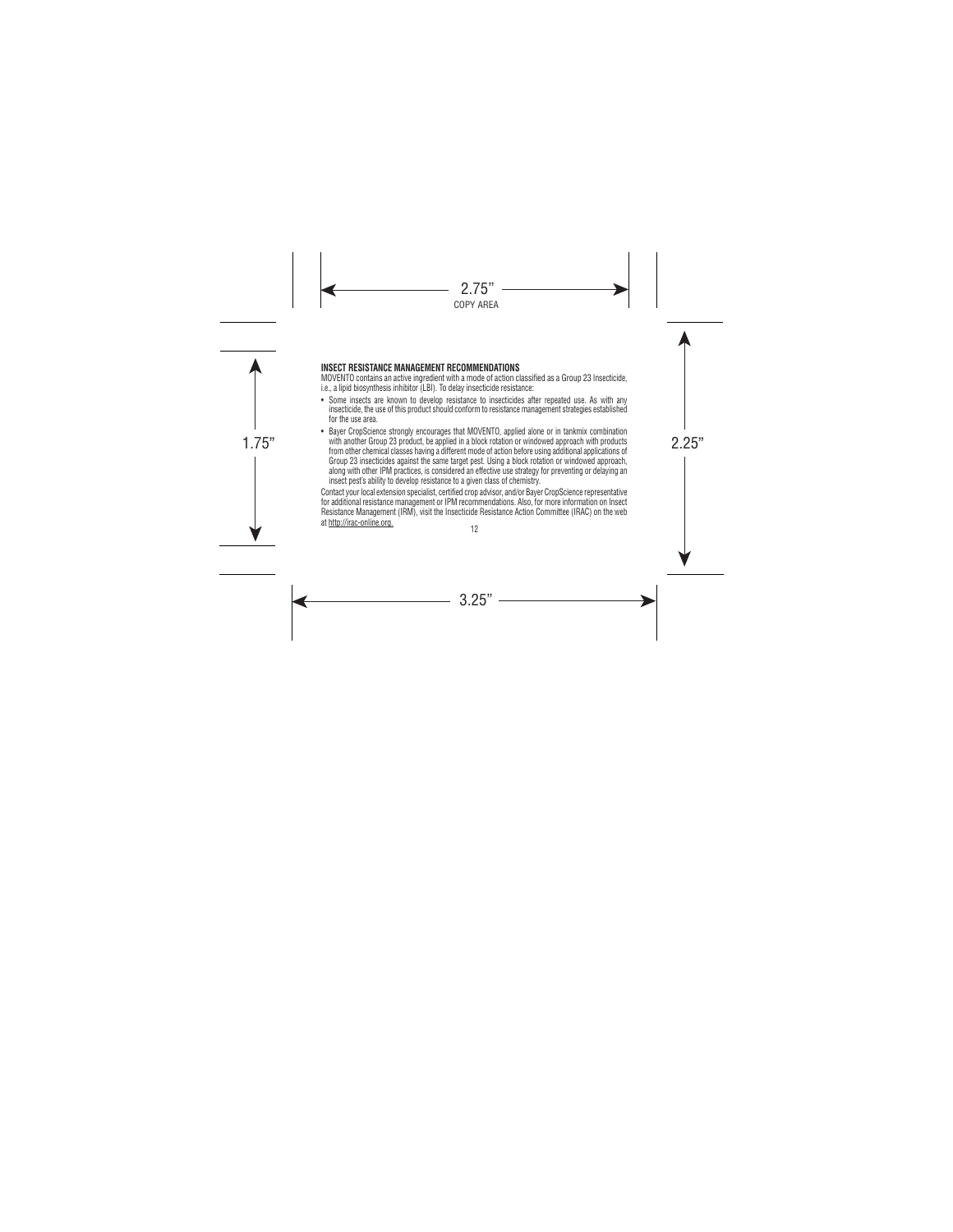## **CHEMIGATION - VEGETABLE AND POTATO CROPS ONLY Types of irrigation systems**

Apply this product only through:

- Sprinkler type irrigation systems only.
- These types include: center pivot, lateral move, side roll, or overhead solid set irrigation systems.
- Do not apply MOVENTO through any other type of irrigation system.
- Do not apply when wind speed favors drift beyond the area intended for treatment.

# **1.** Do not apply when while speed ravors unit beyond the area intended for treatment.<br>Uniform water distribution and system calibration

The irrigation system must provide uniform distribution of treated water. Crop injury, lack of effectiveness, or illegal pesticide residues in the crop can result from non-uniform distribution of treated water. The chemigation system must be calibrated to uniformly apply the rates specified in crop-specific label sections. If you have questions about calibration, contact your Cooperative Extension Service agent, equipment manufacturers, or other experts.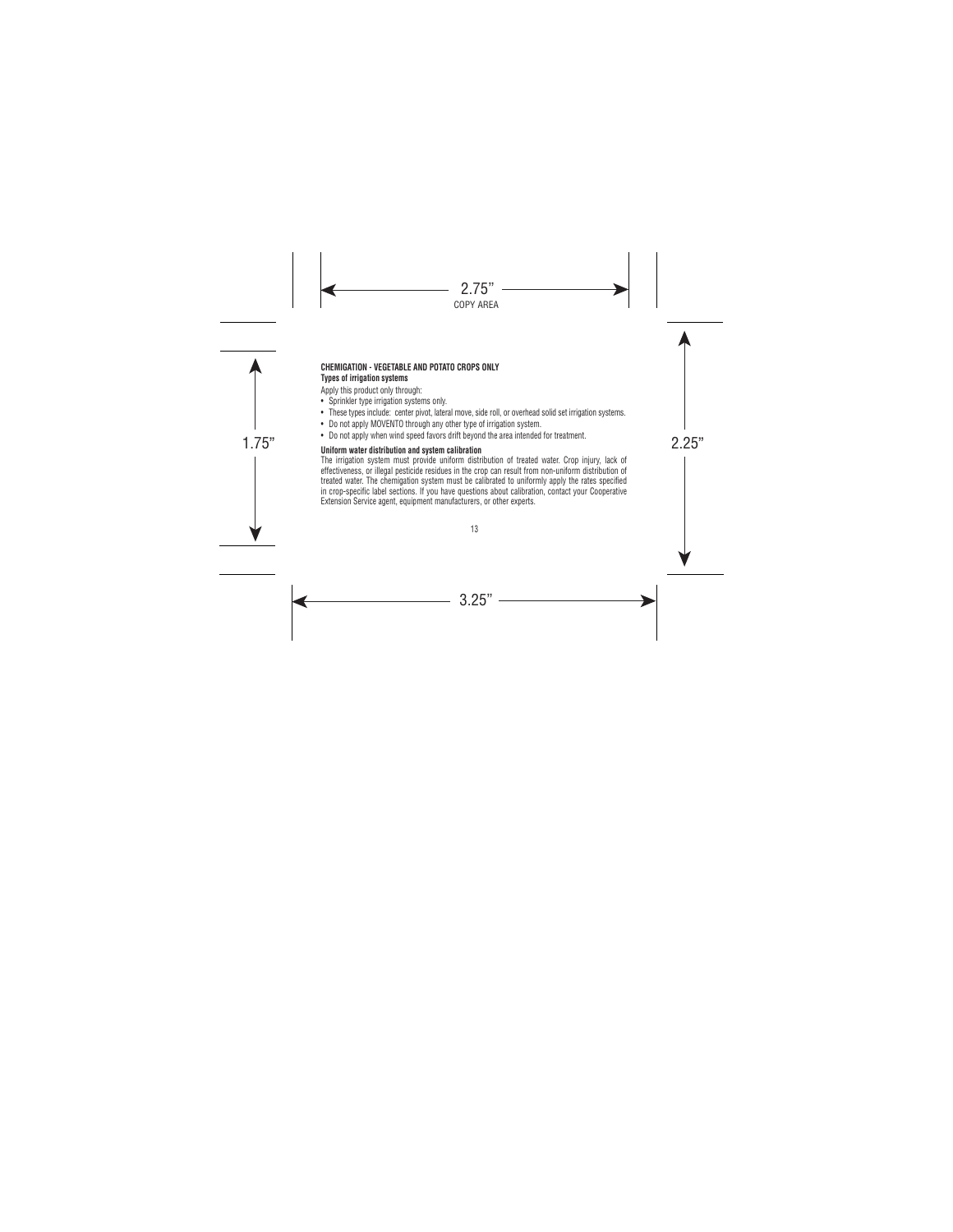#### **Chemigation monitoring**

A person knowledgeable of the chemigation system and responsible for its operation, or under the supervision of the responsible person, shall shut the system down and make necessary adjustments should the need arise.

#### **Required system safety devices**

The pesticide injection pipeline must contain a functional, automatic, quick-closing check valve The system must contain a functional check valve, vacuum relief valve, and low-pressure drain appropriately located on the irrigation pipeline to prevent water source contamination from backflow. to prevent the flow of fluid back toward the injection pump. The pesticide injection pipeline must also contain a functional, normally closed, solenoid-operated valve located on the intake side of the injection pump and connected to the system interlock to prevent fluid from being withdrawn from the supply tank when the irrigation system is either automatically or manually shut down. The system must contain functional interlocking controls to automatically shut off the pesticide injection pump when the water pump motor/engine stops or in cases where there is no water pump, when water pressure decreases to the point where pesticide distribution is adversely affected. The irrigation line *(continued)*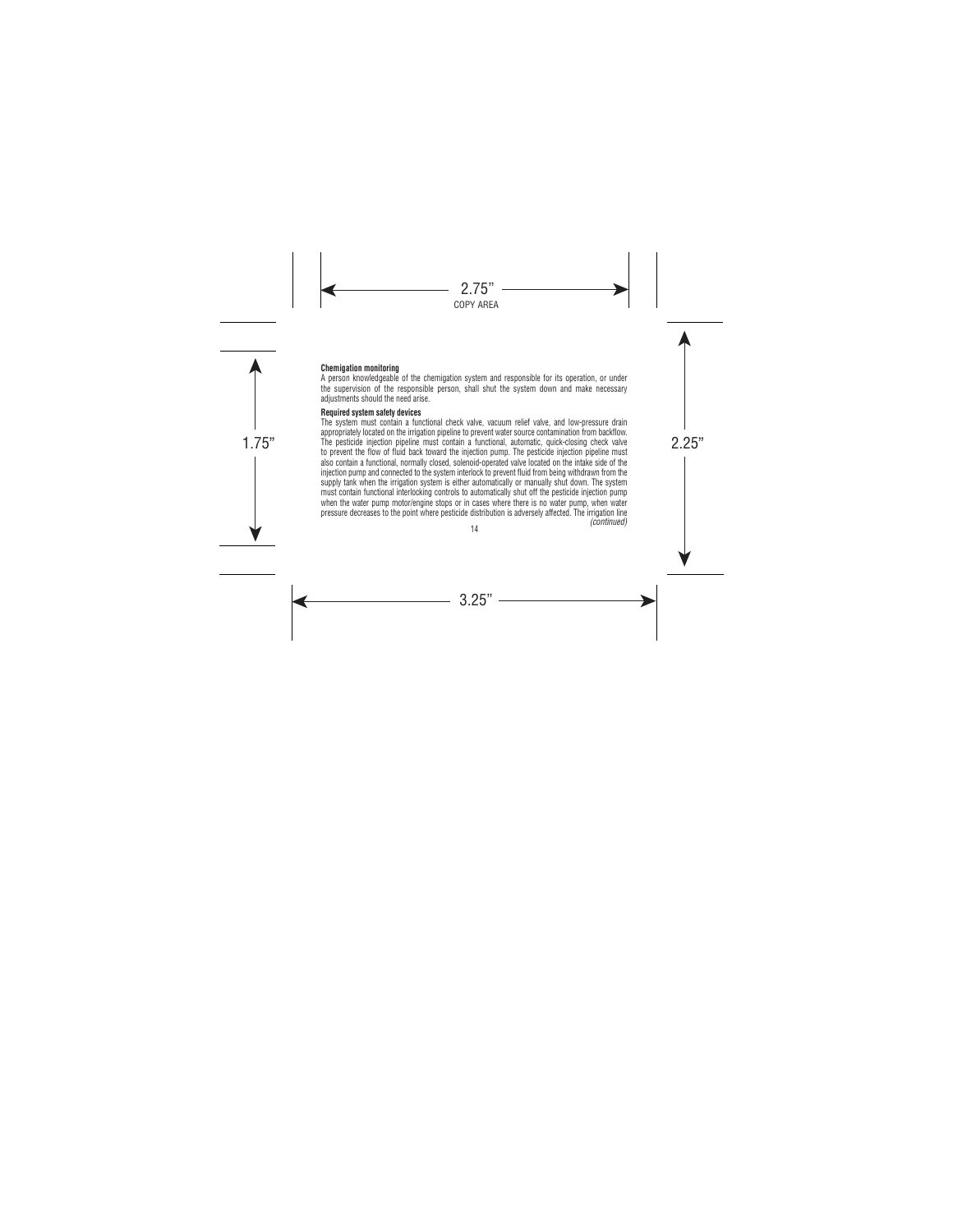or water pump must include a functional pressure switch, which will stop the water pump motor when the water pressure decreases to the point where pesticide distribution is adversely affected. Systems must use a metering pump, such as a positive displacement injection pump (e.g. diaphragm pump) effectively designed and constructed of materials that are compatible with pesticides and capable of being fitted with a system interlock.

#### **Using water from public water systems**

public water system unless the pesticide label-prescribed safety devices for public water systems are<br>in place Dublic unter grotery means a gustam for the provision to the public of giand unter for burned Do not connect an irrigation system (including greenhouse system) used for pesticide application to a in place. Public water system means a system for the provision to the public of piped water for human consumption if such system has at least 15 service connections or regularly serves an average of at least 25 individuals daily at least 60 days out of the year. Chemigation systems connected to public water systems must contain a functional, reduced-pressure zone, back-flow preventer (RPZ) or the functional equivalent in the water supply line upstream from the point of pesticide introduction. As an option to the RPZ, the water from the public water system should be discharged into a reservoir tank prior to pesticide introduction. There shall be a complete physical break (air gap) between the outlet *(continued)*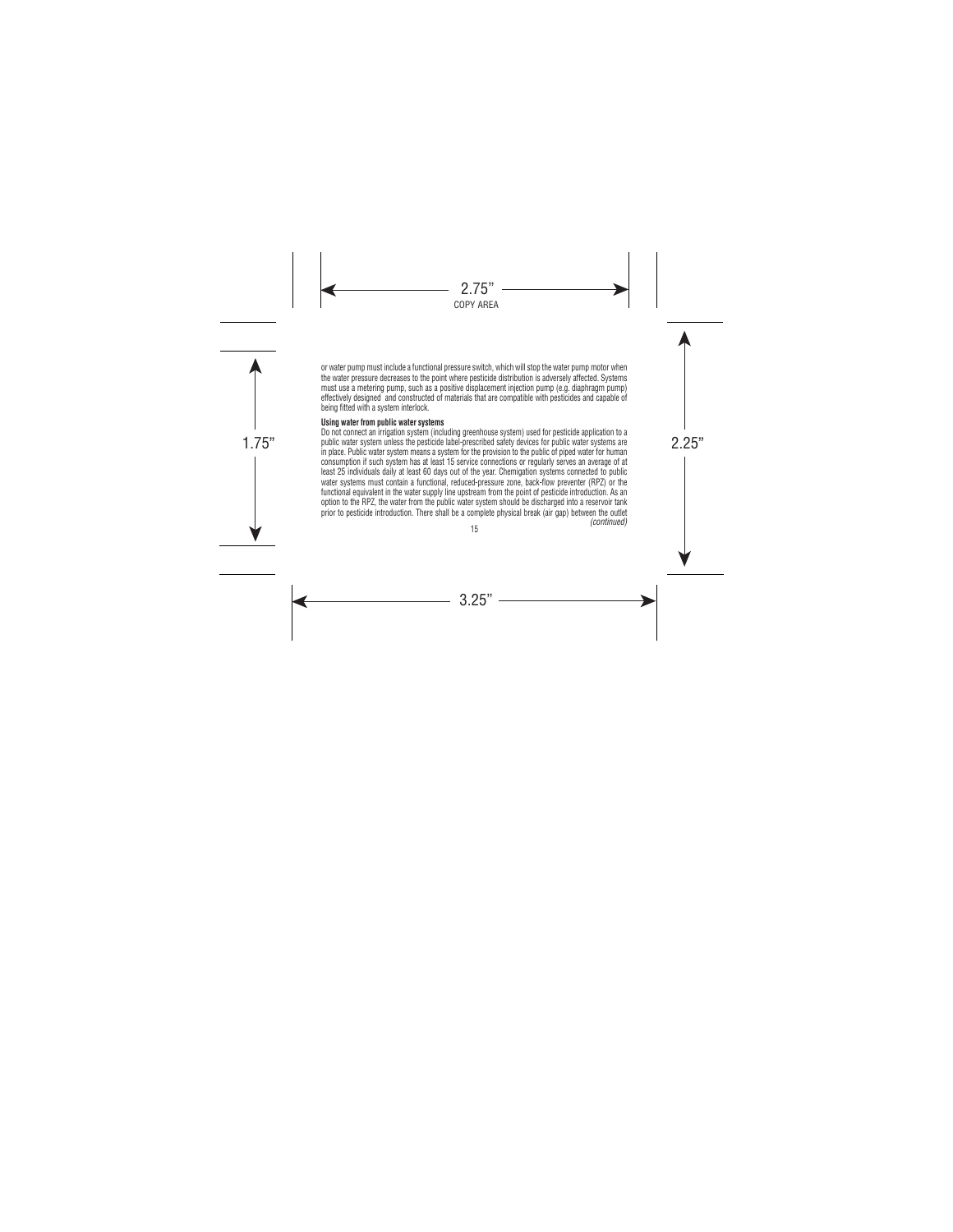water pump motor stops or in cases where there is no water pump, when the water pressure decreases<br>to the point where pesticide distribution is adversely affected. Systems must use a metering pump such end of the fill pipe and the top or overflow rim of the reservoir tank of at least twice the inside diameter of the fill pipe. The pesticide injection pipeline must contain a functional automatic quick-closing check valve to prevent the flow of fluid back toward the injection pump. The pesticide injection pipeline must contain a functional normally closed solenoid-operated valve located on the intake side of the injection pump and connected to the system interlock to prevent fluid from being withdrawn from the supply tank when the irrigation system is either automatically or manually shut down. The system must contain functional interlocking controls to automatically shut off the pesticide injection pump when the water pump motor stops or in cases where there is no water pump, when the water pressure decreases as a positive displacement injection pump (e.g. diaphragm pump) effectively designed and constructed of materials that are compatible with pesticides and capable of being fitted with a system interlock.

#### **Injection for chemigation**

Inject the specified dosage of MOVENTO into the irrigation main water stream: (1) through a constant flow, metering device; (2) into the center of the main line flow via a pitot tube or equivalent; (3) at a point ahead of at least one, right-angle turn in the main stream flow such that thorough mixing with the irrigation water is ensured.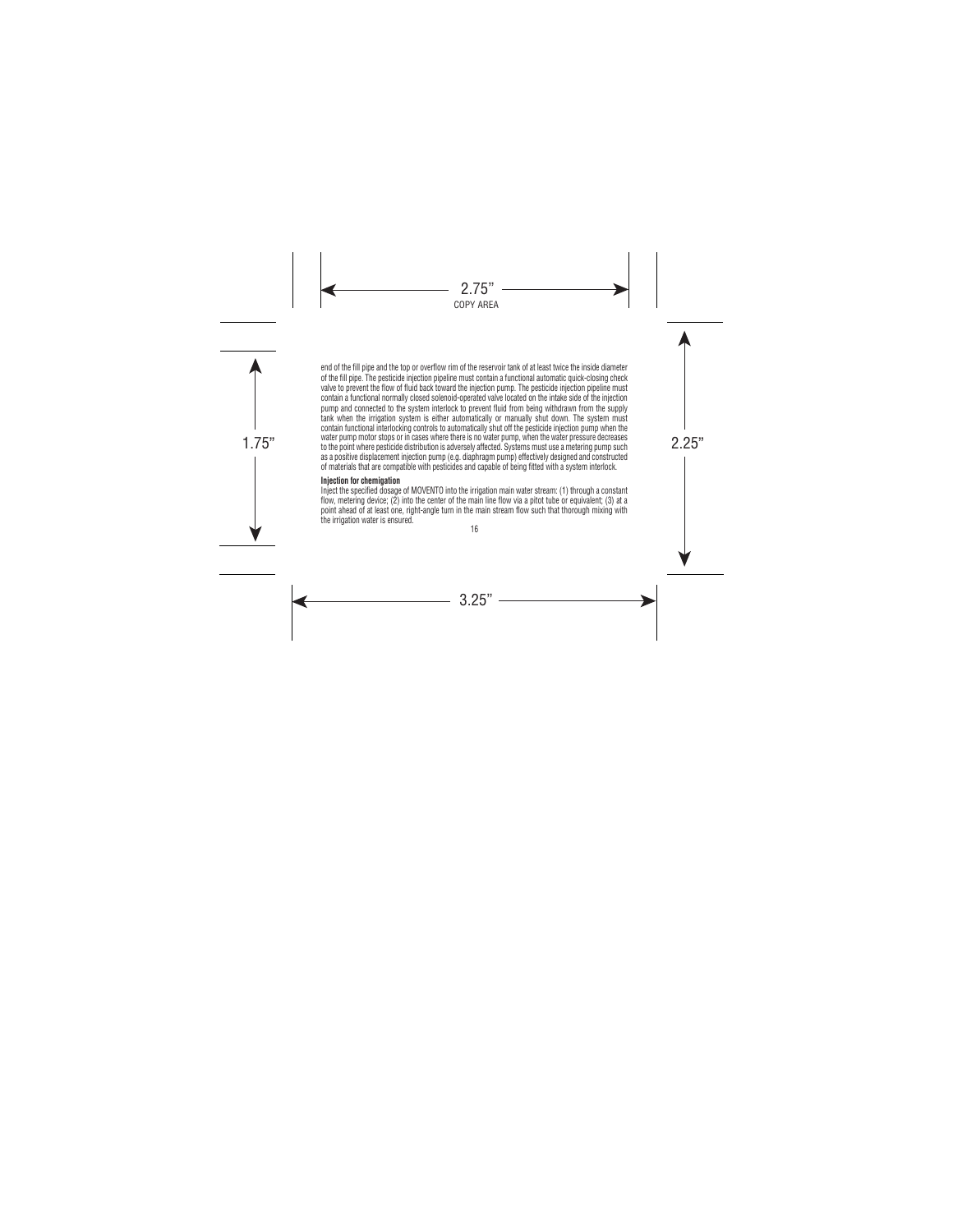#### **Center-pivot and automatic-move linear systems**

Inject the specified dosage per acre continuously for one complete revolution (center pivot) or move of the system. The system should be run at maximum speed. It is recommended that nozzles in the immediate area of control panels, chemical supply tanks, pumps, and system safety devices be plugged to prevent chemical contamination of these areas. The use of END GUNS is NOT RECOMMENDED. End guns that provide uneven distribution of treated water can result in lack of effectiveness or illegal pesticide residues in or on the crop.

# Solid set and manually controlled linear systems<br>Inization should be during the lead 00 to 00 minutes of convictionization against agree a seconds 00

Injection should be during the last 30 to 60 minutes of regular irrigation period or as a separate 30 to 60 minute application not associated with a regular irrigation.

#### **Chemigation Application Instructions**

Chemigation applications must be made as concentrated as possible. For best results apply at 100% input/travel speed, for center pivots or 0.1 inch (2,716 gallons) up to 0.15 inch (4,073 gallons) of water/A, for other systems. The higher dosage of MOVENTO within the crop-specific/ pest section may be necessary for optimum control for chemigation applications.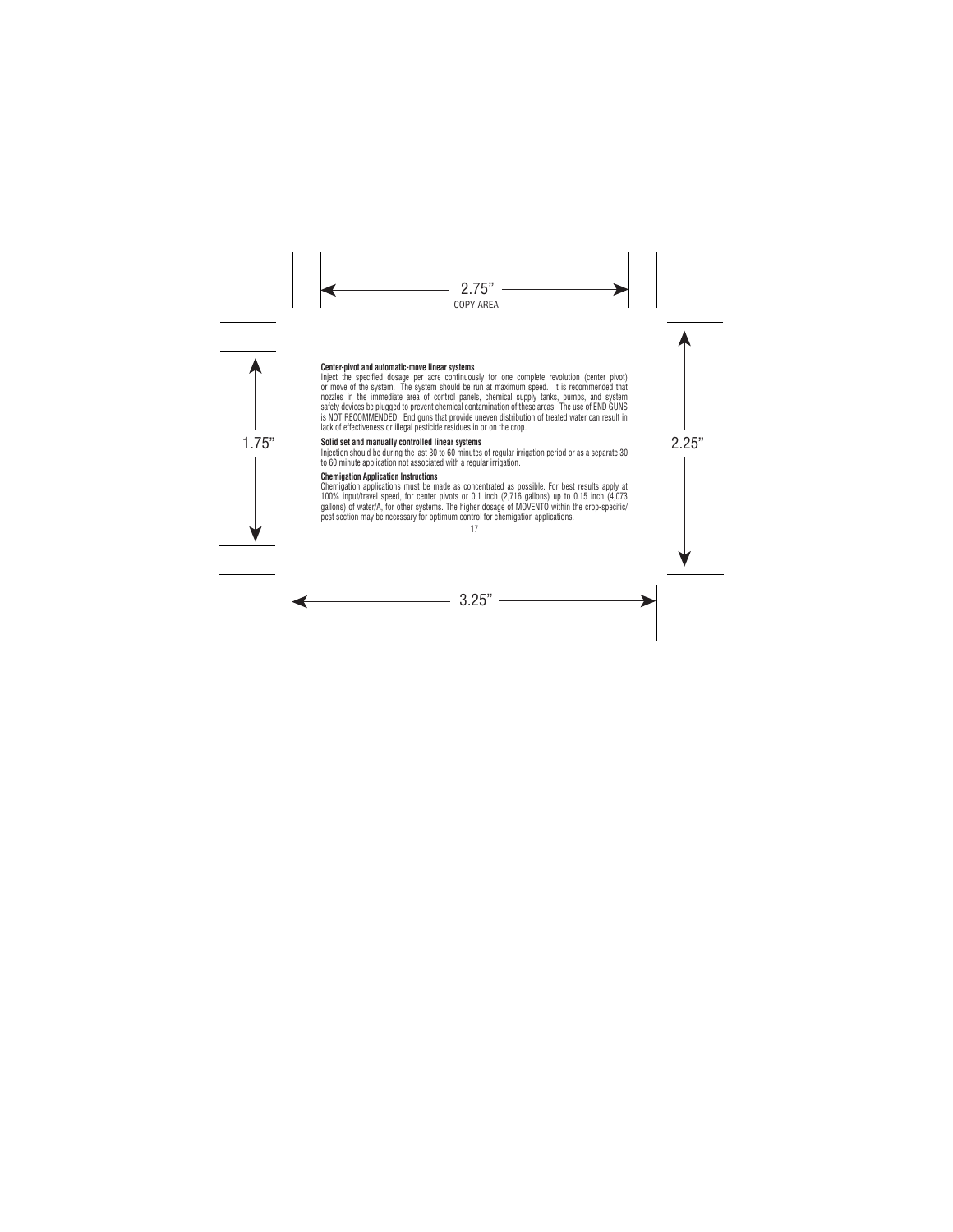#### **Flushing and Cleaning the chemical injection system**

At the end of the application period, allow time for all lines to flush the pesticide through all nozzles or emitters before turning off irrigation water. To ensure the lines are flushed and free of pesticides, a dye indicator may be injected into the lines to mark the end of the application period.

or chenncar or rerunzer residues and sediments, riefer to your owner's manuar or ask your<br>equipment supplier for the cleaning procedure for your injection system. In order to apply pesticides accurately, the chemical injection system must be kept clean, free of chemical or fertilizer residues and sediments. Refer to your owner's manual or ask your

#### **SPRAY DRIFT MANAGEMENT**

Do not apply when wind speed favors drift beyond the area intended for treatment. The interaction of many equipment and weather related factors determine the potential for spray drift. The applicator is responsible for considering all of these factors when making application decisions. Avoiding spray drift is the responsibility of the applicator.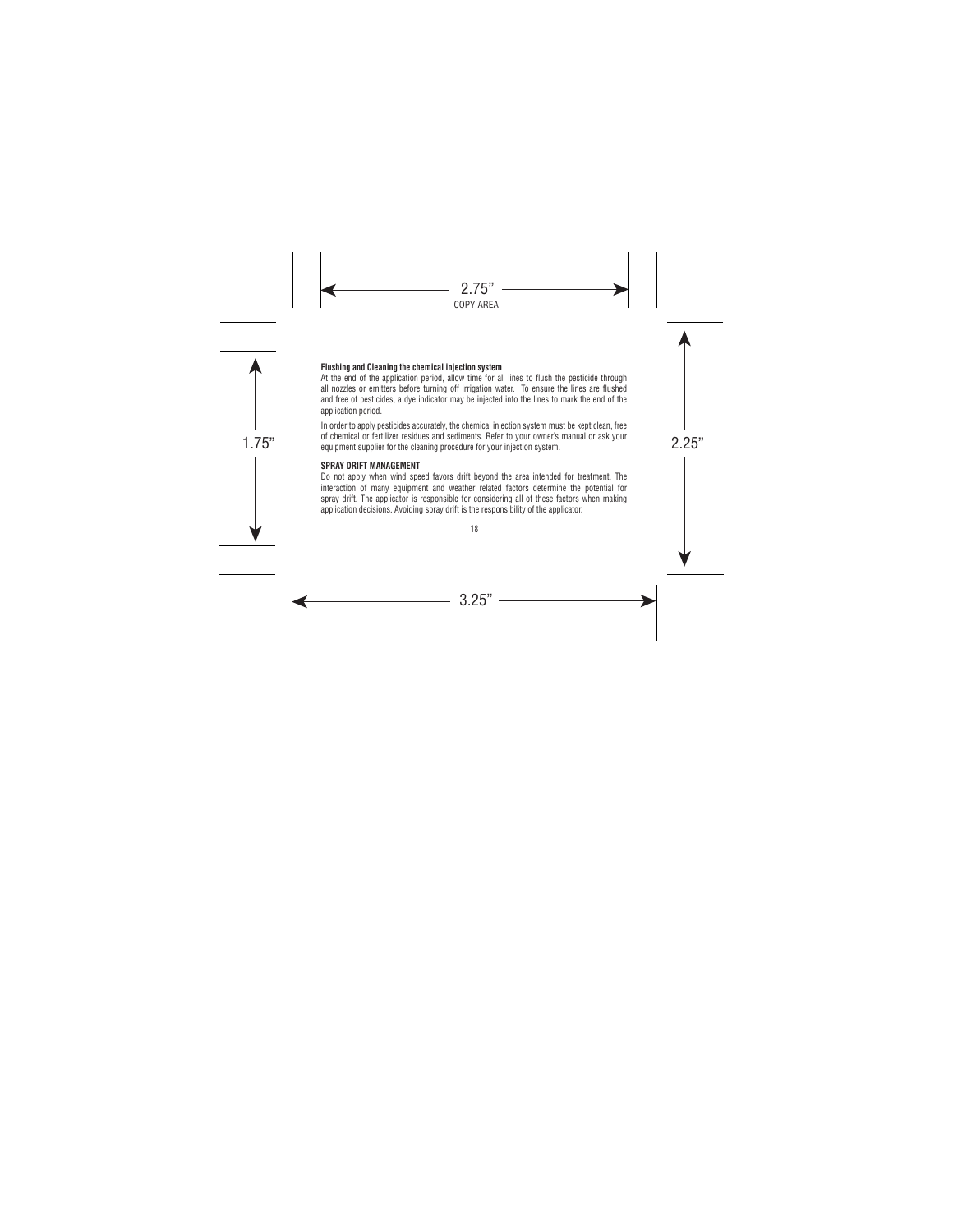#### **Droplet Size**

avoided. Low numidity and nign temperature increase tne evaporation rate of spray dropiets<br>and therefore the likelihood of spray drift to aquatic areas. Avoid spraying during conditions of low An important factor influencing drift is droplet size. Select nozzles and pressure that deliver medium spray droplets as indicated in nozzle manufacturer's catalogs and in accordance with ASAE Standard S-572. Nozzles that deliver coarse spray droplets may be used to reduce spray drift provided spray volume per acre (GPA) is increased to maintain crop coverage. For aerial application, spray should be released at the lowest possible height consistent with good pest control and flight safety. Applications more than 10 feet above the crop canopy should be avoided. Low humidity and high temperature increase the evaporation rate of spray droplets humidity and/or high temperature.

#### **Wind Speed**

Drift potential increases at wind speeds of less than 3 mph (due to inversion potential) or more than 10 mph. However, many factors, including droplet size, canopy and equipment specifications determine drift potential at any given wind speed. Do not apply when winds are greater than 15 mph and avoid gusty and windless conditions. Avoiding applications when wind direction is toward an aquatic area can reduce risk exposure to sensitive aquatic areas.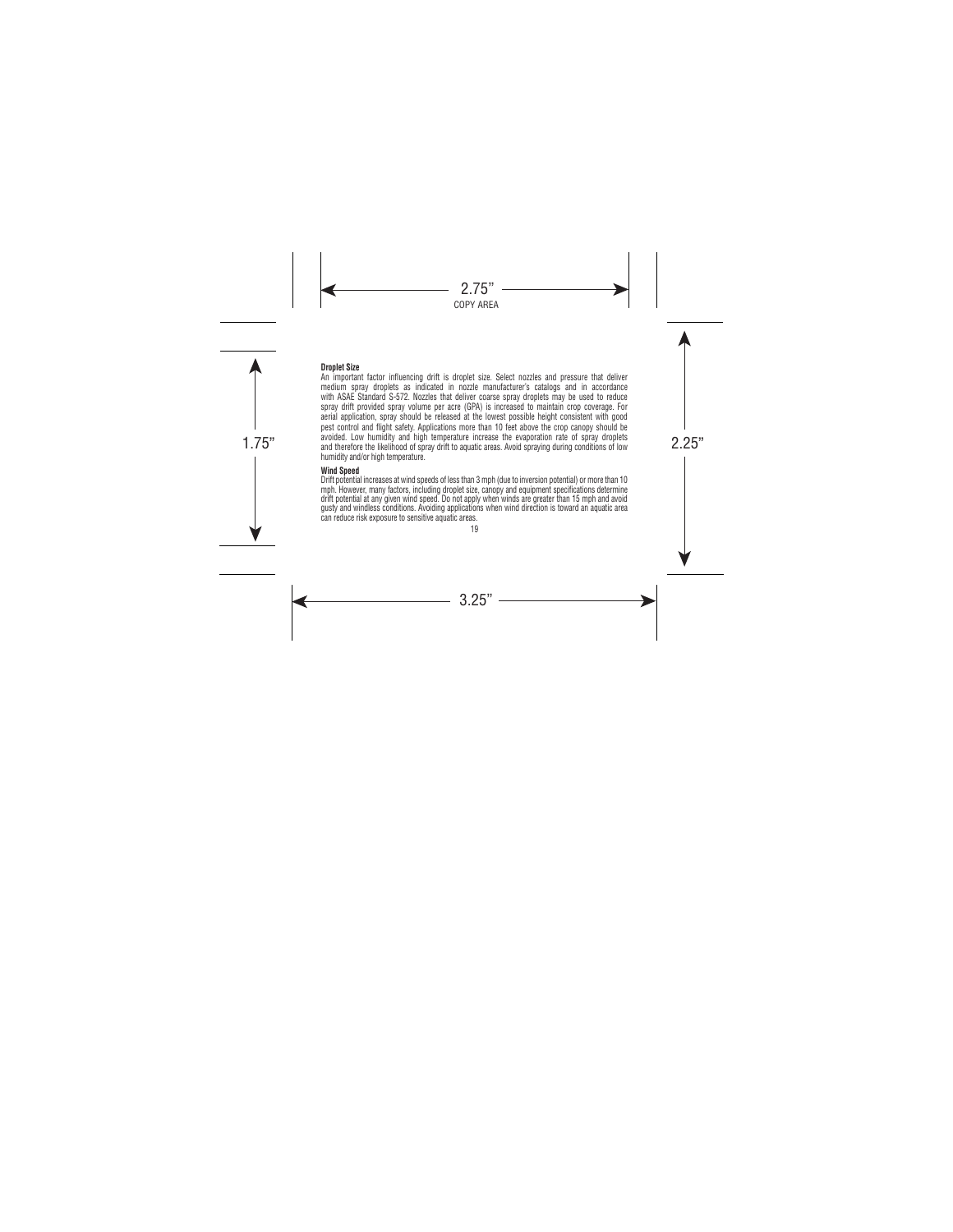#### **Temperature Inversions**

layers and moves laterally in a concentrated cloud (under low wind conditions) indicates an inversion, Do not make aerial or ground applications during temperature inversions. Drift potential is high during temperature inversions. Temperature inversions restrict vertical air mixing, which causes small-suspended droplets to remain close to the ground and move laterally in a concentrated cloud. Temperature inversions are characterized by increasing temperature with altitude and are common on nights with limited cloud cover and light to no wind. They begin to form as the sun sets and often continue into the morning. Their presence can be indicated by ground fog. However, if fog is not present, the movement of smoke from a ground source can also identify inversions. Smoke that while smoke that moves upward and rapidly dissipates indicates good vertical air mixing.

# **Airblast (Air Assist) Applications for Tree Crops and Vineyards**

Airblast sprayers carry droplets into the canopy of trees/vines via a radial, or lateral directed air stream. The following drift management practices should be followed:

- Adjust deflectors and aiming devices so that spray is only directed into the canopy:
- Block off upward pointed nozzles when there is no overhanging canopy:
- Use enough air volume to penetrate the canopy and provide good coverage; *(continued)*

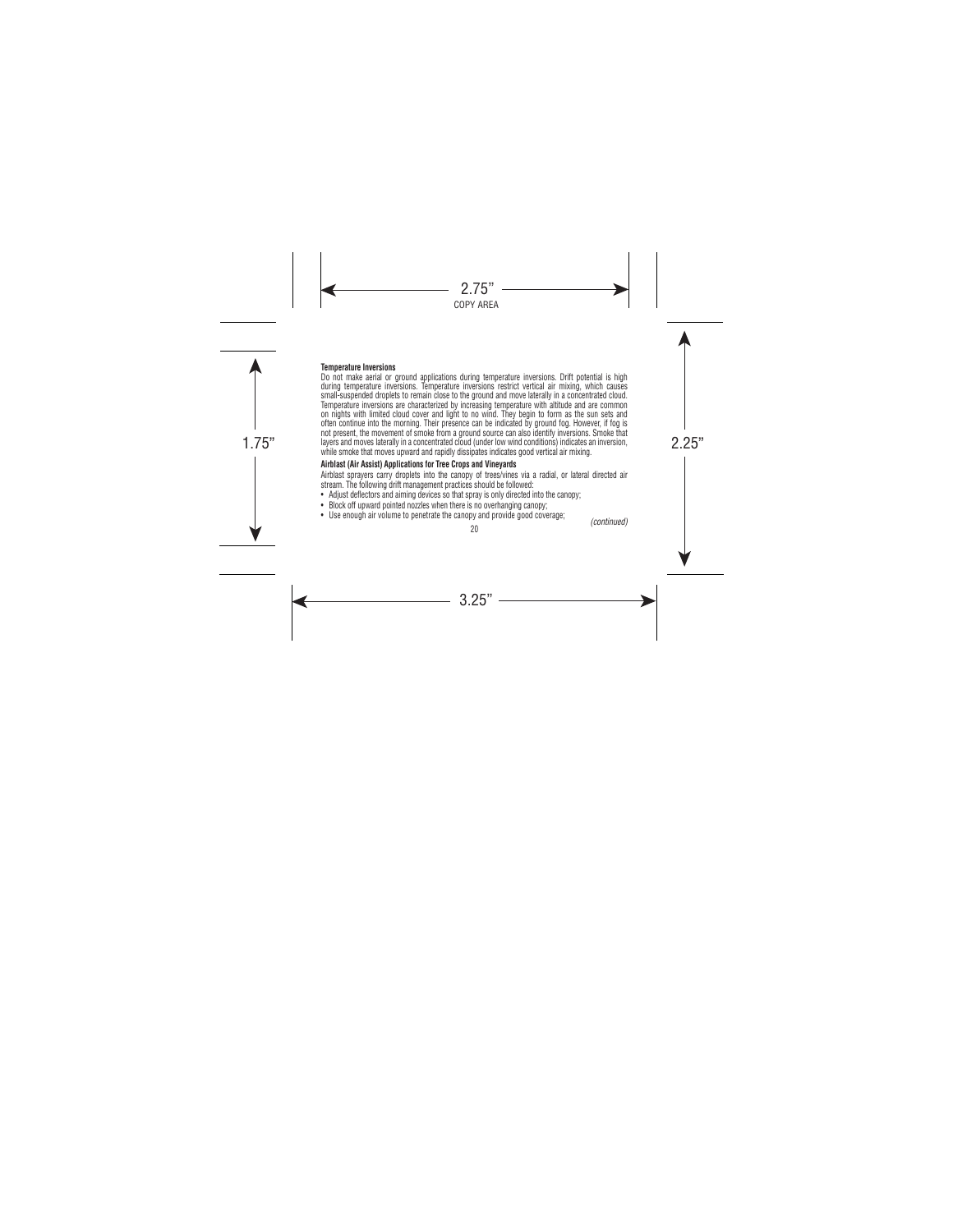- Do not allow the spray to go beyond the edge of the cultivated area (i.e., turn off sprayer when turning at end rows);
- For applications to the outside rows, only spray inward, toward the orchard/grove.

# **Aerial Applications**

- Mount the spray boom on the aircraft so as to minimize drift caused by wing tip vortices.
- The minimum practical boom length should be used, and should not exceed 75% of the wing span or rotor diameter.
- Applications should not be made at a height greater than 10 feet above the top of the largest plants unless a greater height is required for aircraft safety.

# **COMPATIBILITY TESTING AND TANK MIX PARTNERS**

It is the pesticide user's responsibility to ensure that all products are registered for the intended use. Read and follow the applicable restrictions and limitations and directions for use on all product labels involved in tank mixing. Users must follow the most restrictive directions for use and precautionary statements of each product in the tank mixture.

21 • When considering mixing MOVENTO with other pesticides, or other additives, first contact your supplier for advice. *(continued)*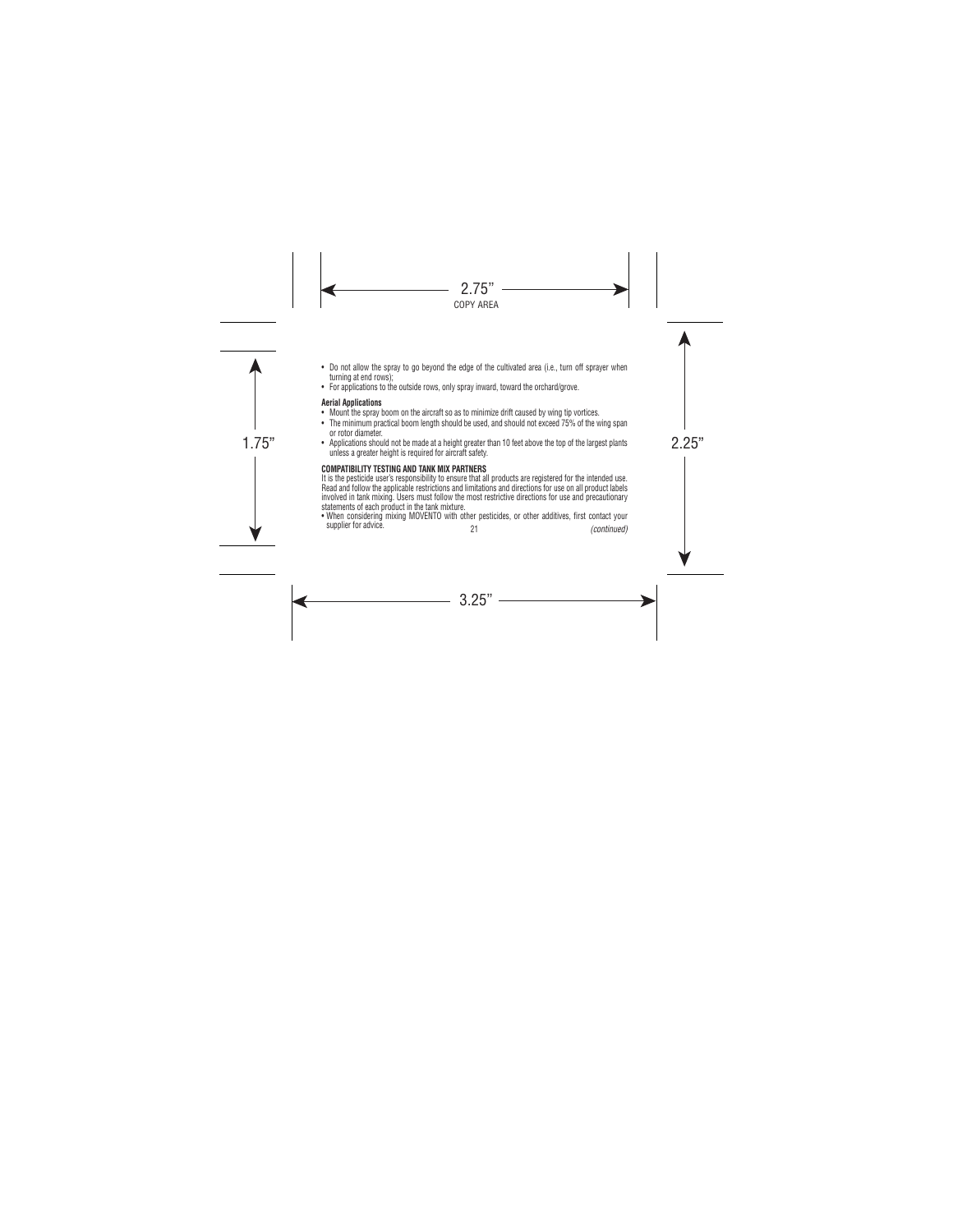- For further information, contact your local Bayer representative.
- If your supplier and Bayer representative have no experience with the combination you are considering, you should conduct a test to determine physical compatibility.
- To determine physical compatibility, add the recommended proportions of each chemical with the same proportion of water, as will be present in the chemical supply tank, into a suitable container, mix thoroughly and allow to stand for five minutes. If the combination remains mixed, or can be readily re-mixed, the mixture is considered physically compatible.

## **Compatibility**

**Compatibility**<br>MOVENTO is physically and biologically compatible with many registered pesticides and fertilizers or micronutrients. However, it is known that many components, including crop protection products, fertilizers, micronutrients, and spray adjuvants, may be present in a tank mix combination. There is potential for adverse chemical reactions. It is impossible to determine physical, biological, and plant compatibility for all scenarios that may be encountered; therefore, it is recommended that users determine the chemical, physical, biological and plant compatibility of such mixes prior to making applications on a broad commercial scale. Observe the most restrictive of the labeling instructions and precautions of all products used in mixtures.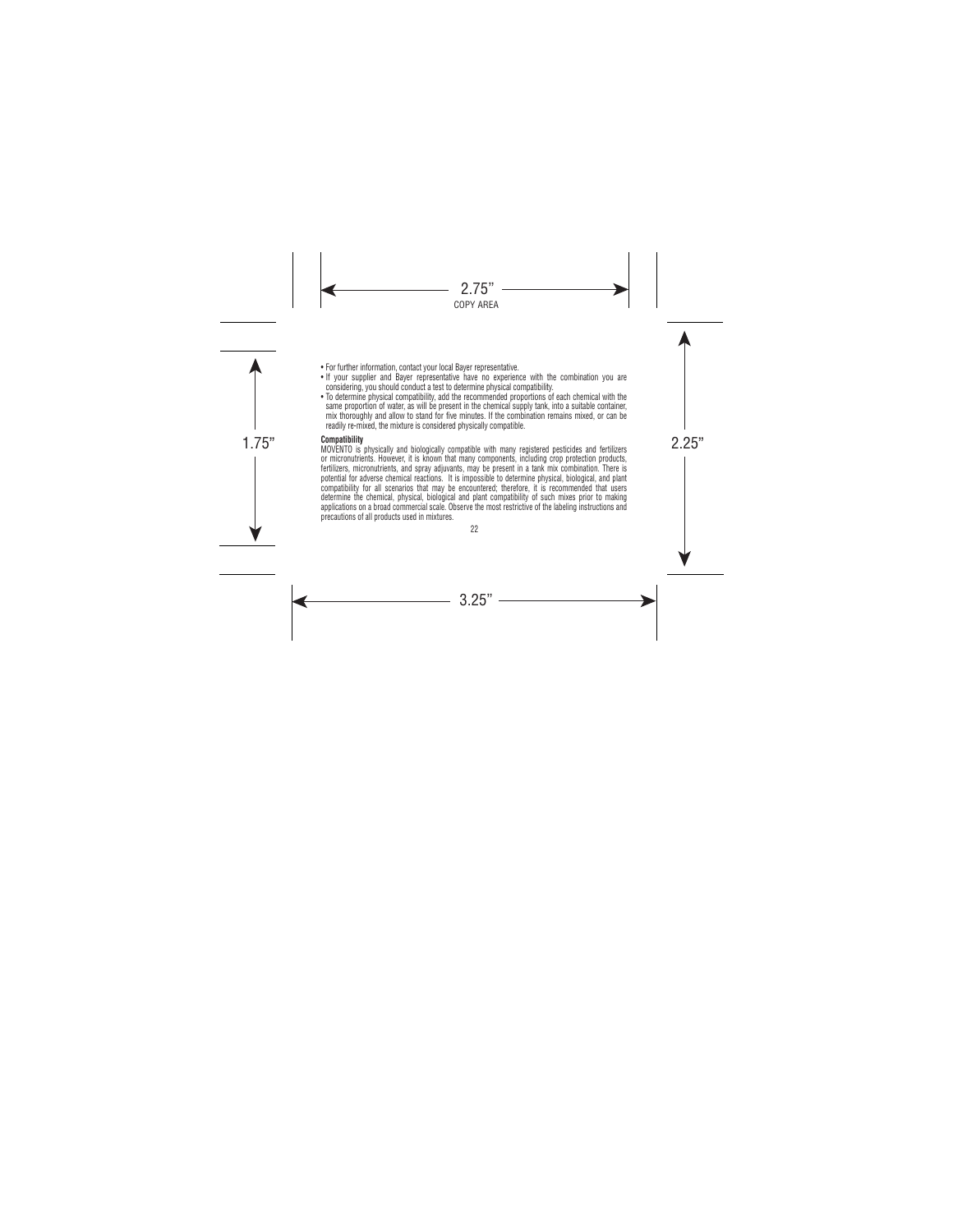#### **Order of Mixing**

- The proper mixing procedure for MOVENTO alone or in tank mix combinations with other pesticides is:
- 1. Fill the spray tank 1/4 to 1/3 full with clean water;
- 2. While recirculating and with the agitator running, add any products in Polyvinyl acetate (PVA) bags **(See Note)**. Allow time for thorough mixing;
- 3. Continue to fill spray tank with water until 1/2 full;
- 4. Add any other wettable powder (WP) or wettable granules (WG) products;
- 5. Add the required amount of MOVENTO, and any other "flowable" (FL or SC) type products; add<br>required amount of MOVENTO, and; required amount of MOVENTO, and;
	- 6. Allow enough time for thorough mixing of each product added to tank;
	- 7. If applicable, add any remaining tank mix components: emulsifiable concentrates (EC), fertilizers and micronutrients;

8. Fill spray tank to desired level and maintain constant agitation to ensure uniformity of spray mixture.

**NOTE:** Do not use PVA packets in a tank mix with products that contain boron or release free chlorine. The resultant reaction of PVA and boron or free chlorine is a plastic that is not soluble in water or solvents. For tank mixing with MOVENTO, WSP packaged product user must carefully follow the label directions provided on those product labels.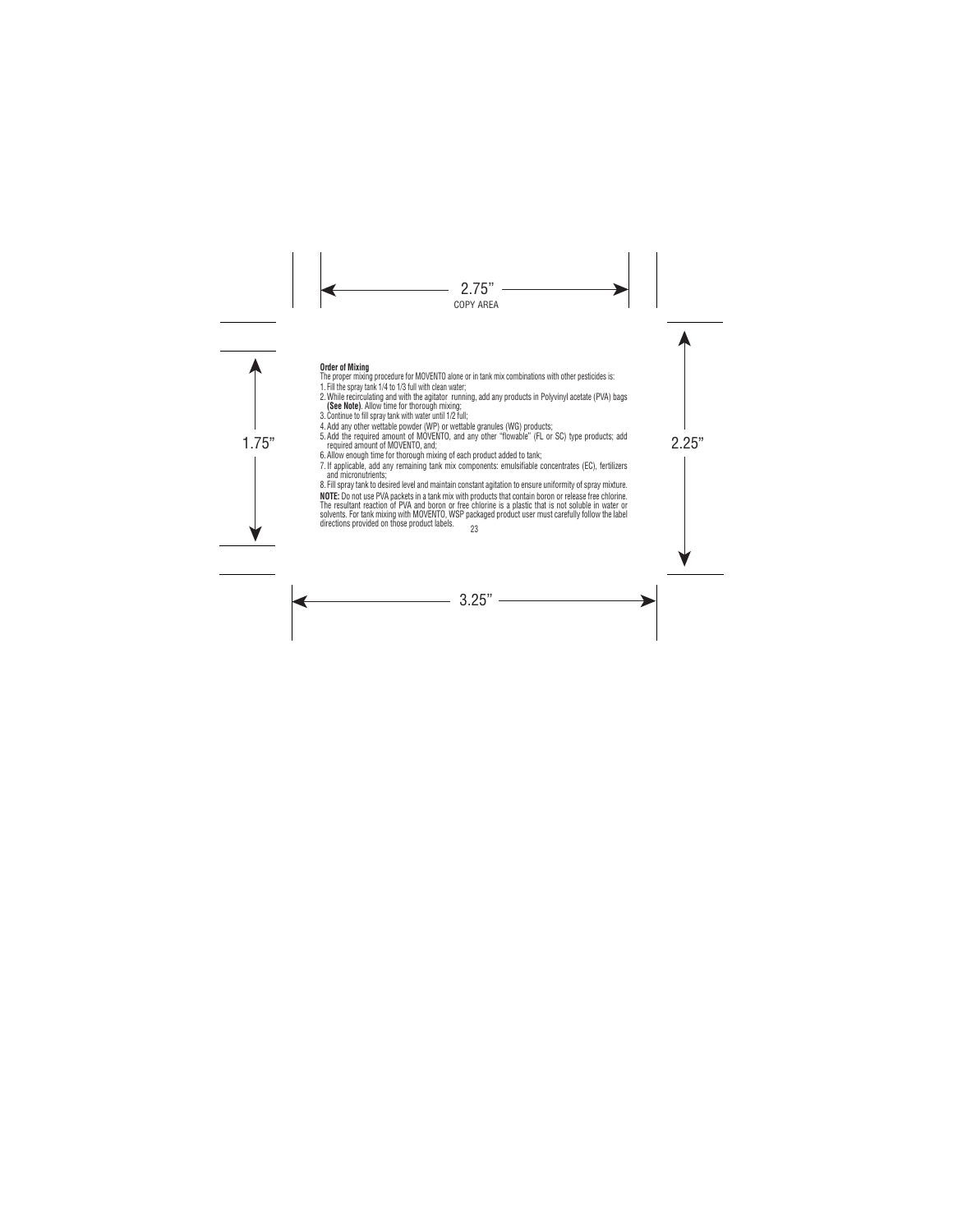# **ROTATIONAL CROPS**

MOVENTO is labeled for use on the following crops:

 $\ket{6}$ , Pineapple, Pome Fruits (crop group 11-10), Pomegranate, Potato And Other Tuberous<br>And Corm Vegetables (crop group 10), Small Fruit Vine Climbing Subgroup (except Fuzzy Banana And Plantain, Brassica (Cole) Leafy Vegetables (crop group 5), Bulb Vegetables (crop group 3-07A & 3-07B), Bushberry and Low Growing Berry (Crop Subgroups 13- 07B and 13-07H), Carrot, Christmas Tree Plantations, Citrus Fruits (crop group 10-10), Coffee, Fruiting Vegetables (crop group 8-10), Globe Artichoke, Hops, Leafy Vegetables (except Brassica) (crop group 4), Legume Vegetables (except Soybean, dry) (crop group And Corm Vegetables (crop group 1C), Small Fruit Vine Climbing Subgroup (except Fuzzy Kiwifruit) (crop group 13-07F), Soybean, Stone Fruits (crop group 12-12), Sugar beet, Tree Nuts (crop group 14-12), Tropical Fruits, and Watercress.

- Treated areas may be replanted with any crop specified on this label, or any crop for which a tolerance exists for the active ingredient, as soon as practical following the last application.
- Do not plant or replant any crop not listed on this label within 30 days after the last application except watercress, which has a 260-day plant-back interval (PBI).
	- 24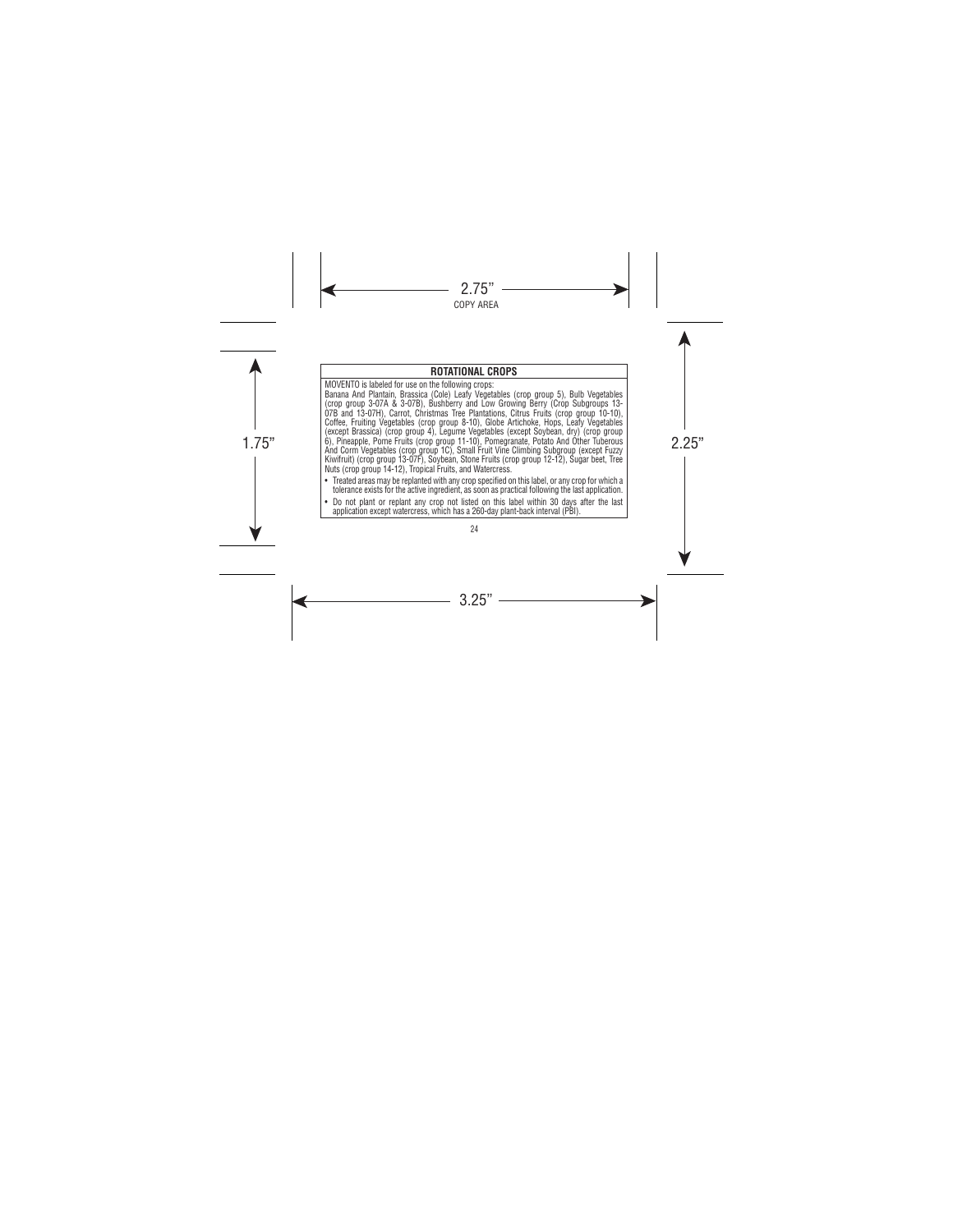# **SPECIFIC CROP DIRECTIONS**

# **CROP USE DIRECTIONS**

part, by the stage of pest development at application and intestation level of those pests.<br>Apply in adequate water for uniform coverage. For tree and vine crops, apply in a minimum of 50 Apply specified dosage of MOVENTO early in the infestation as the population begins to develop or at early threshold for the target insect pest. Apply higher dosages specified within the crop specific sections when applied as a preventive application, for moderate to heavy insect pressure, or where longer residual control is desired. Degree of efficacy against labeled pests will be determined, in part, by the stage of pest development at application and infestation level of those pests. GPA for conventional ground airblast sprayer, 30 GPA for high air velocity, low volume or air curtain sprayers, 10 GPA for aerial application; rates for tree and vine crops are based on full-size mature trees and vines. For vegetable and potato crops, apply in a minimum of 15 GPA by ground and 5 GPA by aerial application. MOVENTO may also be applied through overhead irrigation systems as designated in the CHEMIGATION section of this label under *Chemigation Application Instructions.*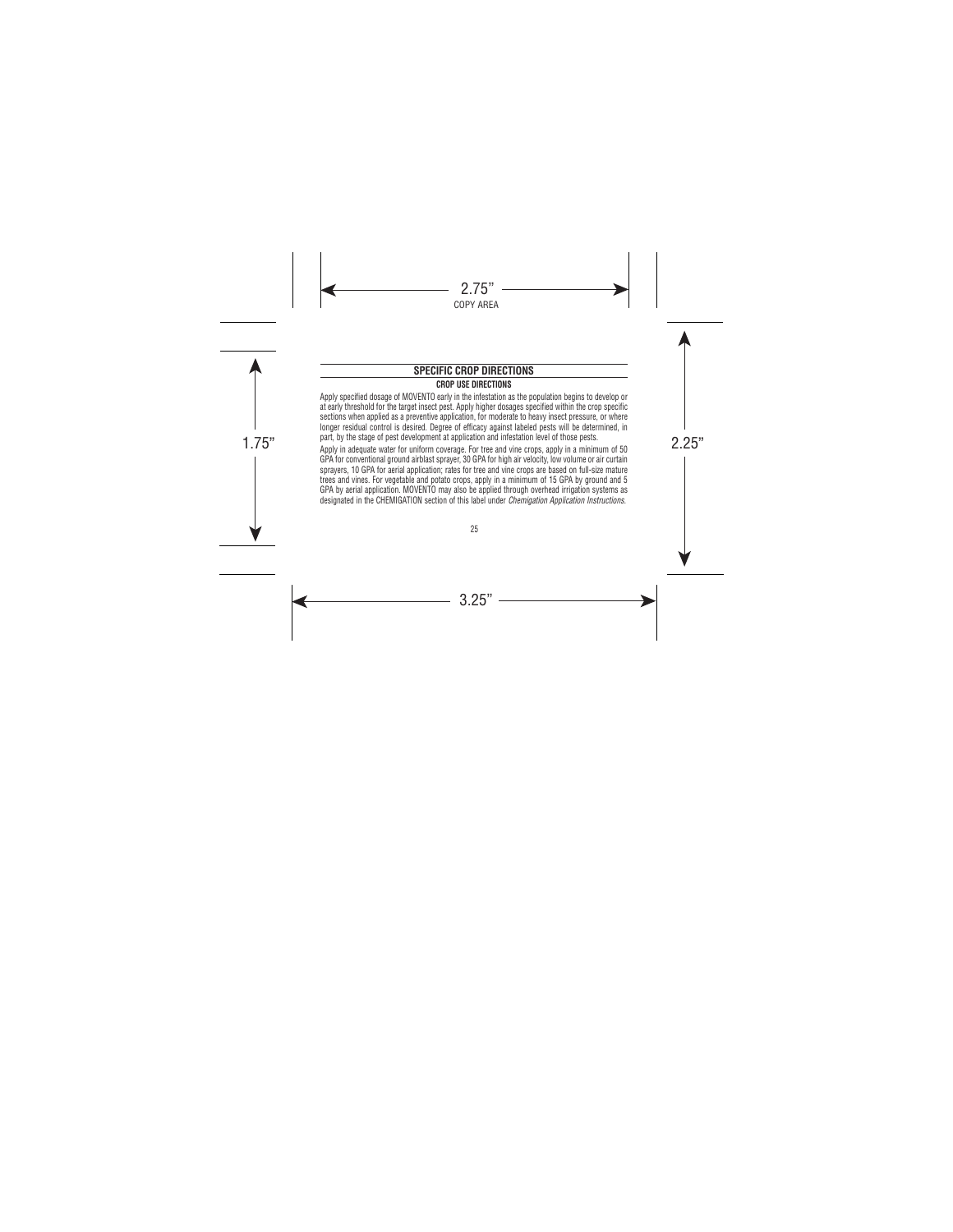been shown to intertere with leat uptake and should be avoided. Sufficient leat tissue must be<br>present for uptake and translocation of this product; due to this requirement, do not apply prior to **MOVENTO must be tank-mixed with a spray adjuvant / additive having spreading and penetrating properties to maximize leaf uptake and systemicity of the active ingredient within treated plants; please contact your local Bayer CropScience representative or PCA for specific recommendations by crop.** However, the use of Induce® adjuvant in combination with MOVENTO on grape, pome fruits, and stone fruits is prohibited when fruit is present due to adverse plant compatibility on harvested commodities. The tank-mixture of MOVENTO with an adjuvant / additive having sticking properties or crop protection product formulations containing built-in stickers have been shown to interfere with leaf uptake and should be avoided. Sufficient leaf tissue must be petal-fall on pome fruits, stone fruits, and tree nut crops.

> It is widely known that tank mixtures and/or sequential treatments of horticultural spray oil with Captan and/or sulfur may cause adverse plant compatibility in tree and vine crops; including MOVENTO in this tank mix and/or sequential treatment scenario is not recommended.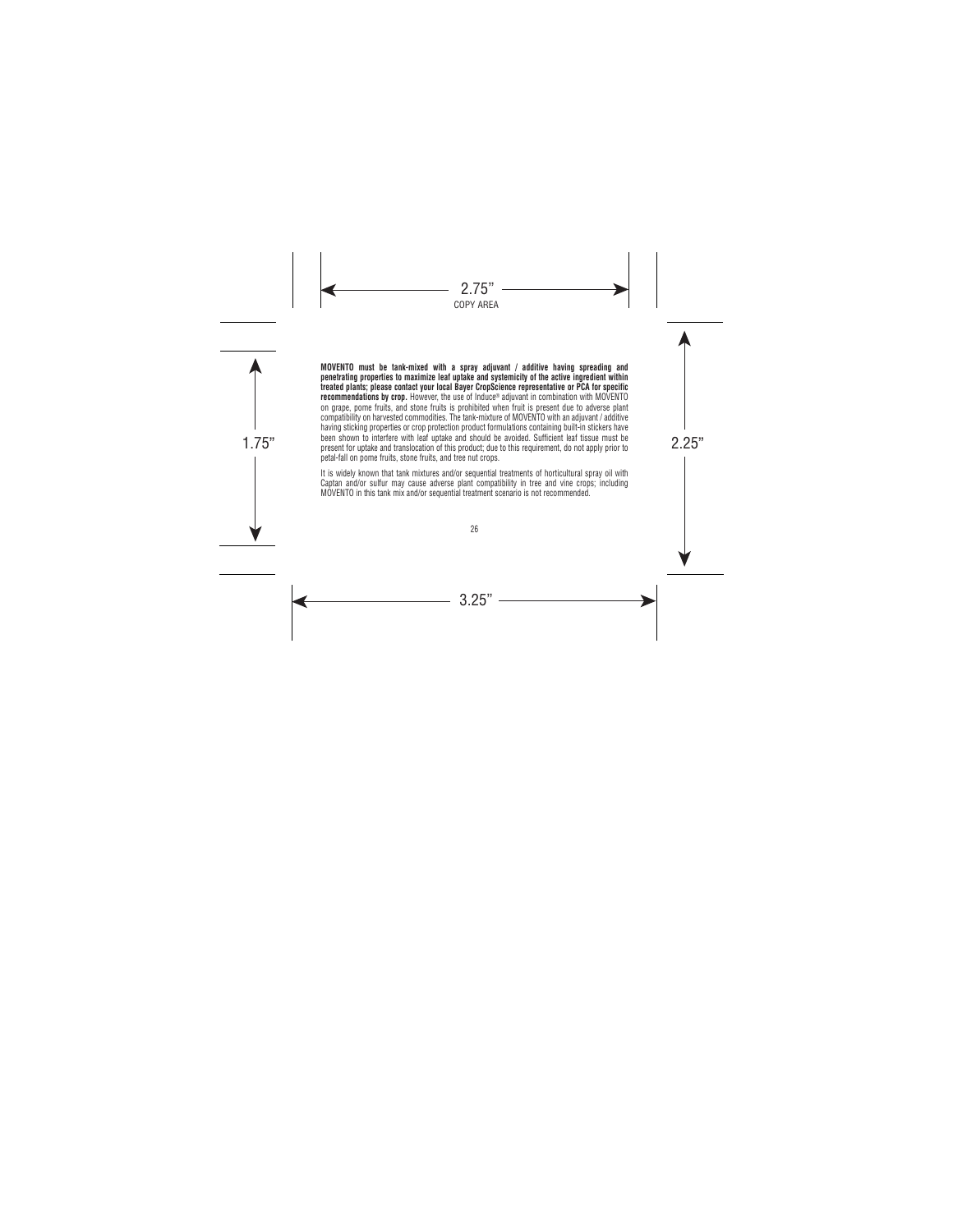| <b>Pests Controlled</b><br><b>Product Rate</b>                                                                                                                                                                                                  |               |                    |
|-------------------------------------------------------------------------------------------------------------------------------------------------------------------------------------------------------------------------------------------------|---------------|--------------------|
| Aphids                                                                                                                                                                                                                                          | (fl $oz/A$ )  | $(lb\text{ ai/A})$ |
|                                                                                                                                                                                                                                                 | $10.0 - 16.0$ | $0.16 - 0.25$      |
| <b>Foliar Application Restrictions:</b><br>Pre-Harvest Interval (PHI): 1 day(s)<br>Minimum interval between applications: 14 days<br>Maximum MOVENTO allowed per crop season: 80 fl oz/A<br>Maximum spirotetramat per crop season: 1.25 lb ai/A |               |                    |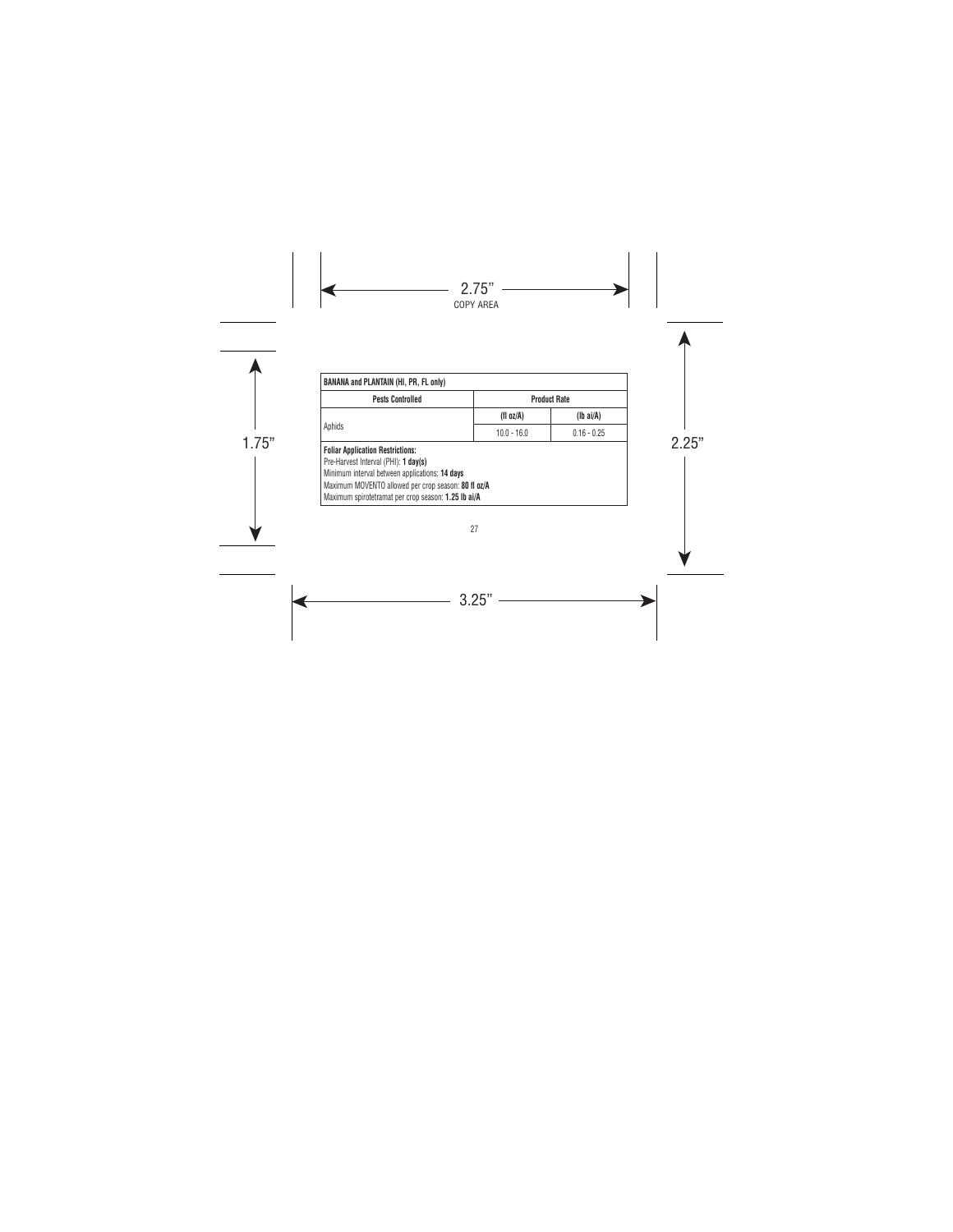## **BRASSICA (COLE) LEAFY VEGETABLES**

**Crops of Crop Group 5 Including:** Broccoli, Broccoli raab (rapini), Brussels sprouts, Cabbage, Cauliflower, Cavalo broccolo, Chinese broccoli (gai lon), Chinese cabbage (bok choy), Chinese cabbage (napa), Chinese mustard cabbage (gai choy), Collards, Kale, Kohlrabi, Mizuna, Mustard greens, Mustard spinach, Rape greens

| <b>Pests Controlled</b>                                | <b>Product Rate</b> |                    |
|--------------------------------------------------------|---------------------|--------------------|
| Aphids<br>Whiteflies                                   | (fl oz/A)           | $(Ib\text{ ai/A})$ |
| Swede midge<br><b>Pests Suppressed</b>                 |                     |                    |
| Diamondback moth<br>Nematodes<br>Onion thrips (larvae) | $4.0 - 5.0$         | $0.06 - 0.08$      |

*(continued)*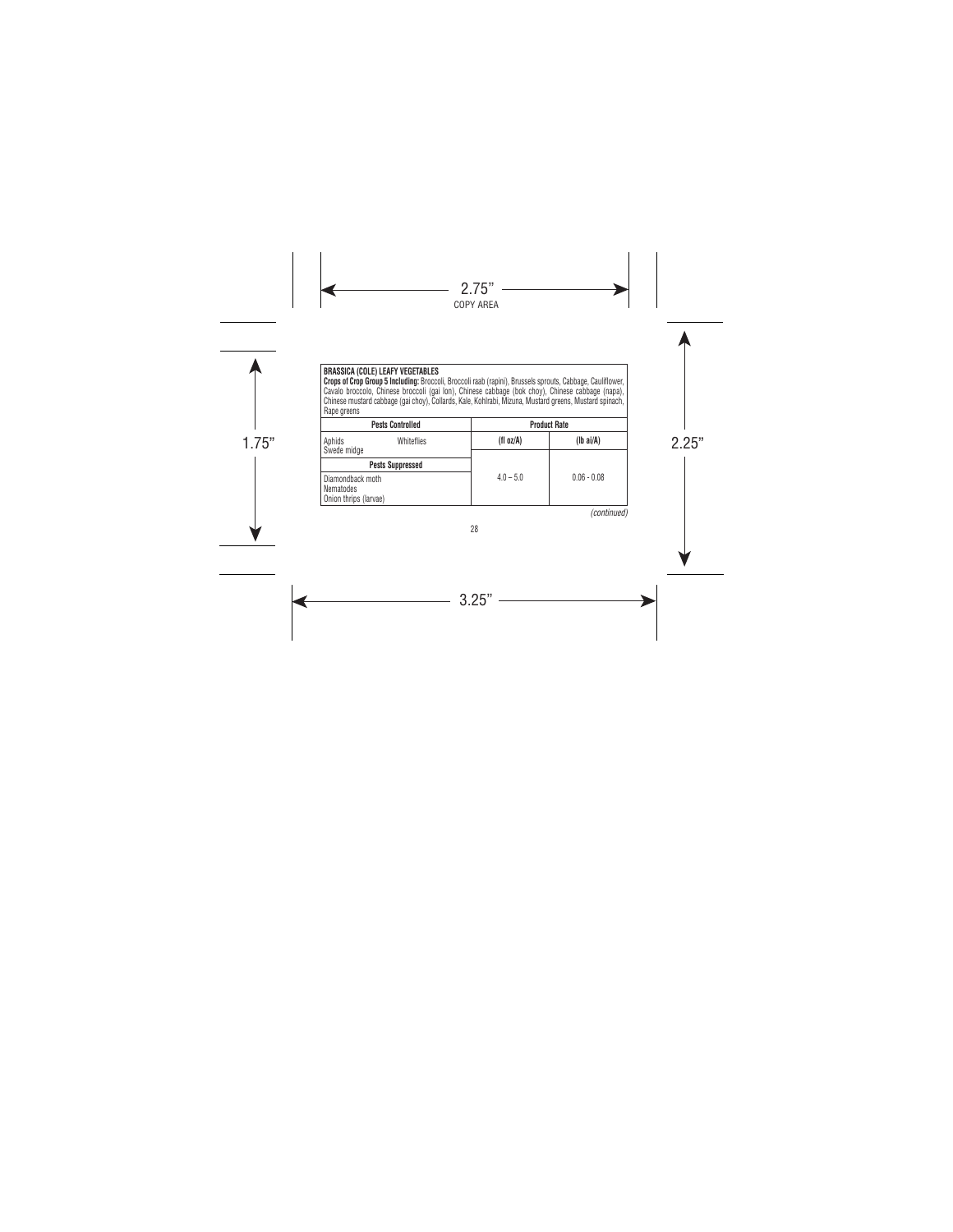# **Foliar Application Restrictions:**

Pre-Harvest Interval (PHI): **1 day(s)** 

Minimum interval between applications: **7 days**

Maximum MOVENTO allowed per crop season: **10 fl oz/A**

Maximum spirotetramat allowed per crop season: **0.16 lb ai/A**

caused intolerable damage to bok choy, napa, mustard spinach, mizuna, and mustard greens when<br>caplied claps, in the choose of MOVENTO, Testing has oboug that MOVENTO does not increase Certain nonionic and organosilicone adjuvants, which may potentially be used with MOVENTO, have applied alone, in the absence of MOVENTO. Testing has shown that MOVENTO does not increase the potential for damage when used in combination with such adjuvants. Due to the wide variety and composition of spray adjuvants that may be used in combination with MOVENTO, only use a spreading-penetrating adjuvant that is known to be safe to the target crop.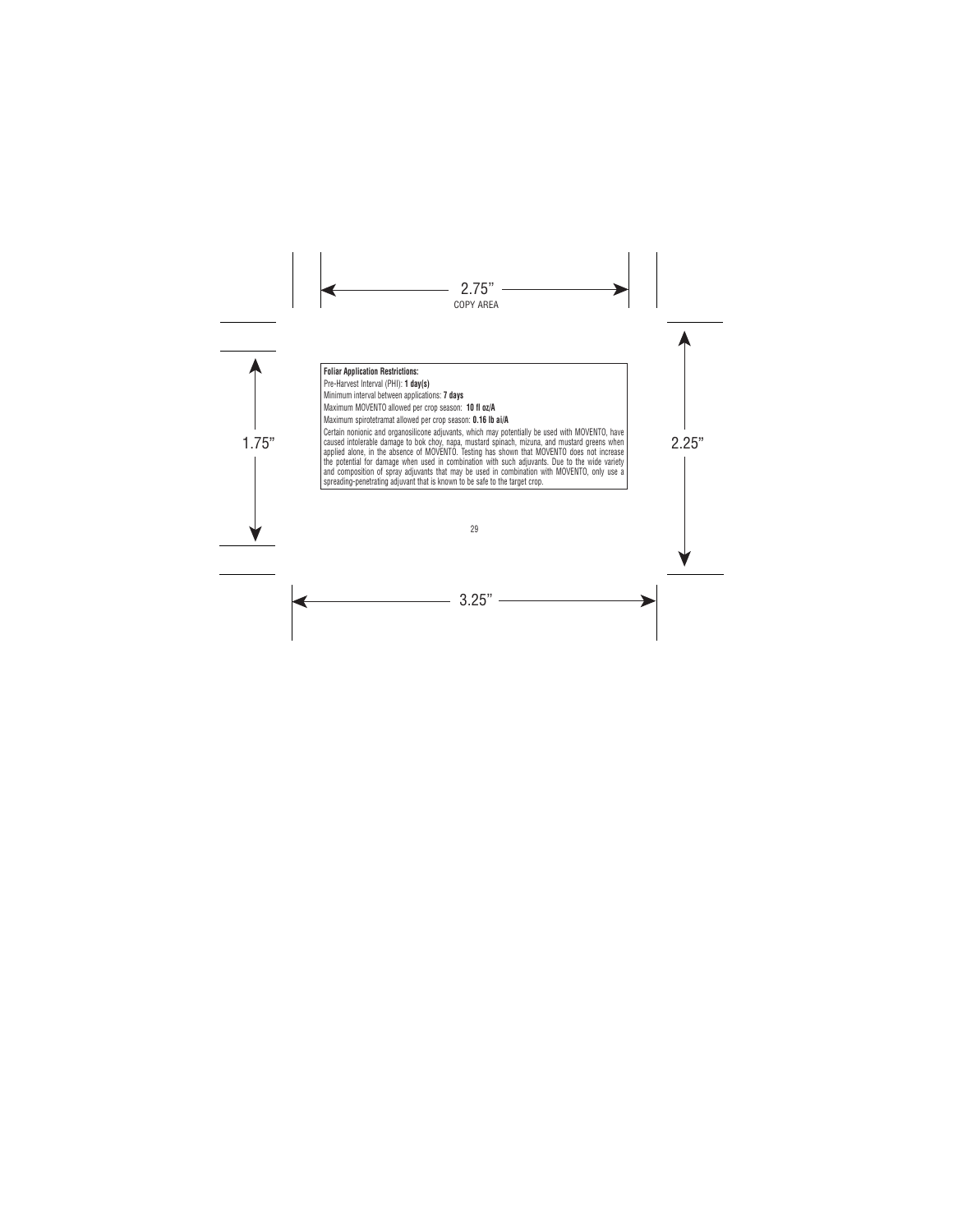## **BULB VEGETABLES**

**Crops of Crop SubGroup 3-07A Including:** Daylily (bulb), Fritillaria (bulb), Garlic (bulbs of common, great-headed, Serpent), Lily (bulb), Onion (bulbs of common, Chinese, Pearl, potato onion), Shallot (bulb), plus cultivars, varieties, and/or hybrids of these.

hybrids of these.<br>
hybrids of these. **Crops of Crop Subgroup 3-07B Including:** Chinese Chive (fresh leaves), Chive (fresh leaves), Elegans hosta, Fritillaria (leaves), Kurrat, Leek (Allium porrum, Lady's, Wild), Onion (Beltsville bunching, fresh, green, macrostem, tree [tops], Welsh [tops]), Shallot (fresh leaves), plus cultivars, varieties, and/or hybrids of these.

| <b>Pests Controlled</b> |           | <b>Product Rate</b> |
|-------------------------|-----------|---------------------|
| Onion thrips (larvae)   | (fl oz/A) | (Ib ai/A)           |
|                         | 5.0       | 0.08                |

*(continued)*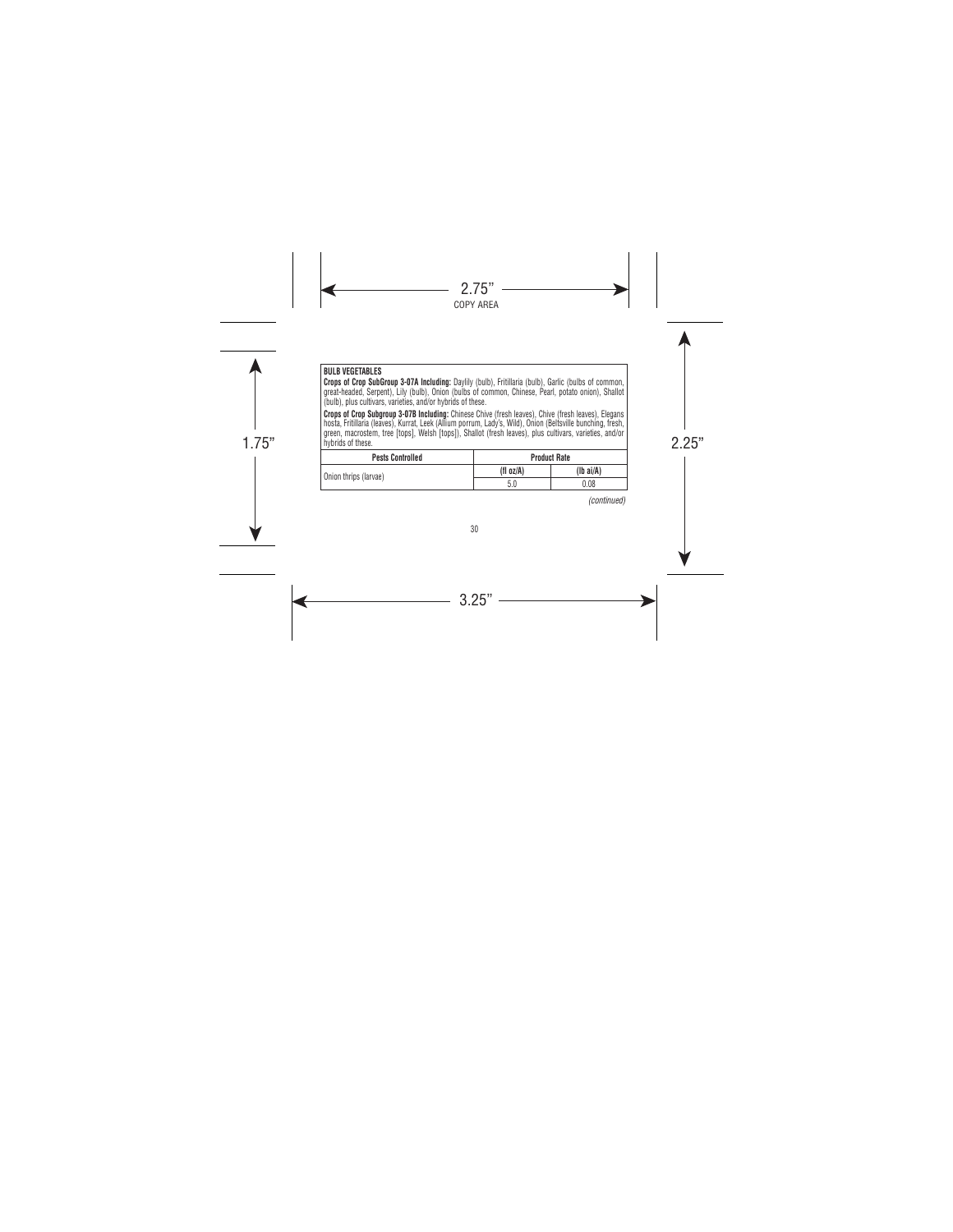hoom or until after petal tall. **Foliar Application Restrictions:**  Pre-Harvest Interval (PHI): **3 day(s) (members of Subgroup 3-07A); 7 days (members of Subgroup 3-07B)** Minimum interval between applications: **7 days** Maximum MOVENTO allowed per crop season: **10 fl oz/A** Maximum spirotetramat per crop season: **0.16 lb ai/A** For Onions, Leeks, and Chives grown for seed production, do not apply 4 months prior to bloom, during bloom or until after petal fall.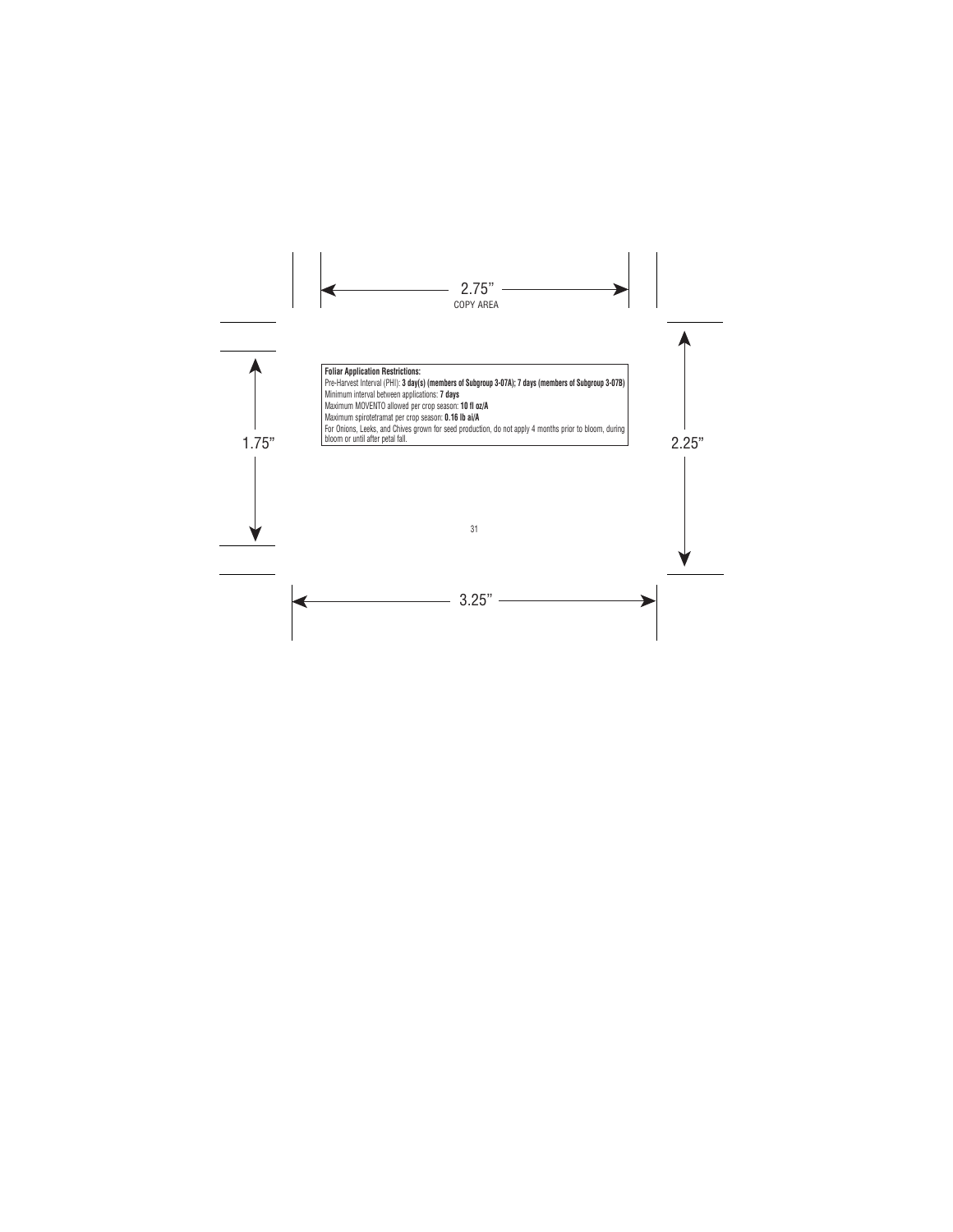#### **BUSHBERRY SUBGROUP LOW GROWING BERRY SUBGROUP**

**Crops of Crop Subgroups 13-07B and 13-07H Including:** Aronia berry, Bearberry, Bilberry, Blueberry (highbush and lowbush), Chilean guava, Cloudberry, Cranberry, Currant (black, buffalo, native, and red), Elderberry, European barberry, Gooseberry, Edible honeysuckle, Jostaberry, Juneberry, Muntries, Lingonberry, Partridgeberry, Salal, Sea buckthorn, and cultivars, varieties, and/or hybrids of these.

| <b>Pests Controlled</b>     |                   | <b>Product Rate</b> |                    |  |
|-----------------------------|-------------------|---------------------|--------------------|--|
| Aphids                      | Cranberry Tipworm | (fl oz/A)           | $(Ib\text{ ai/A})$ |  |
| <b>Blueberry Gall Midge</b> | Thrips (larvae)   | $8.0 - 10.0$        | $0.13 - 0.16$      |  |
| <b>Pests Suppressed</b>     |                   | <b>Product Rate</b> |                    |  |
| <b>Blueberry Maggot</b>     |                   | (fl oz/A)           | $(Ib\text{ ai/A})$ |  |
| Leafhoppers                 |                   | 10.0                | 0.16               |  |

*(continued)*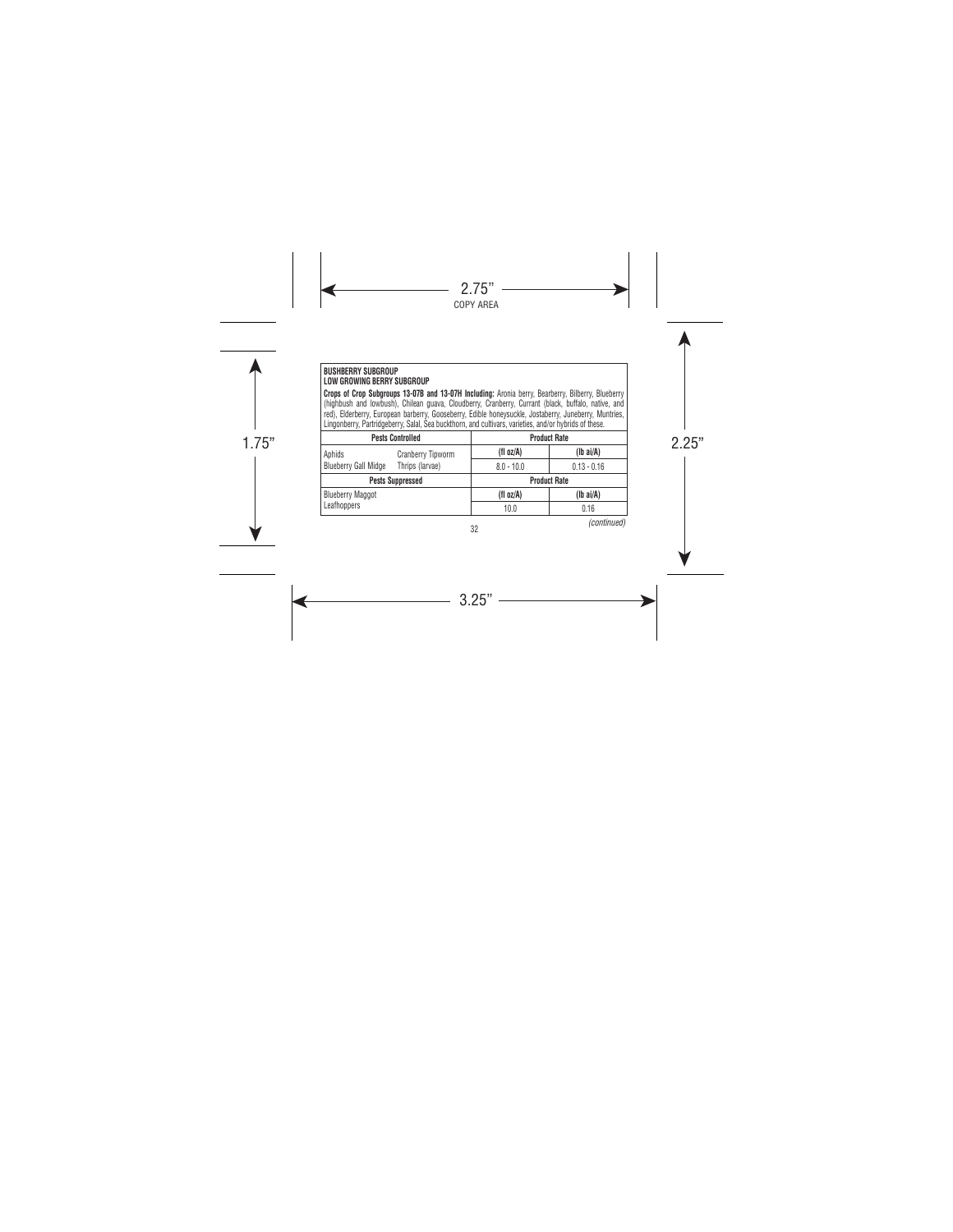Foliar Application Hestrictions:<br>Pre-Harvest Interval (PHI): 7 **days**<br>Minimum interval between applications: **7 days**<br>Maximum MOVENTO allowed per calendar year: **30 fl oz/A**<br>Maximum spirotetranat leer crop season: **0.47 lb** 

| <b>Pests Controlled</b>                                    |           | <b>Product Rate</b> |  |
|------------------------------------------------------------|-----------|---------------------|--|
| Aphids                                                     | (fl oz/A) | (Ib ai/A)           |  |
| Whiteflies                                                 | 5.0       | 0.08                |  |
| <b>Foliar Application Restrictions:</b>                    |           |                     |  |
| Pre-Harvest Interval (PHI): 1 day                          |           |                     |  |
| Minimum interval between applications: 7 days              |           |                     |  |
| Maximum MOVENTO allowed per crop season: 10 fl oz/A        |           |                     |  |
| Maximum spirotetramat per crop season: <b>0.16 lb ai/A</b> |           |                     |  |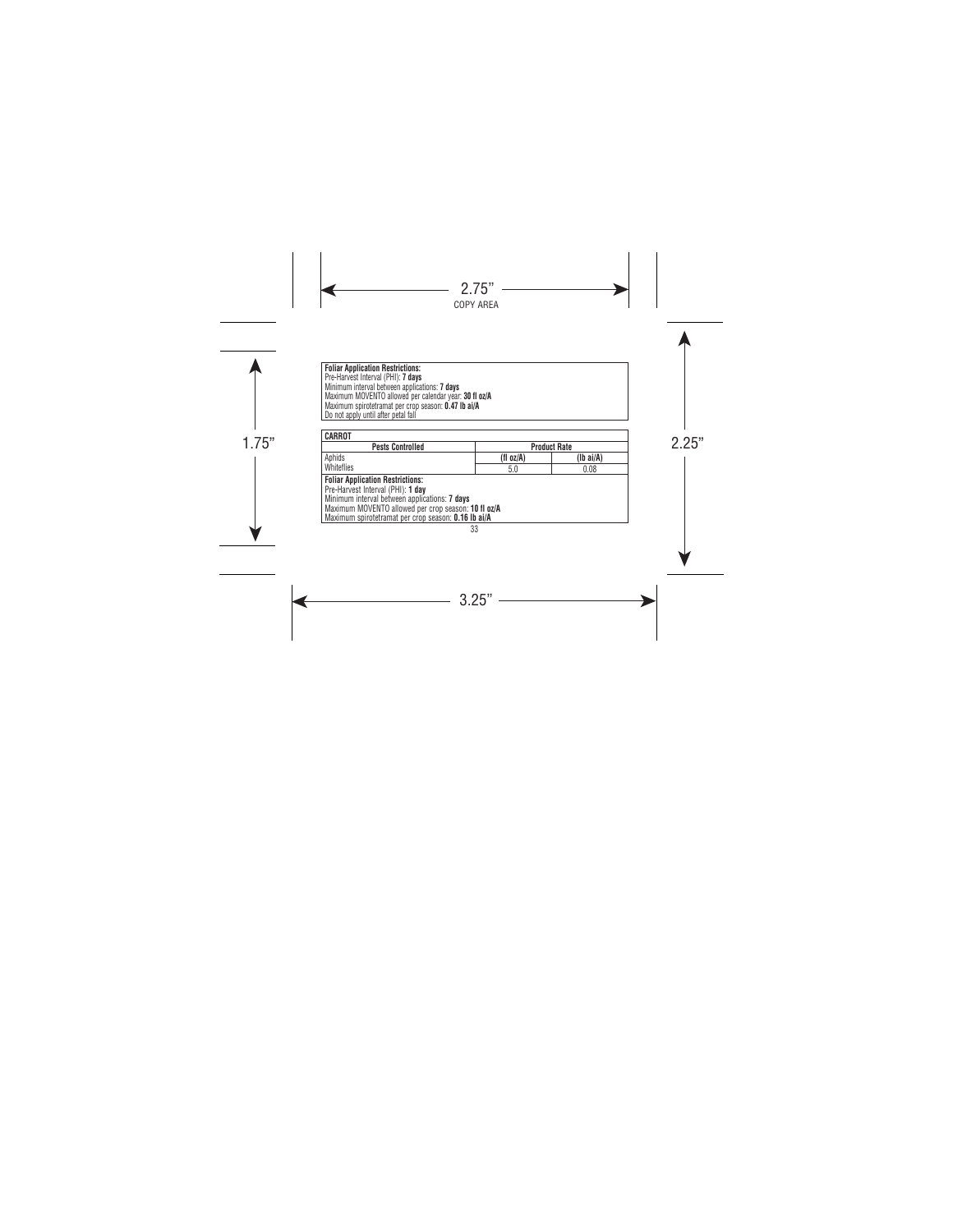| <b>CHRISTMAS TREE PLANTATIONS</b>                                                                                                                                                                           |              |                     |
|-------------------------------------------------------------------------------------------------------------------------------------------------------------------------------------------------------------|--------------|---------------------|
| <b>Pests Controlled</b>                                                                                                                                                                                     |              | <b>Product Rate</b> |
| Aphids (including root aphids and Adelgids)                                                                                                                                                                 | (fl oz/A)    | $(Ib\text{ ai/A})$  |
| <b>Scales</b>                                                                                                                                                                                               | $5.0 - 10.0$ | $0.08 - 0.16$       |
| <b>Foliar Application Restrictions:</b><br>Minimum interval between applications: 14 days<br>Maximum MOVENTO allowed per calendar year: 20 fl oz/A<br>Maximum spirotetramat per calendar year: 0.31 lb ai/A |              |                     |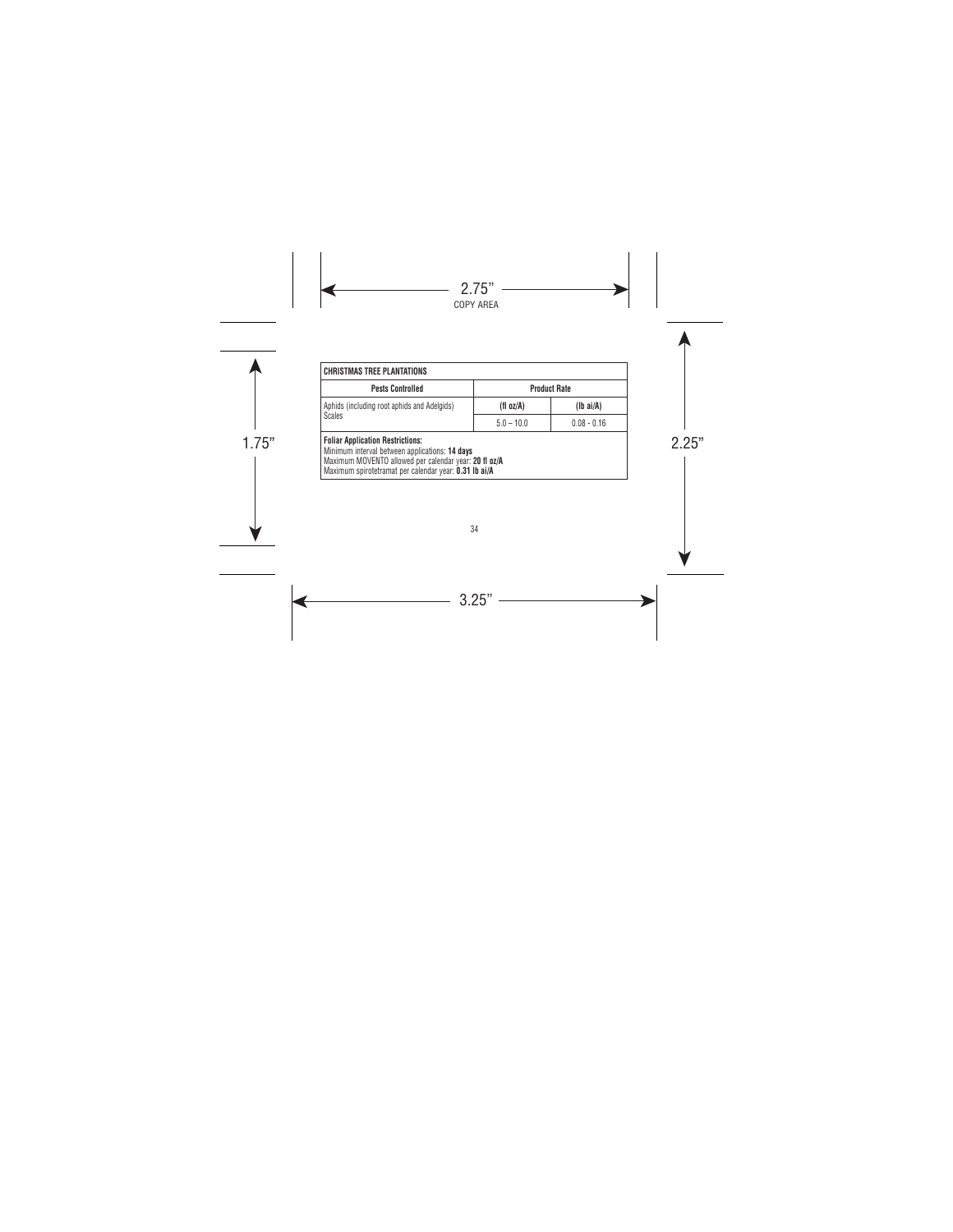| CITRUS FRUITS                                                                                                       | Crops of Crop Group 10-10 Including: Australian lime (desert, finger, and round), Brown River<br>finger lime, Calamondin, Citron, Grapefruit, Japanese summer grapefruit, Kumquat, Lemon, Lime,<br>Mediterranean mandarin, Mount White lime, New Guinea wild lime, Orange (sour and sweet), Pummelo,<br>Russell River lime. Satsuma mandarin. Sweet lime. Tachibana orange. Tahiti lime. Tangelo. Tangerine.<br>Tangor, Trifoliate orange, Unig fruit, including cultivars, varieties and/or hybrids of these commodities. |              |                     |
|---------------------------------------------------------------------------------------------------------------------|----------------------------------------------------------------------------------------------------------------------------------------------------------------------------------------------------------------------------------------------------------------------------------------------------------------------------------------------------------------------------------------------------------------------------------------------------------------------------------------------------------------------------|--------------|---------------------|
|                                                                                                                     | <b>Pests Controlled</b>                                                                                                                                                                                                                                                                                                                                                                                                                                                                                                    |              | <b>Product Rate</b> |
| Aphids<br>Asian citrus psyllid                                                                                      | Citrus snow scale<br>Citrus thrips                                                                                                                                                                                                                                                                                                                                                                                                                                                                                         | (fl oz/A)    | $(Ib\ ai/A)$        |
| California red scale<br>Citrus leafminer<br>Citrus bud mite<br>Citrus red mite<br>Citrus rust mite<br>(silver mite) | Florida red scale<br>Mealybugs<br>Pink citrus rust mite<br>Purple scale<br>Texas citrus mite<br><b>Whiteflies</b>                                                                                                                                                                                                                                                                                                                                                                                                          | $8.0 - 10.0$ | $0.13 - 0.16$       |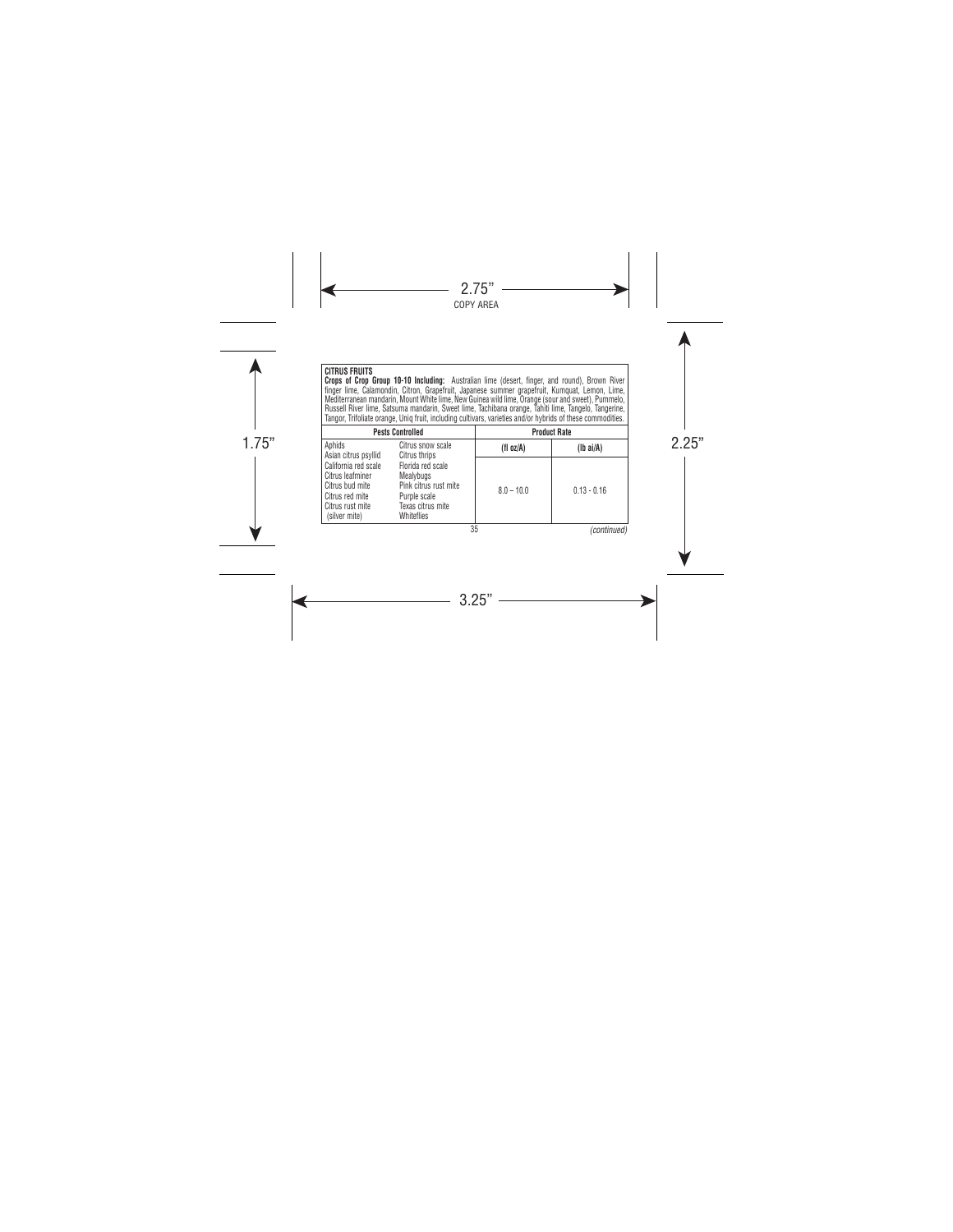| <b>Pests Suppressed</b>                                                                                                                                                                                                                                                                                                                                                                                                                                                                                                                                                                                                                                                        |              | <b>Product Rate</b> |
|--------------------------------------------------------------------------------------------------------------------------------------------------------------------------------------------------------------------------------------------------------------------------------------------------------------------------------------------------------------------------------------------------------------------------------------------------------------------------------------------------------------------------------------------------------------------------------------------------------------------------------------------------------------------------------|--------------|---------------------|
| <b>Black scale</b><br>Cottony cushion scale                                                                                                                                                                                                                                                                                                                                                                                                                                                                                                                                                                                                                                    | (fl oz/A)    | $(lb\ a i/A)$       |
| <b>Nematodes</b><br>Brown scale<br>Citricola scale                                                                                                                                                                                                                                                                                                                                                                                                                                                                                                                                                                                                                             | $8.0 - 10.0$ | $0.13 - 0.16$       |
| Pre-Harvest Interval (PHI): 1 day(s)<br>Minimum interval between applications: 21 days<br>Maximum MOVENTO allowed per calendar year: 20 fl oz/A<br>Maximum spirotetramat per calendar year: 0.31 lb ai/A<br>Do not apply this product within 10 days prior to bloom, during bloom, or until petal fall is complete.<br>For production areas in Alabama, Florida, Georgia, Louisiana, Mississippi, South Carolina, and Texas,<br>optimum control of target pests is obtained at application volumes up to 250 gpa; application volumes<br>in excess of 350 gpa must be avoided.<br>Do not apply non-jonic surfactants in tank mix combination with MOVENTO on white grapefruit. |              |                     |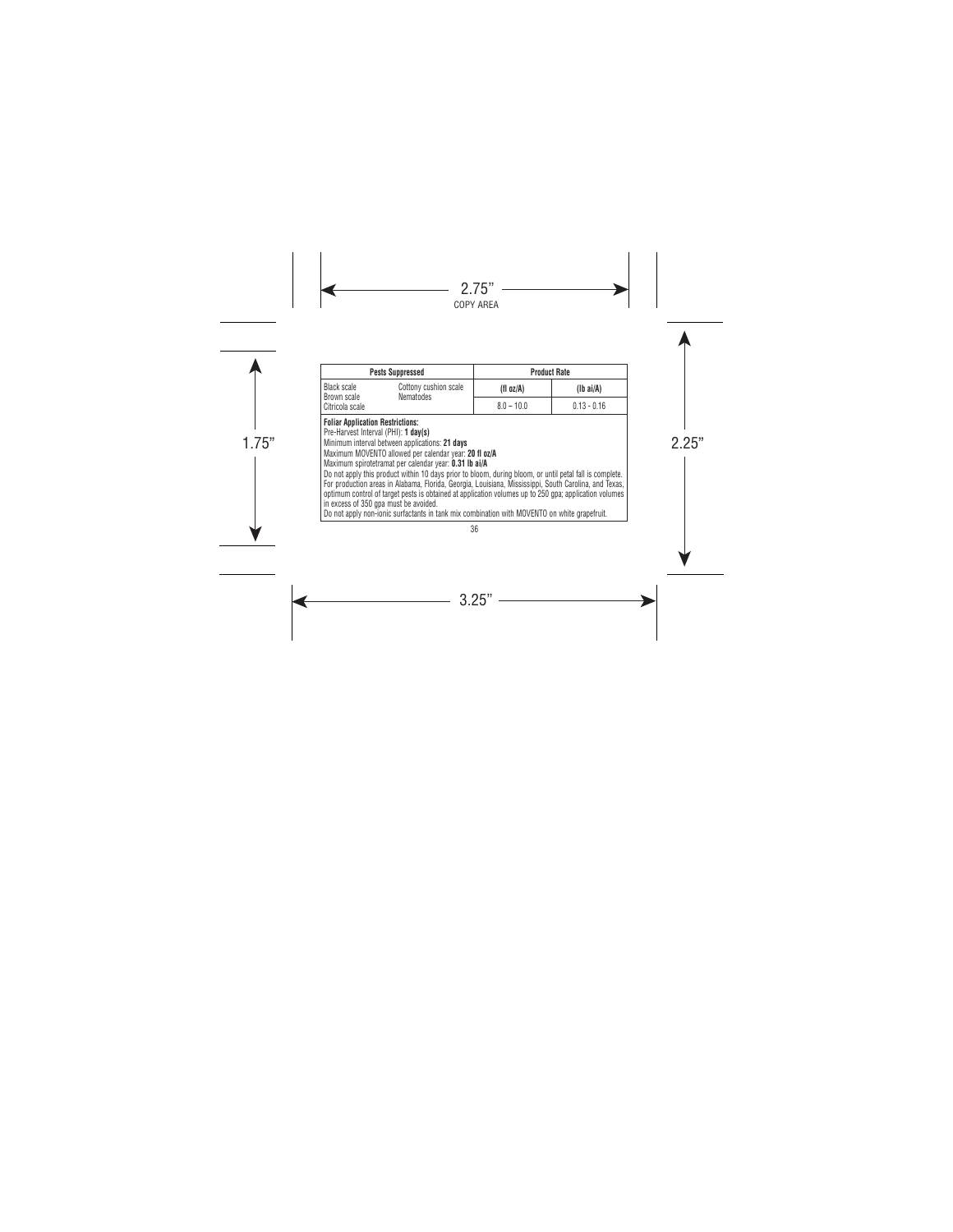| <b>Pests Controlled</b>                               | <b>Product Rate</b> |                    |
|-------------------------------------------------------|---------------------|--------------------|
|                                                       | (fl oz/A)           | $(lb\text{ ai/A})$ |
| Green Scale                                           | $8.0 - 10.0$        | $0.13 - 0.16$      |
| <b>Foliar Application Restrictions:</b>               |                     |                    |
| Pre-Harvest Interval (PHI): 14 day(s)                 |                     |                    |
| Minimum interval between applications: 21 days        |                     |                    |
| Maximum MOVENTO allowed per calendar year: 30 fl oz/A |                     |                    |
| Maximum spirotetramat per calendar year: 0.47 lb ai/A |                     |                    |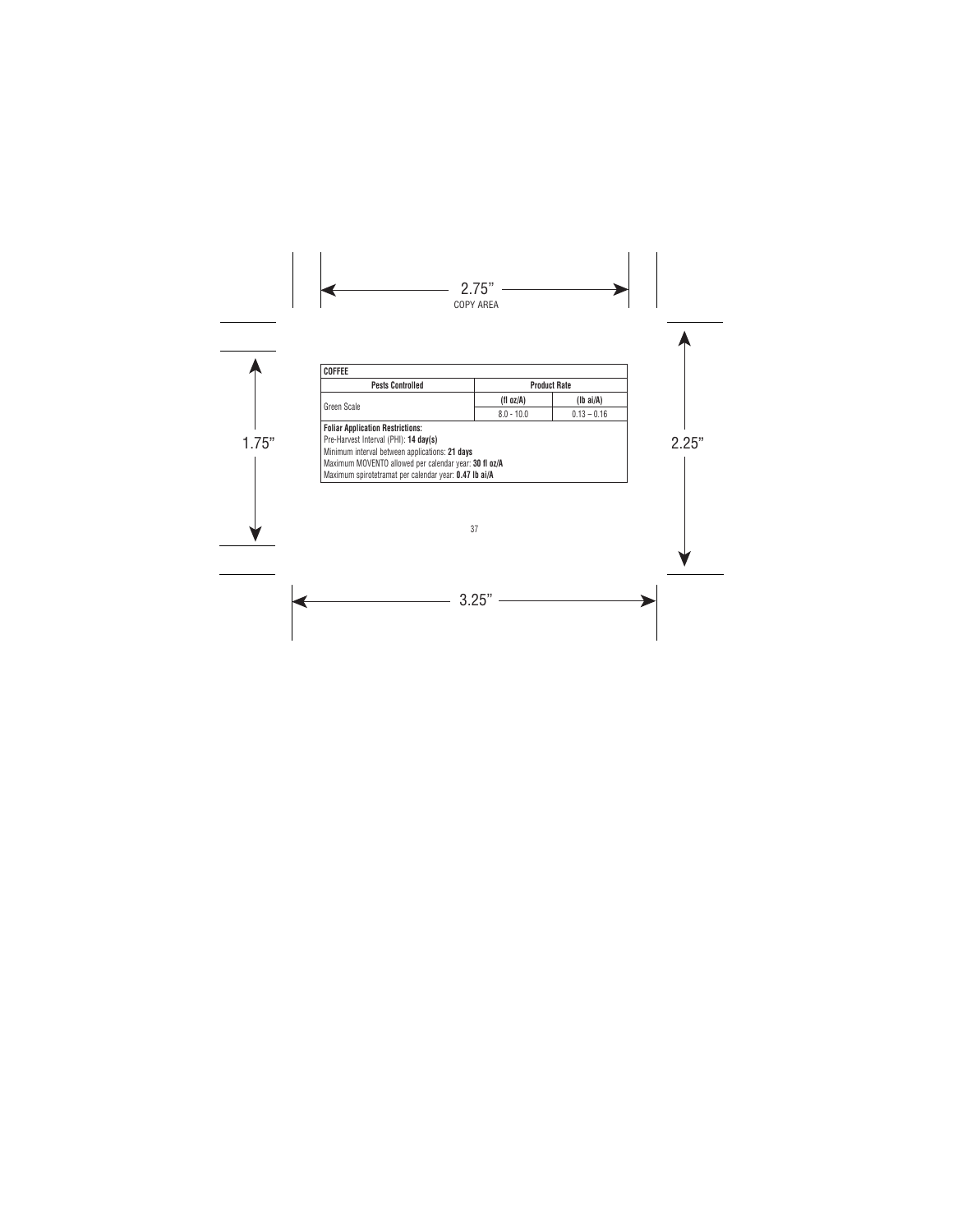#### **FRUITING VEGETABLES**

**Crops of Crop Group 8-10 Including:** African eggplant, Bush tomato, Cocona, Currant tomato, Eggplant, Garden huckleberry, Goji berry, Groundcherry, Martynia, Naranjilla, Okra, Pea eggplant, Pepino, Pepper (bell and nonbell\*), Roselle, Scarlet eggplant, Sunberry, Tomatillo, Tomato, Tree tomato, including cultivars, varieties and/or hybrids of these commodities.

\*including cayenne, chili pepper, habanero, jalapeno, pablano, pimento, and serrano.

|                                                   | <b>Pests Controlled</b>           |             | <b>Product Rate</b> |
|---------------------------------------------------|-----------------------------------|-------------|---------------------|
| Aphids<br>Broad mite                              | Tomato russet mite<br>Whiteflies  | (fl oz/A)   | $(lb\text{ ai/A})$  |
| Psyllids                                          |                                   |             |                     |
| <b>Pests Suppressed</b>                           |                                   |             |                     |
| Leafminers<br>Nematodes<br>Twospotted spider mite | Western flower thrips<br>(larvae) | $4.0 - 5.0$ | $0.06 - 0.08$       |

38

*(continued)*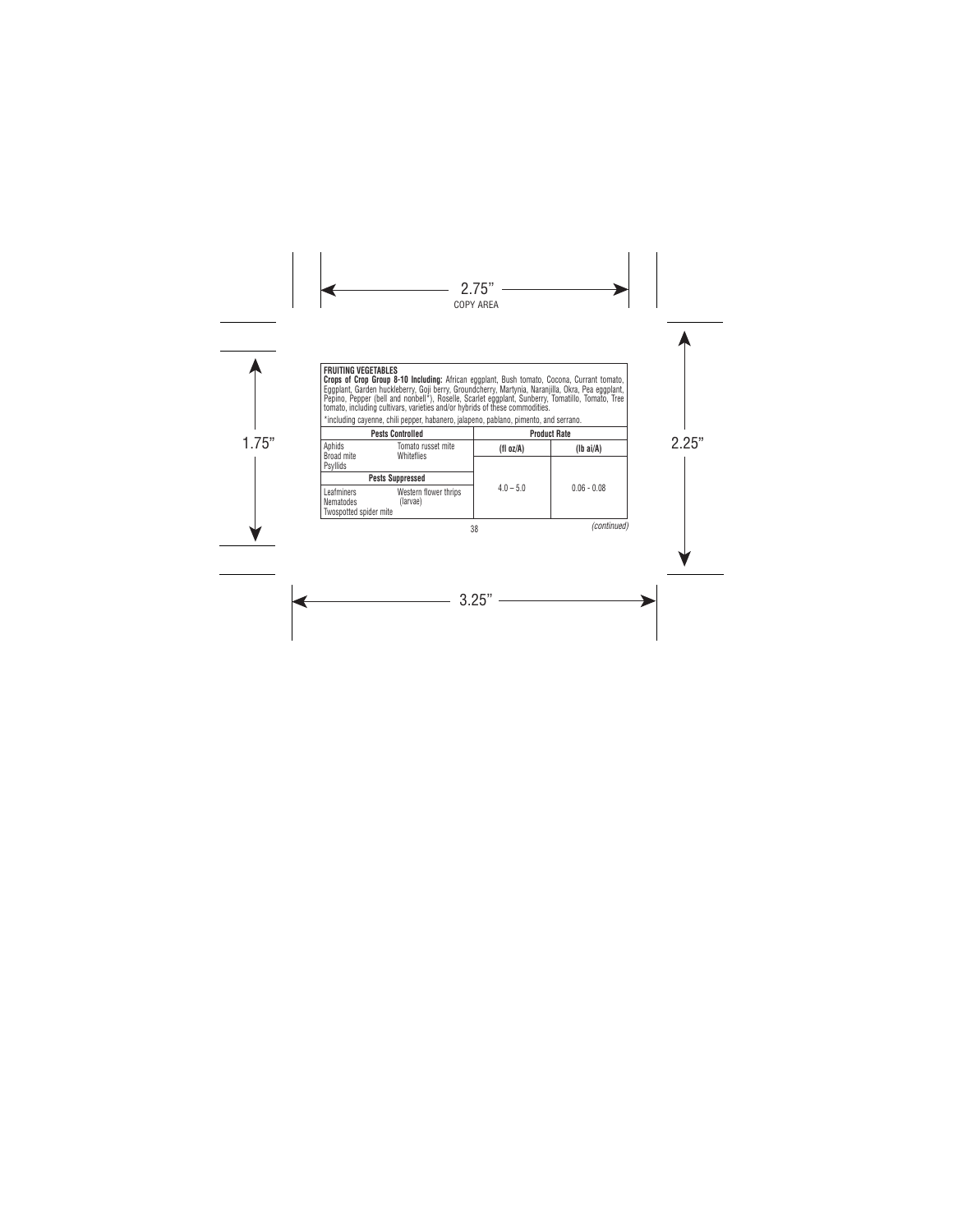**Foliar Application Restrictions:**  Pre-Harvest Interval (PHI): **1 day(s)**  Minimum interval between applications: **7 days** Maximum MOVENTO allowed per crop season: **10 fl oz/A**  Maximum spirotetramat per crop season: **0.16 lb ai/A**

| <b>Pests Controlled</b>                             |              | <b>Product Rate</b> |
|-----------------------------------------------------|--------------|---------------------|
| Aphids                                              | (fl $oz/A$ ) | $(lb\ ai/A)$        |
|                                                     | $5.0 - 8.0$  | $0.08 - 0.13$       |
| <b>Foliar Application Restrictions:</b>             |              |                     |
| Pre-Harvest Interval (PHI): 3 day(s)                |              |                     |
| Minimum interval between applications: 7 days       |              |                     |
| Maximum MOVENTO allowed per crop season: 32 fl oz/A |              |                     |
| Maximum spirotetramat per crop season: 0.5 lb ai/A  |              |                     |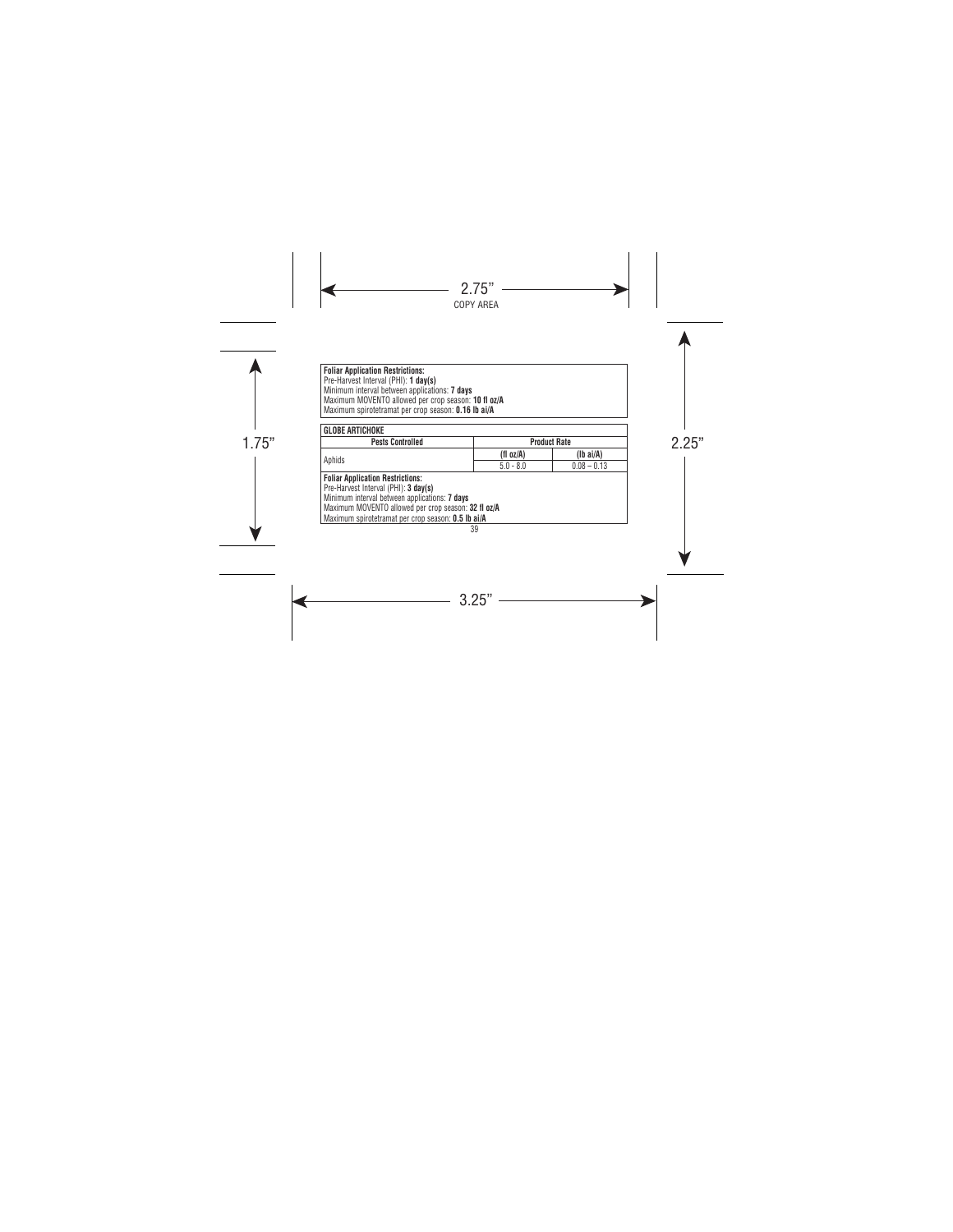| <b>HOPS</b>                                                                                                                                                                                                                                          |             |                     |
|------------------------------------------------------------------------------------------------------------------------------------------------------------------------------------------------------------------------------------------------------|-------------|---------------------|
| <b>Pests Controlled</b>                                                                                                                                                                                                                              |             | <b>Product Rate</b> |
| Hop aphid                                                                                                                                                                                                                                            | (fl oz/A)   | $(Ib\ ai/A)$        |
| Twospotted spider mite                                                                                                                                                                                                                               | $5.0 - 6.0$ | $0.08 - 0.09$       |
| <b>Foliar Application Restrictions:</b><br>Pre-Harvest Interval (PHI): 7 day(s)<br>Minimum interval between applications: 14 days<br>Maximum MOVENTO allowed per calendar year: 12.5 fl oz/A<br>Maximum spirotetramat per calendar year: 0.2 lb ai/A |             |                     |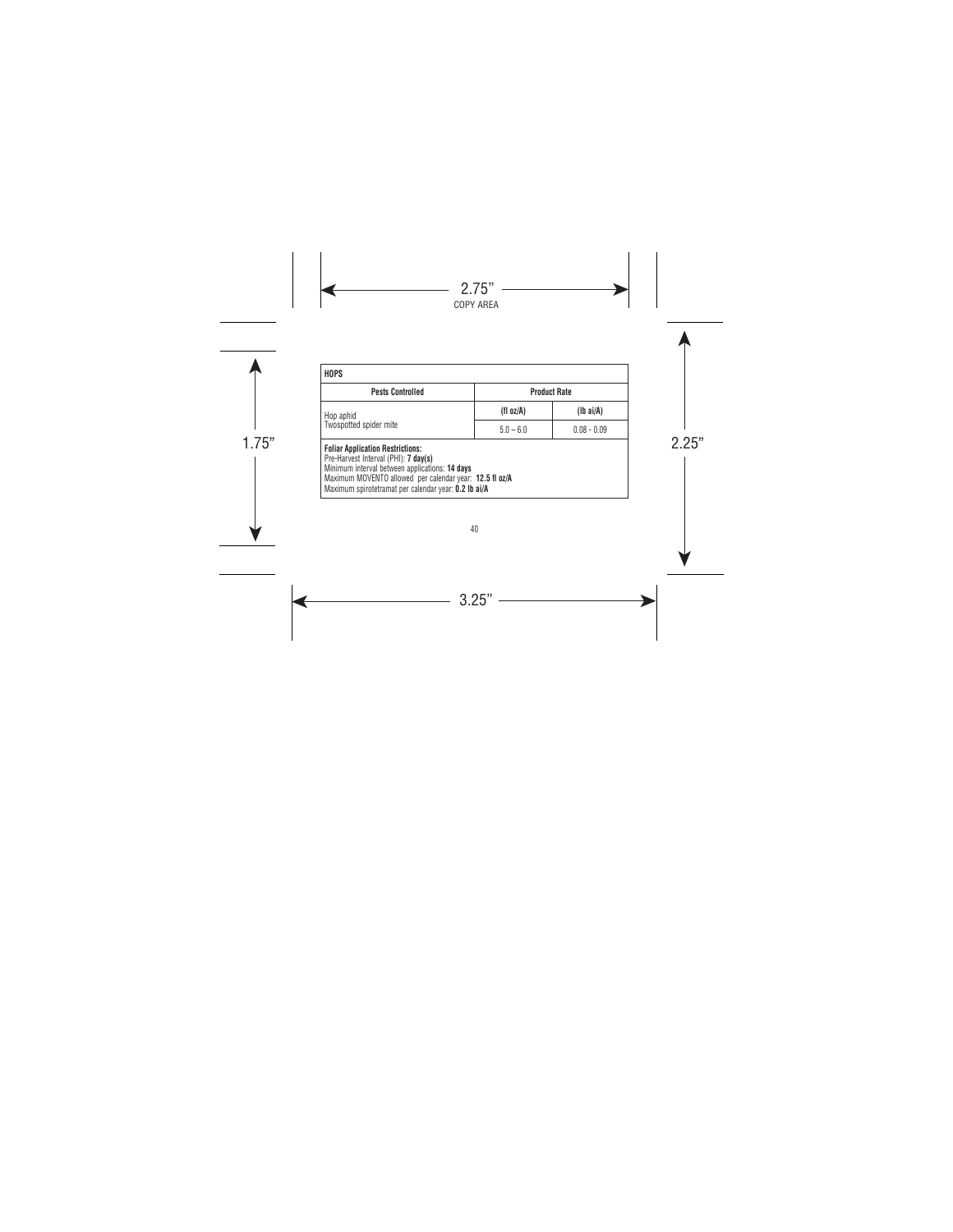## **LEAFY VEGETABLES (Except Brassica Vegetables)**

2. Examento and vine (manuta opination, intitati opination)], Oviso Unarti, Tarti Icaves **Crops of Crop Group 4 Including:** Amaranth (leafy amaranth, Chinese spinach, tampala), Arugula (Roquette), Cardoon, Celery, Celtuce, Chervil, Chinese celery, Chrysanthemum (edible-leaved and garland), Corn salad, Cress (garden), Cress (upland, yellow rocket, winter cress), Dandelion, Dock (sorrel), Endive (escarole), Florence fennel (Finocchio), Lettuce (head and leaf), Orach, Parsley, Purslane (garden and winter), Radicchio (red chicory), Rhubarb, Spinach [including New Zealand and vine (Malabar spinach, Indian spinach)], Swiss chard, Taro leaves

*(continued)*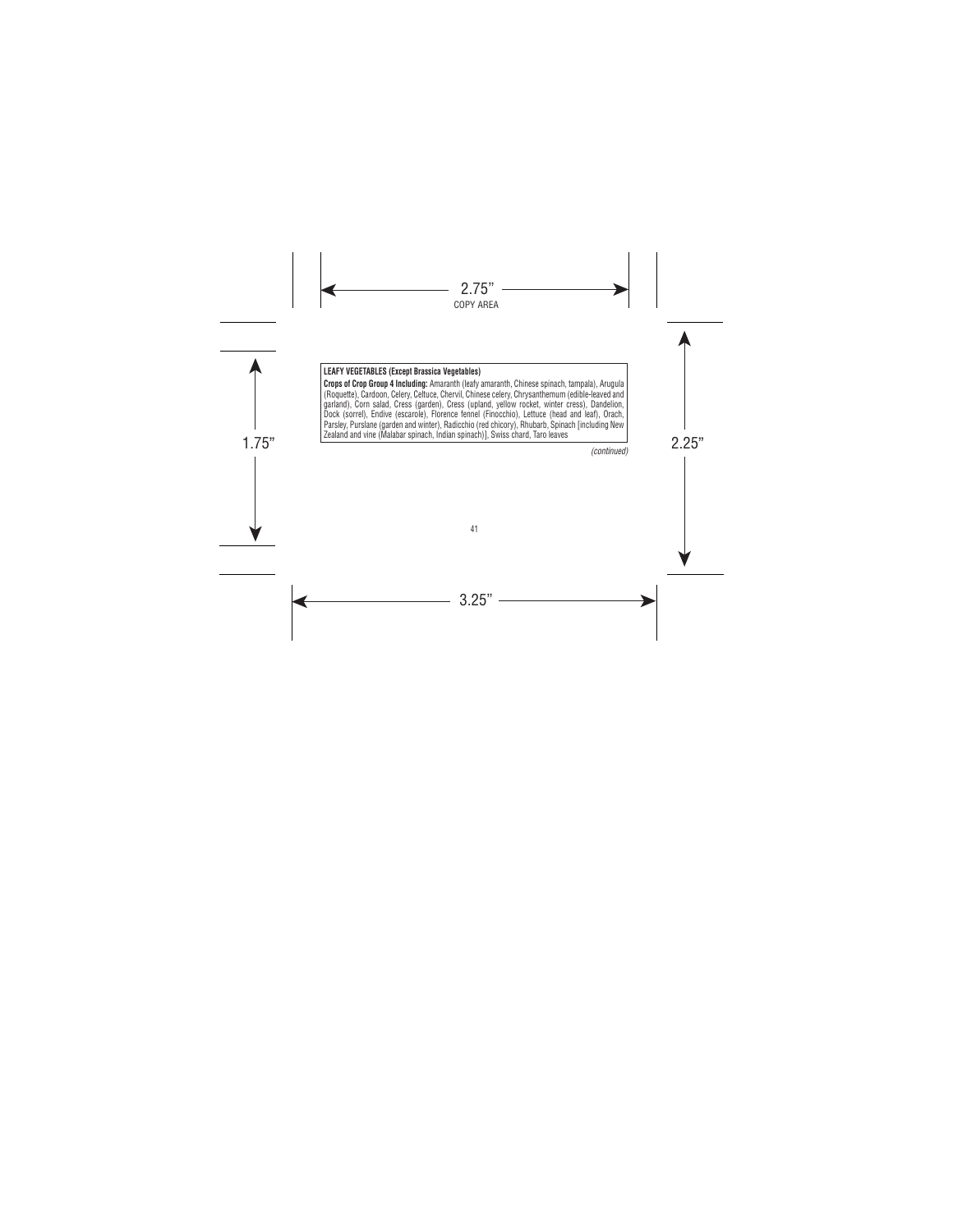|                                                                                 | <b>Pests Controlled</b>                                                                                                                                     |             | <b>Product Rate</b> |
|---------------------------------------------------------------------------------|-------------------------------------------------------------------------------------------------------------------------------------------------------------|-------------|---------------------|
| Aphids                                                                          | <b>Whiteflies</b>                                                                                                                                           | (fl oz/A)   | $(lb\text{ ai/A})$  |
|                                                                                 | <b>Pests Suppressed</b>                                                                                                                                     |             |                     |
| Diamondback moth<br><b>Leafminers</b>                                           | Nematodes<br>Western flower thrips (larvae)                                                                                                                 | $4.0 - 5.0$ | $0.06 - 0.08$       |
| <b>Foliar Application Restrictions:</b><br>Pre-Harvest Interval (PHI): 3 day(s) | Minimum interval between applications: 7 days<br>Maximum MOVENTO allowed per crop season: 10 fl oz/A<br>Maximum spirotetramat per crop season: 0.16 lb ai/A |             |                     |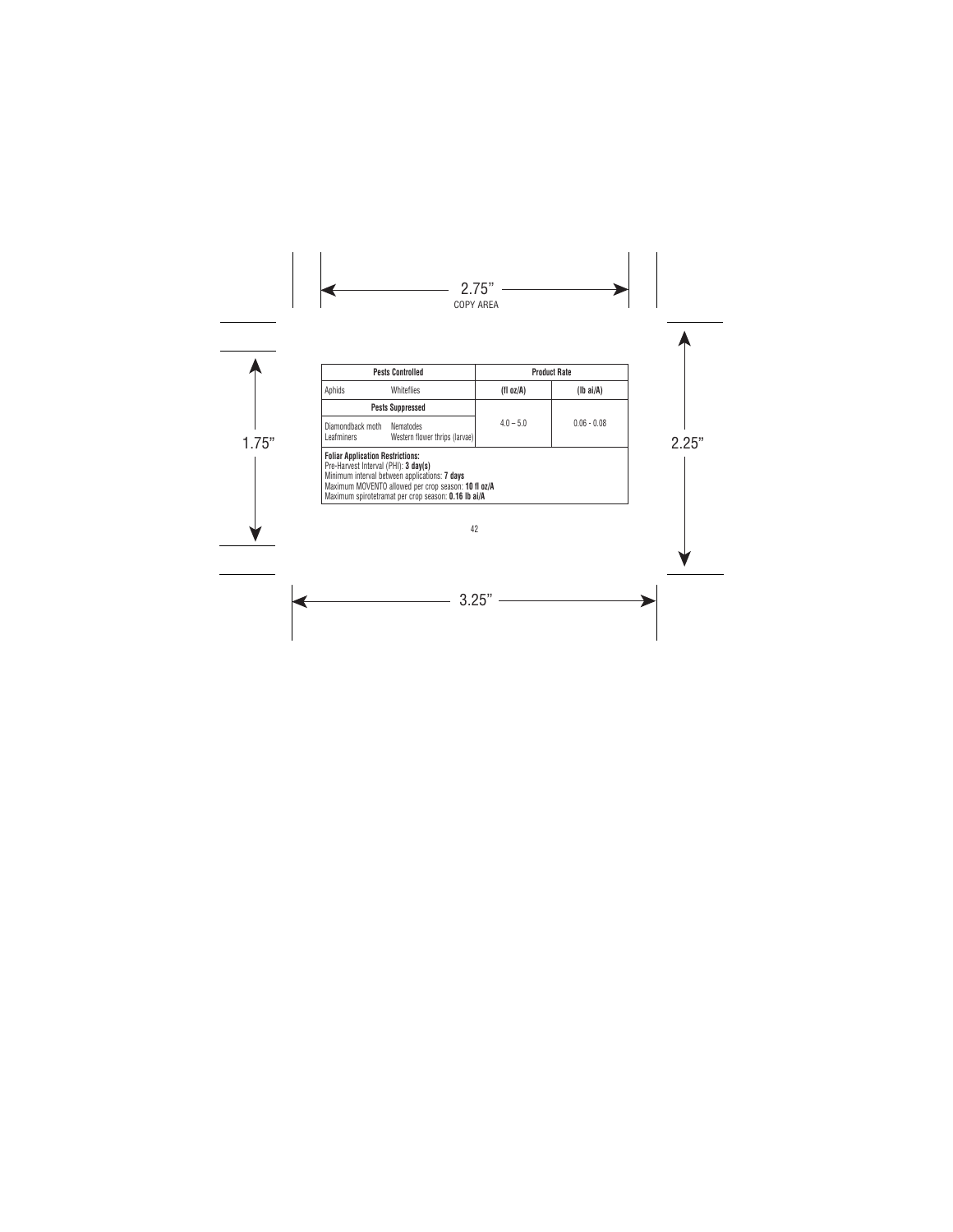**i Bean** (*vigna* spp., including adzuki bean, asparagus bean, biackeyed pea, caljang, chinese |<br>|longbean, cowpea, Crowder pea, moth bean, mung bean, rice bean, Southern pea, urd bean, | **LEGUME VEGETABLES Crops of Crop Group 6 (except soybean, dry) Including: Edible Podded and Succulent Shelled Pea and Bean and Dried Shelled Pea and Bean Bean** (*Lupinus* spp., including grain lupin, sweet lupin, white lupin, and white sweet lupin) **Bean** (*Phaseolus* spp., including field bean, kidney bean, lima bean, navy bean, pinto bean, runner bean, snap bean, tepary bean, wax bean) **Bean** (*Vigna* spp., including adzuki bean, asparagus bean, blackeyed pea, catjang, Chinese yardlong bean) **Pea** (*Pisum* spp. including dwarf pea, edible-pod pea, English pea, field pea, garden pea, green pea, snow pea, sugar snap pea) **Other Beans and Peas** (Broad bean (fava), Chickpea (garbanzo bean), Guar, Jackbean, Lablab bean (hyacinth bean), Lentil, Pigeon pea, soybean (immature seed), Sword bean)

*(continued)*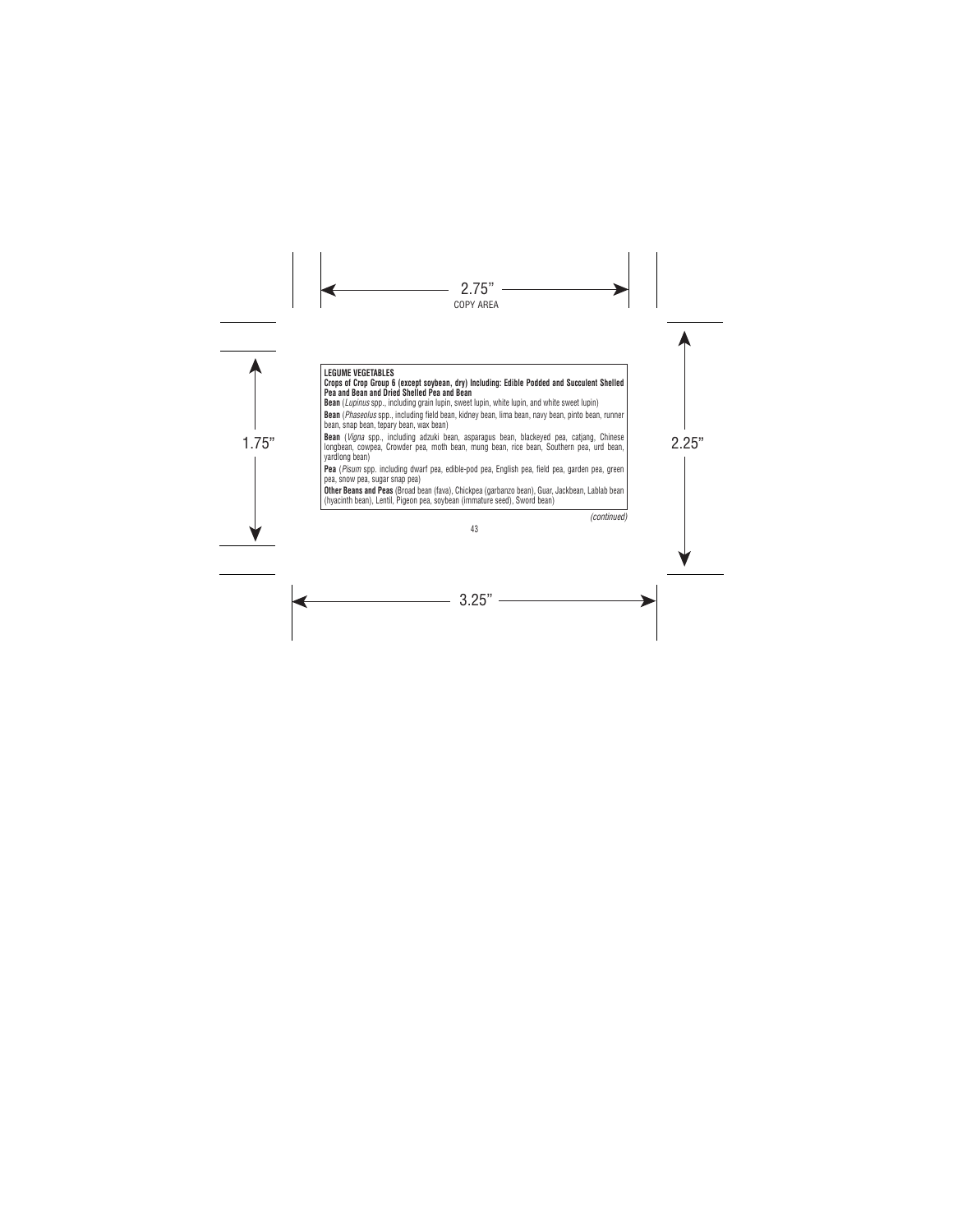|                                                                     | <b>Pests Controlled</b>                                                                       |             | <b>Product Rate</b> |
|---------------------------------------------------------------------|-----------------------------------------------------------------------------------------------|-------------|---------------------|
| Aphids                                                              | <b>Whiteflies</b>                                                                             | (fl oz/A)   | $(Ib\ ai/A)$        |
|                                                                     |                                                                                               |             |                     |
|                                                                     | <b>Pests Suppressed</b>                                                                       |             |                     |
| Leafminers<br>Melon thrips (larvae)<br>Nematodes                    | Twospotted spider mite<br>Western flower thrips<br>(larvae)                                   | $4.0 - 5.0$ | $0.06 - 0.08$       |
| <b>Foliar Application Restrictions:</b><br>shelled beans and peas). | Pre-Harvest Interval (PHI): 1 day(s) (edible podded and succulent beans and peas); 7 day (dry |             |                     |
|                                                                     | Minimum interval between applications: 7 days                                                 |             |                     |
|                                                                     | Maximum MOVENTO allowed per crop season: 10 fl oz/A                                           |             |                     |
|                                                                     | Maximum spirotetramat per crop season: 0.16 lb ai/A                                           |             |                     |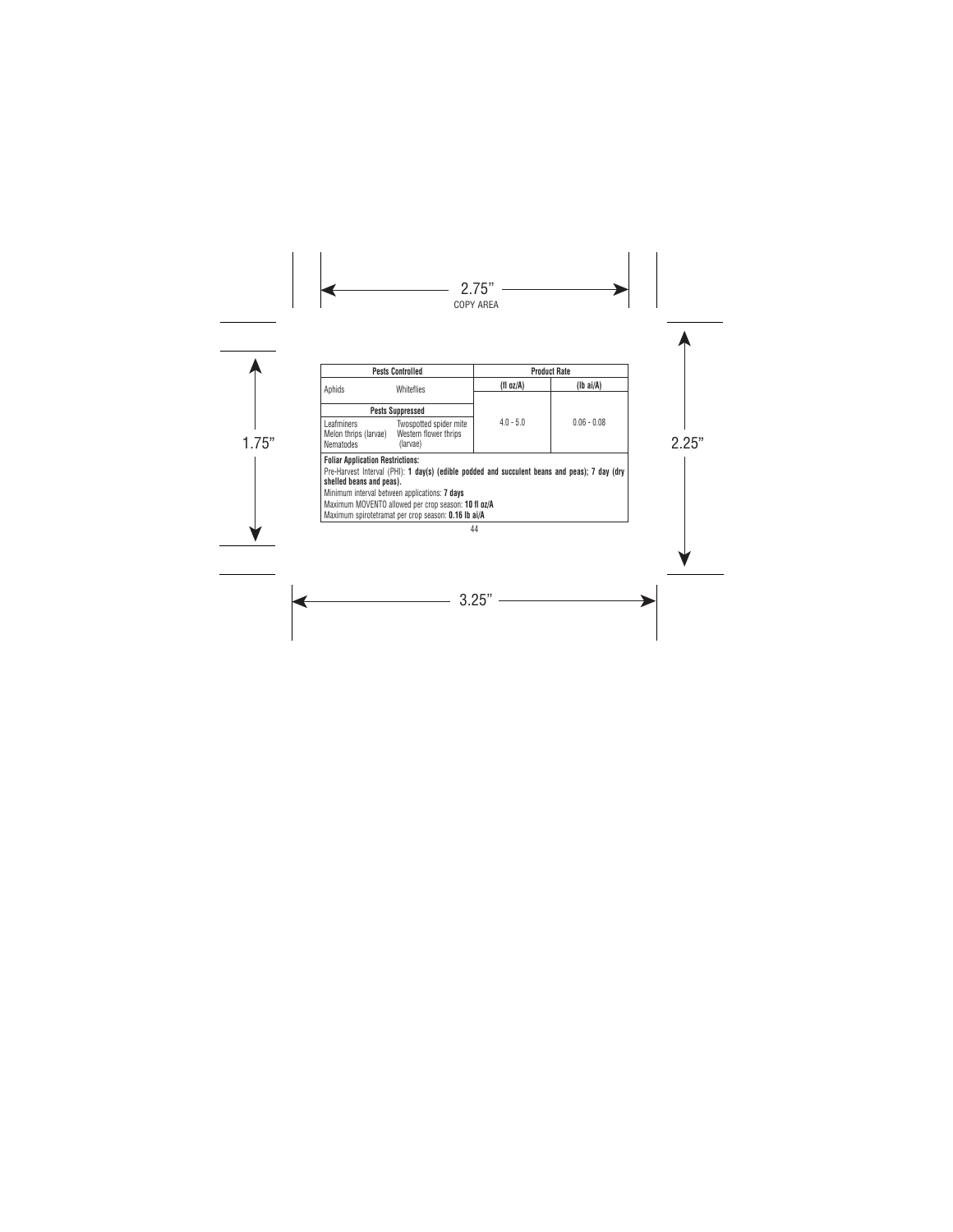| <b>Pests Controlled</b>                                                                                                                                                                                                                         |           | <b>Product Rate</b> |
|-------------------------------------------------------------------------------------------------------------------------------------------------------------------------------------------------------------------------------------------------|-----------|---------------------|
| Mealybugs                                                                                                                                                                                                                                       | (fl oz/A) | $(lb\text{ ai/A})$  |
|                                                                                                                                                                                                                                                 | 10.0      | 0.16                |
| <b>Foliar Application Restrictions:</b><br>Pre-Harvest Interval (PHI): 1 day(s)<br>Minimum interval between applications: 14 days<br>Maximum MOVENTO allowed per crop season: 20 fl oz/A<br>Maximum spirotetramat per crop season: 0.31 lb ai/A |           |                     |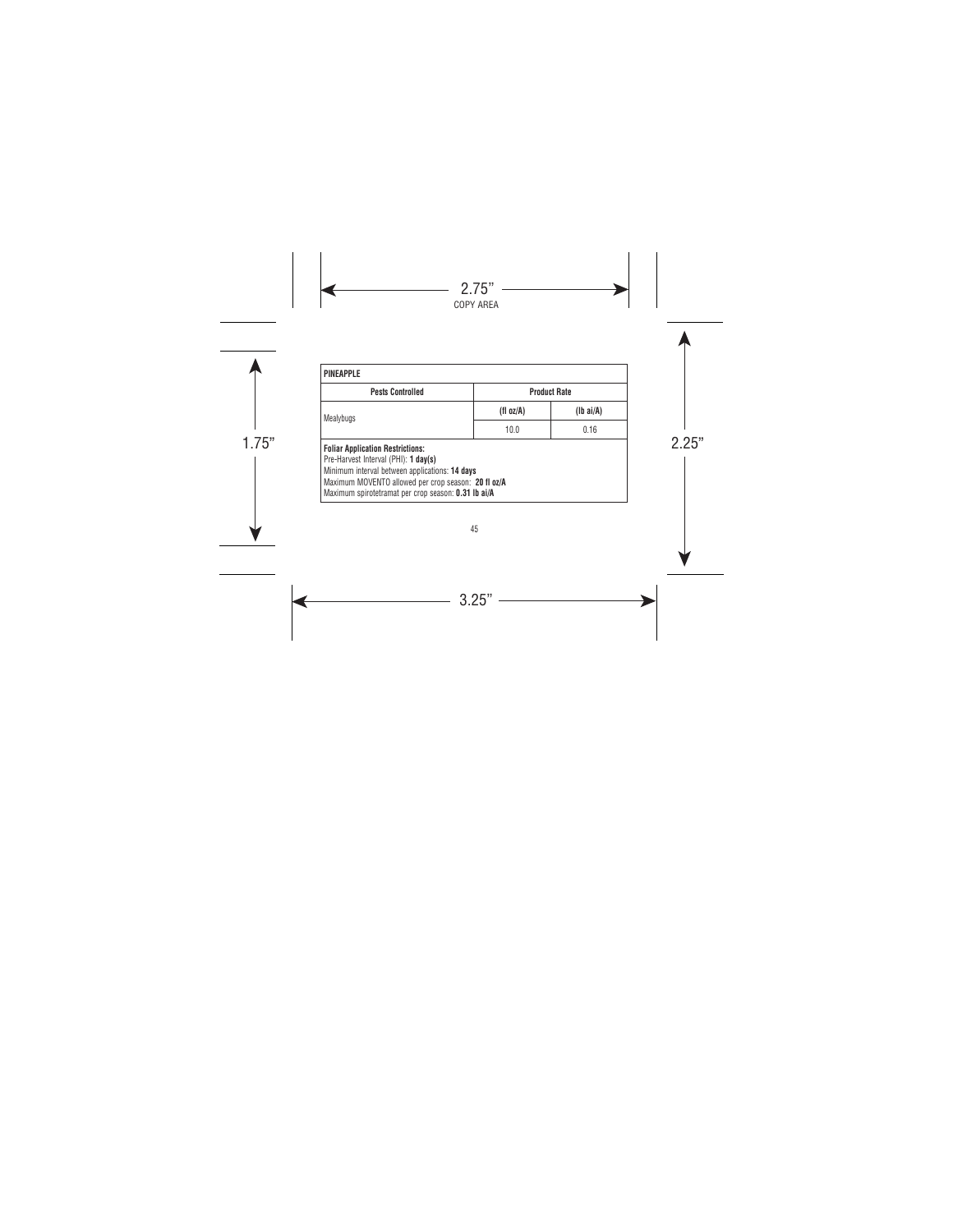**POME FRUITS Crops of Crop Group 11-10 Including:** Apple, Asian pear, Azarole, Chinese quince, Crabapple, Japanese<br>quince, Loquat, Mayhaw, Medlar, Pear, Quince, Tejocote, including cultivars, varieties and/or hybrids of these commodities.

| <b>Pests Controlled</b>                                                               |                                                                     | <b>Product Rate</b> |                    |
|---------------------------------------------------------------------------------------|---------------------------------------------------------------------|---------------------|--------------------|
| Aphids<br>(including Wooly)                                                           | Pear psylla<br>Pear rust mite                                       | (fl oz/A)           | $(lb\text{ ai/A})$ |
| Apple Aphid)<br>Apple rust mite<br>Mealybugs                                          | San Jose scale<br>Whiteflies                                        |                     |                    |
| <b>Pests Suppressed</b>                                                               |                                                                     | $6.0 - 9.0$         | $0.09 - 0.14$      |
| Apple gall midge<br>Codling moth<br>European red mite<br>Micro-lepidoptera leafminers | Pear leaf midge<br>Twospotted spider mite<br>White apple leafhopper |                     |                    |
|                                                                                       | 46                                                                  |                     | (continued)        |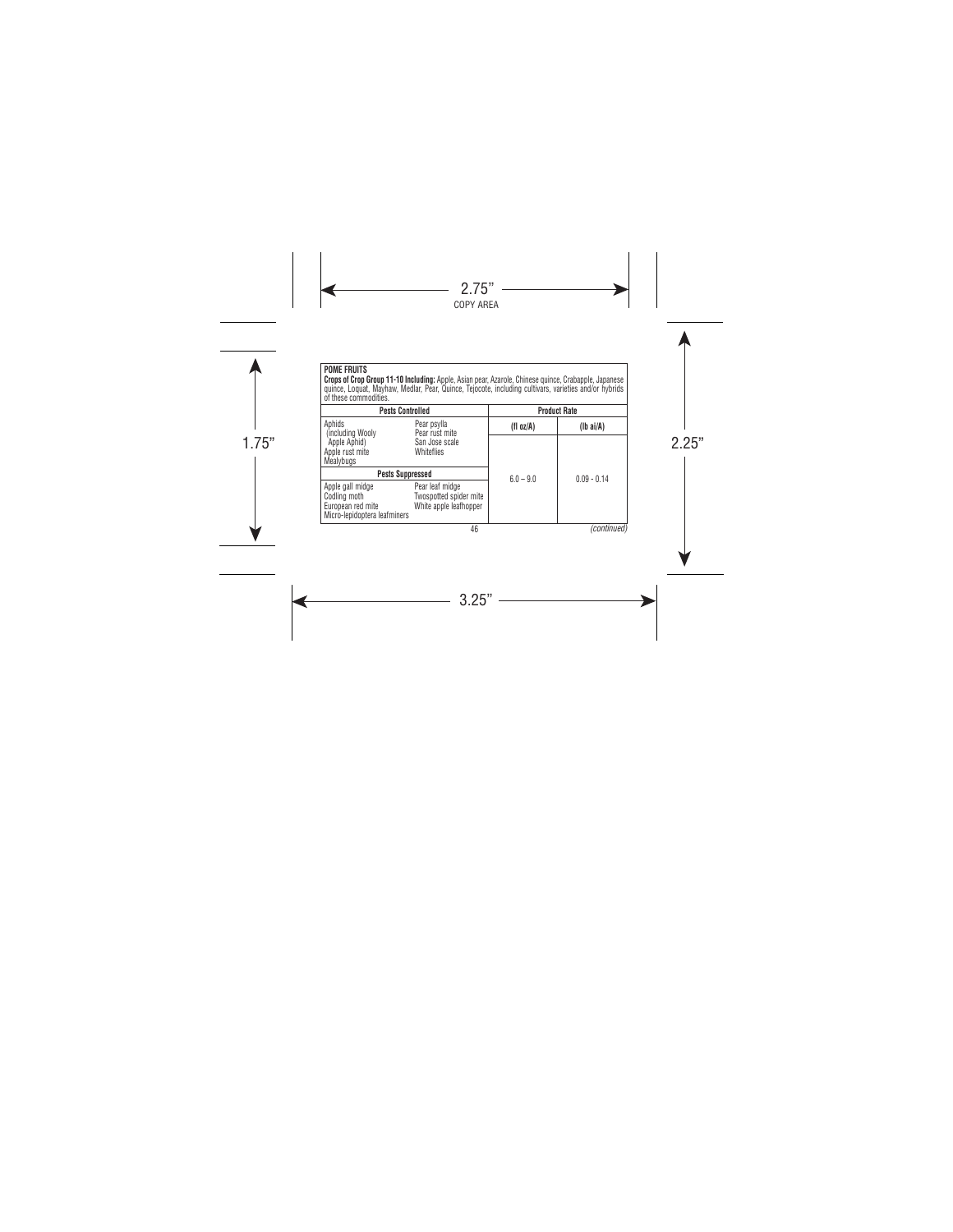#### **Foliar Application Restrictions:**

Pre-Harvest Interval (PHI): **7 day(s)** 

Minimum interval between applications: **14 days**

Maximum MOVENTO allowed per calendar year: **25 fl oz/A**

Maximum spirotetramat per calendar year: **0.39 lb ai/A**

Do not apply until after petal fall.

| Do not apply until atter petal tall.<br>| For control of San Jose scale west of the Rocky Mountains [including all of MT, WY, CO, and NM], | apply immediately after petal fall, followed by a second application 14 – 21 days later. For control of San Jose scale east of the Rocky Mountains, apply immediately after petal fall; under heavy infestation pressure or where difficult control conditions exist, a second application may be necessary.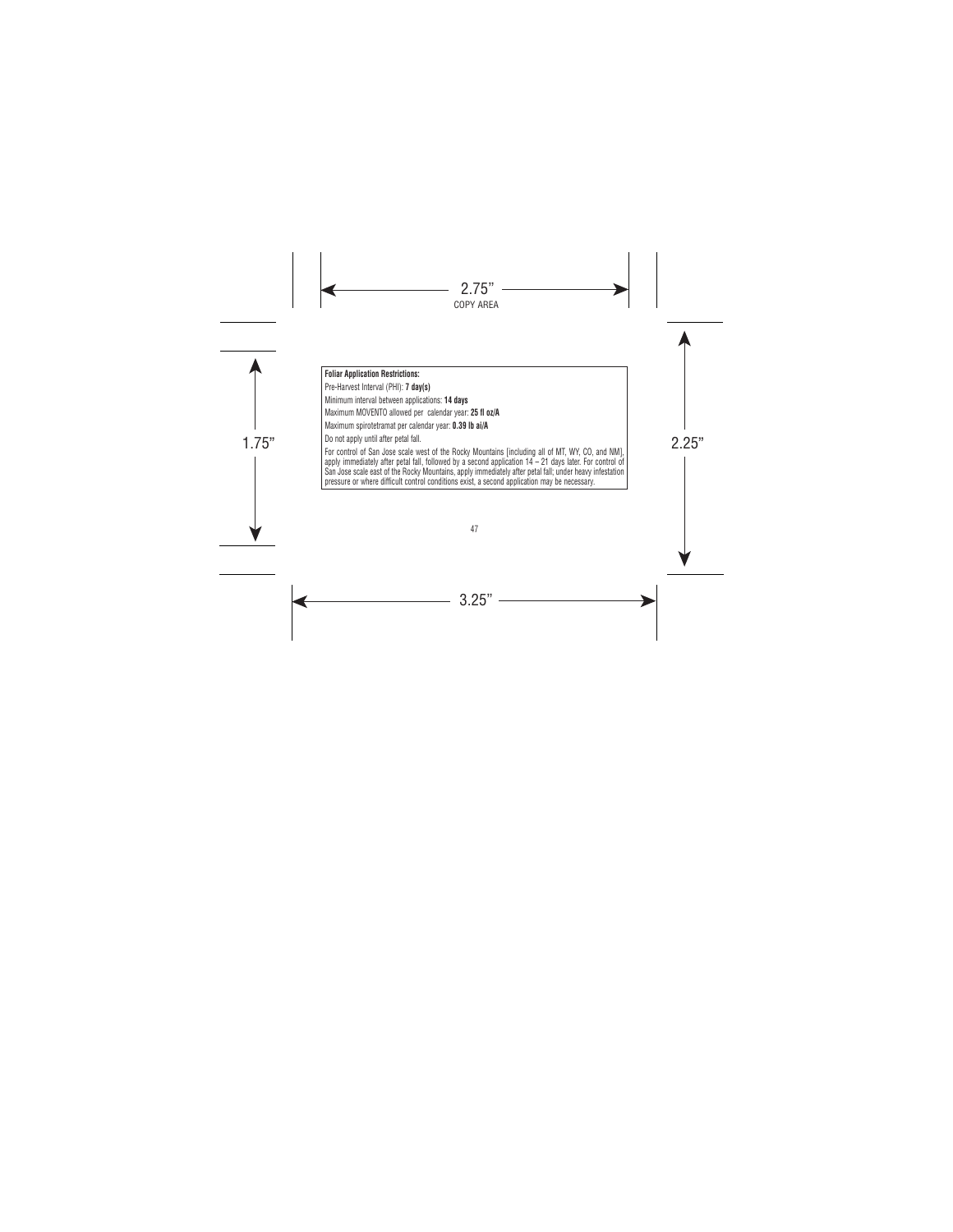| POMEGRANATE                                                                     |              |                     |
|---------------------------------------------------------------------------------|--------------|---------------------|
| <b>Pests Controlled</b>                                                         |              | <b>Product Rate</b> |
| Aphids<br>Whiteflies                                                            | (fl oz/A)    | $(lb\text{ ai/A})$  |
|                                                                                 | $8.0 - 10.0$ | $0.13 - 0.16$       |
| <b>Foliar Application Restrictions:</b><br>Pre-Harvest Interval (PHI): 1 day(s) |              |                     |
| Minimum interval between applications: 14 days                                  |              |                     |
| Maximum MOVENTO allowed per calendar year: 20 fl oz/A                           |              |                     |
| Maximum spirotetramat per calendar year: 0.31 lb ai/A                           |              |                     |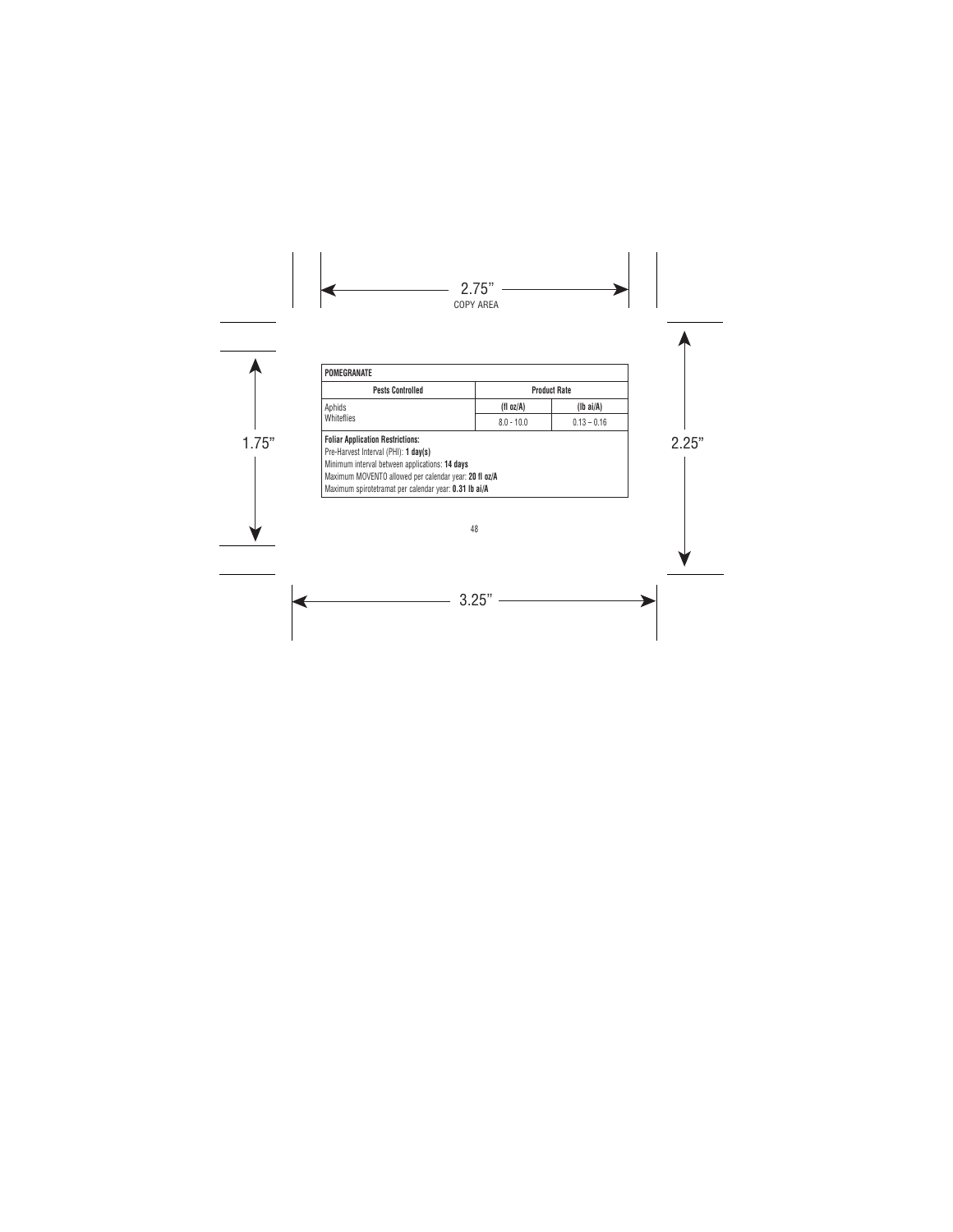**POTATO and OTHER TUBEROUS AND CORM VEGETABLES Crops of Crop Subgroup 1C Including:** Arracacha, Arrowroot, Artichoke (Chinese and Jerusalem),<br>Canna (edible), Cassava (bitter and sweet), Chayote (root), Chufa, Dasheen (taro), Ginger, Leren,<br>Potato, Sweet potato, Tanier

|                                                                                 | <b>Pests Controlled</b>                                                                                                                                            |             | <b>Product Rate</b> |
|---------------------------------------------------------------------------------|--------------------------------------------------------------------------------------------------------------------------------------------------------------------|-------------|---------------------|
| Aphids                                                                          | Whiteflies                                                                                                                                                         | (fl oz/A)   | $(lb\text{ ai/A})$  |
| Psyllids                                                                        |                                                                                                                                                                    |             |                     |
|                                                                                 | <b>Pests Suppressed</b>                                                                                                                                            |             |                     |
| Nematodes<br>Twospotted spider mite Wireworms                                   | Western flower thrips (larvae)                                                                                                                                     | $4.0 - 5.0$ | $0.06 - 0.08$       |
| <b>Foliar Application Restrictions:</b><br>Pre-Harvest Interval (PHI): 7 day(s) | Minimum interval between applications: 7 days<br>Maximum MOVENTO allowed per crop season: 10 fl oz/A<br>Maximum spirotetramat per crop season: <b>0.16 lb ai/A</b> |             |                     |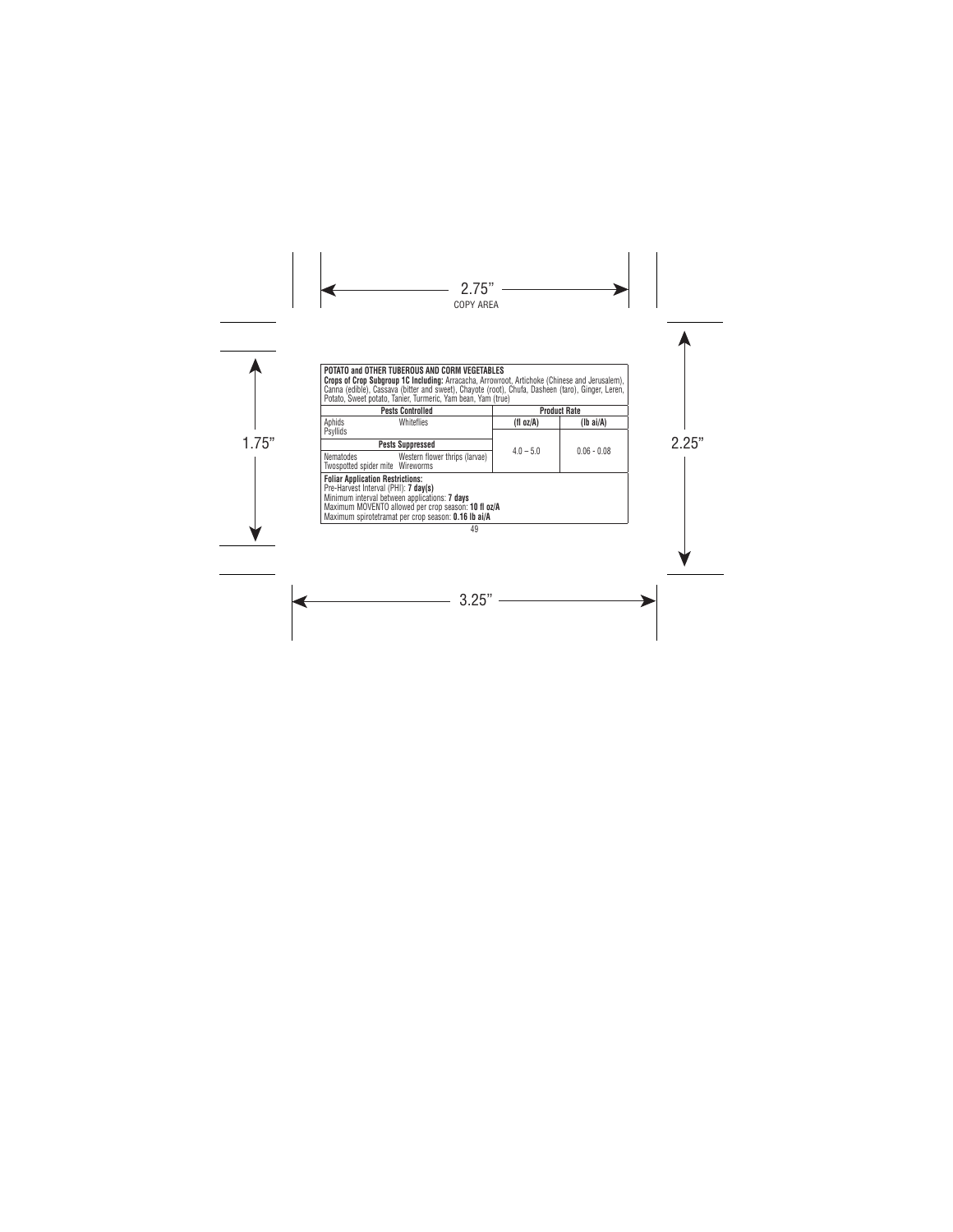# **SMALL FRUIT VINE CLIMBING SUBGROUP (Except Fuzzy Kiwifruit)**

**Crops of Crop Subgroup 13-07F Including:** Amur river grape, Gooseberry, Grape, Kiwifruit<br>(hardy), Maypop, Schisandra berry

|                                                          | <b>Pests Controlled</b>                |             | <b>Product Rate</b> |
|----------------------------------------------------------|----------------------------------------|-------------|---------------------|
| Grape tumid gallmaker                                    |                                        | (fl oz/A)   | $(Ib\text{ ai/A})$  |
| Mealybugs<br>Phylloxera<br>Willamette mite<br>Whiteflies |                                        |             |                     |
|                                                          | <b>Pests Suppressed</b>                | $6.0 - 8.0$ | $0.10 - 0.13$       |
| European fruit<br>lecanium scale<br>Pacific mite         | Twospotted spider<br>mite<br>Nematodes |             |                     |

*(continued)*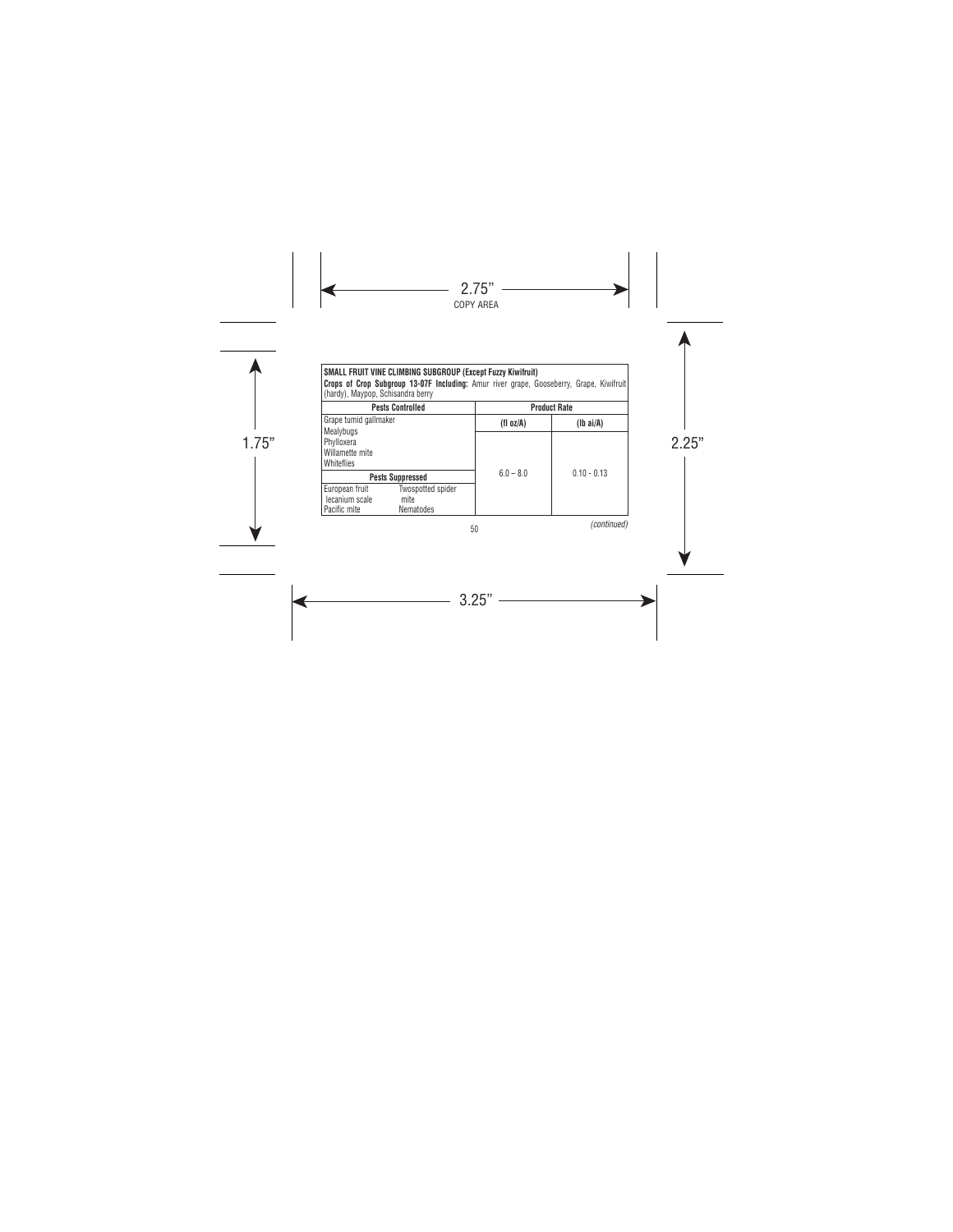berries / clusters when applied alone or in mixes after the initiation of bloom. Testing has shown **Foliar Application Restrictions:**  Pre-Harvest Interval (PHI): **7 day(s)**  Minimum interval between applications: **30 days** Maximum MOVENTO allowed per calendar year: **12.5 fl oz/A** Maximum spirotetramat per calendar year: **0.2 lb ai/A** Some adjuvants that may be used with MOVENTO have caused intolerable damage to grape that MOVENTO does not increase the potential for damage when used in combination with such adjuvants; however, not all adjuvants have been tested. It is recommended that a high quality spreading-penetrating adjuvant be used at a rate that is known to be safe to the crop.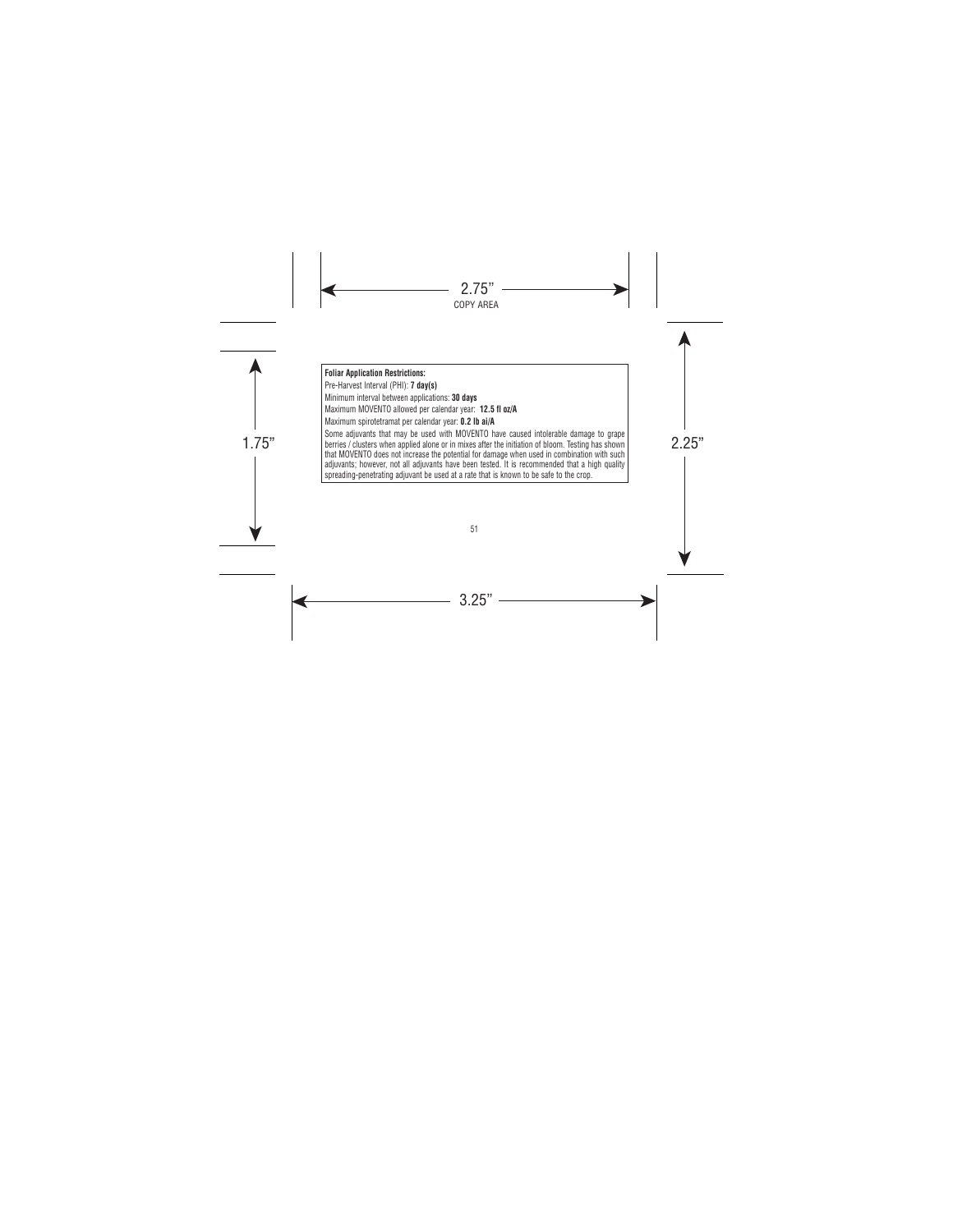| <b>STONE FRUITS</b> |  |
|---------------------|--|
|---------------------|--|

**Crops of Crop Group 12-12 Including:** Apricot; apricot, Japanese; capulin; cherry, black; cherry, Nanking; cherry, sweet; cherry, tart; Jujube, Chinese; nectarine; peach; plum; plum, American; plum, beach; plum, Canada; plum, cherry; plum, Chickasaw; plum, Damson; plum, Japanese; plum, Klamath; plum, prune; plumcot; sloe; cultivars, varieties, and/or hybrids of these

|                             | <b>Pests Controlled</b> |             | <b>Product Rate</b> |
|-----------------------------|-------------------------|-------------|---------------------|
| Aphids                      | White peach scale       | (fl oz/A)   | $(lb\ ai/A)$        |
| Mealybugs<br>San Jose scale | Whiteflies              | $6.0 - 9.0$ | $0.09 - 0.14$       |

*(continued)*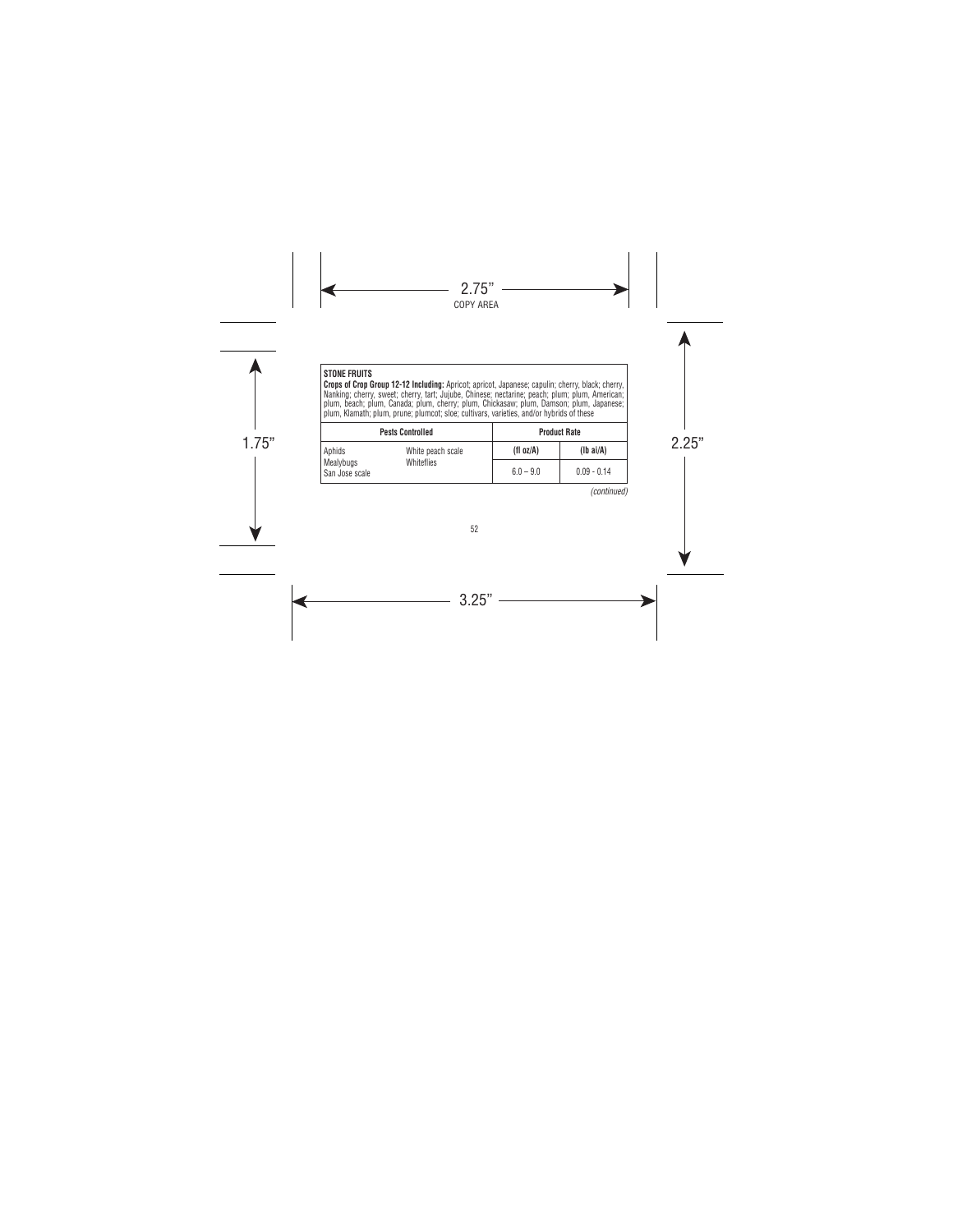|                                                                                                                                                                           | <b>Pests Suppressed</b>                                                                                                                                                                                                                                                                                        |              | <b>Product Rate</b> |
|---------------------------------------------------------------------------------------------------------------------------------------------------------------------------|----------------------------------------------------------------------------------------------------------------------------------------------------------------------------------------------------------------------------------------------------------------------------------------------------------------|--------------|---------------------|
| Black scale                                                                                                                                                               | <b>Nematodes</b>                                                                                                                                                                                                                                                                                               | (fl $oz/A$ ) | $(lb\text{ ai/A})$  |
| Cherry fruit fly<br>European fruit lecanium Twospotted spider mite<br>scale<br>European red mite                                                                          | Spotted Wing Drosophila                                                                                                                                                                                                                                                                                        | $6.0 - 9.0$  | $0.09 - 0.14$       |
| <b>Foliar Application Restrictions:</b><br>Pre-Harvest Interval (PHI): 7 day(s)<br>Minimum interval between applications: 14 days<br>Do not apply until after petal fall. | Maximum MOVENTO allowed per calendar year: 15.3 fl oz/A<br>Maximum spirotetramat per calendar year: 0.24 lb ai/A<br>For control of San Jose scale, apply immediately after petal fall; under heavy infestation pressure<br>or where difficult control conditions exist, a second application may be necessary. |              |                     |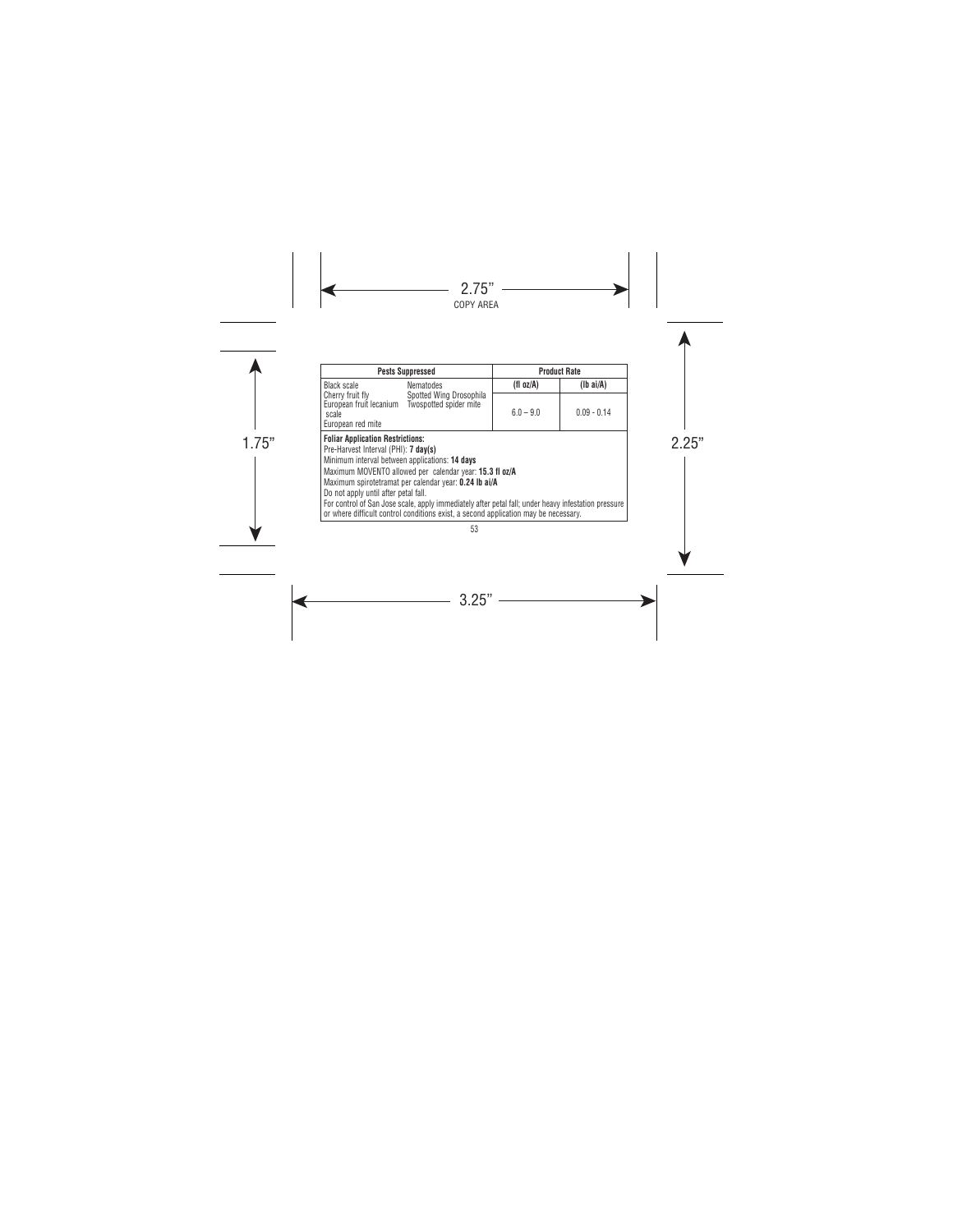| <b>Pests Controlled</b>                                                                                                                                                                                                                          |              | <b>Product Rate</b> |
|--------------------------------------------------------------------------------------------------------------------------------------------------------------------------------------------------------------------------------------------------|--------------|---------------------|
| Bean aphid                                                                                                                                                                                                                                       | (fl $oz/A$ ) | $(lb\text{ ai/A})$  |
| Root Aphid<br>Whiteflies                                                                                                                                                                                                                         |              |                     |
| <b>Pests Suppressed</b>                                                                                                                                                                                                                          | $5.0 - 9.0$  | $0.08 - 0.14$       |
| Root Maggot<br>Sugarbeet cyst nematode                                                                                                                                                                                                           |              |                     |
| <b>Foliar Application Restrictions:</b><br>Pre-Harvest Interval (PHI): 28 day(s)<br>Minimum interval between applications: 14 days<br>Maximum MOVENTO allowed per crop season: 18 fl oz/A<br>Maximum spirotetramat per crop season: 0.28 lb ai/A |              |                     |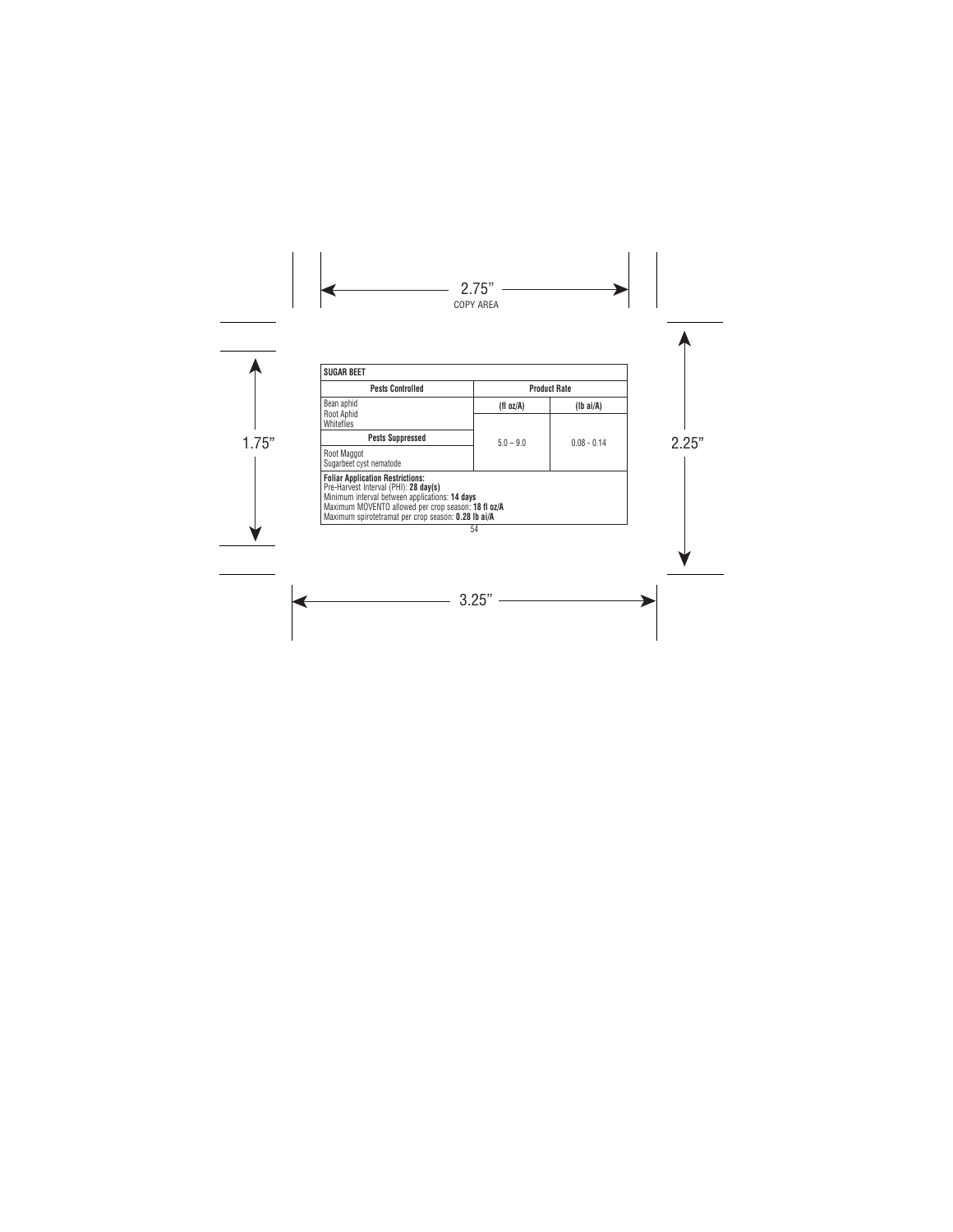### **TREE NUTS**

**Crops of Crop Group 14-12 Including:** African nut-tree; almond; beechnut; Brazil nut; Brazilian pine; bunya; bur oak; butternut; Cajou nut; candlenut; cashew; chestnut; chinquapin; coconut; coquito nut; dika nut; ginkgo; Guiana chestnut; hazelnut (filbert); heartnut; hickory nut; Japanese horse-chestnut; macadamia nut; mongongo nut; monkey-pot; monkey puzzle nut; Okari nut; Pachira nut; peach palm nut; pecan; pequi; Pili nut; pine nut; pistachio; Sapucaia nut; tropical almond; walnut, black; walnut, English; yellowhorn; cultivars, varieties, and/or hybrids of these

| annona, maniat, biaon, maniat, Lingion, yonomioni, outtraro, variotivo, and/or hybrido or those |                                                     |             |                     |  |
|-------------------------------------------------------------------------------------------------|-----------------------------------------------------|-------------|---------------------|--|
|                                                                                                 | <b>Pests Controlled</b>                             |             | <b>Product Rate</b> |  |
| Aphids                                                                                          | San Jose scale<br>Walnut scale<br><b>Whiteflies</b> | (fl oz/A)   | $(Ib\text{ ai/A})$  |  |
| Mealybugs<br>Phylloxera                                                                         |                                                     | $6.0 - 9.0$ | $0.09 - 0.14$       |  |

*(continued)*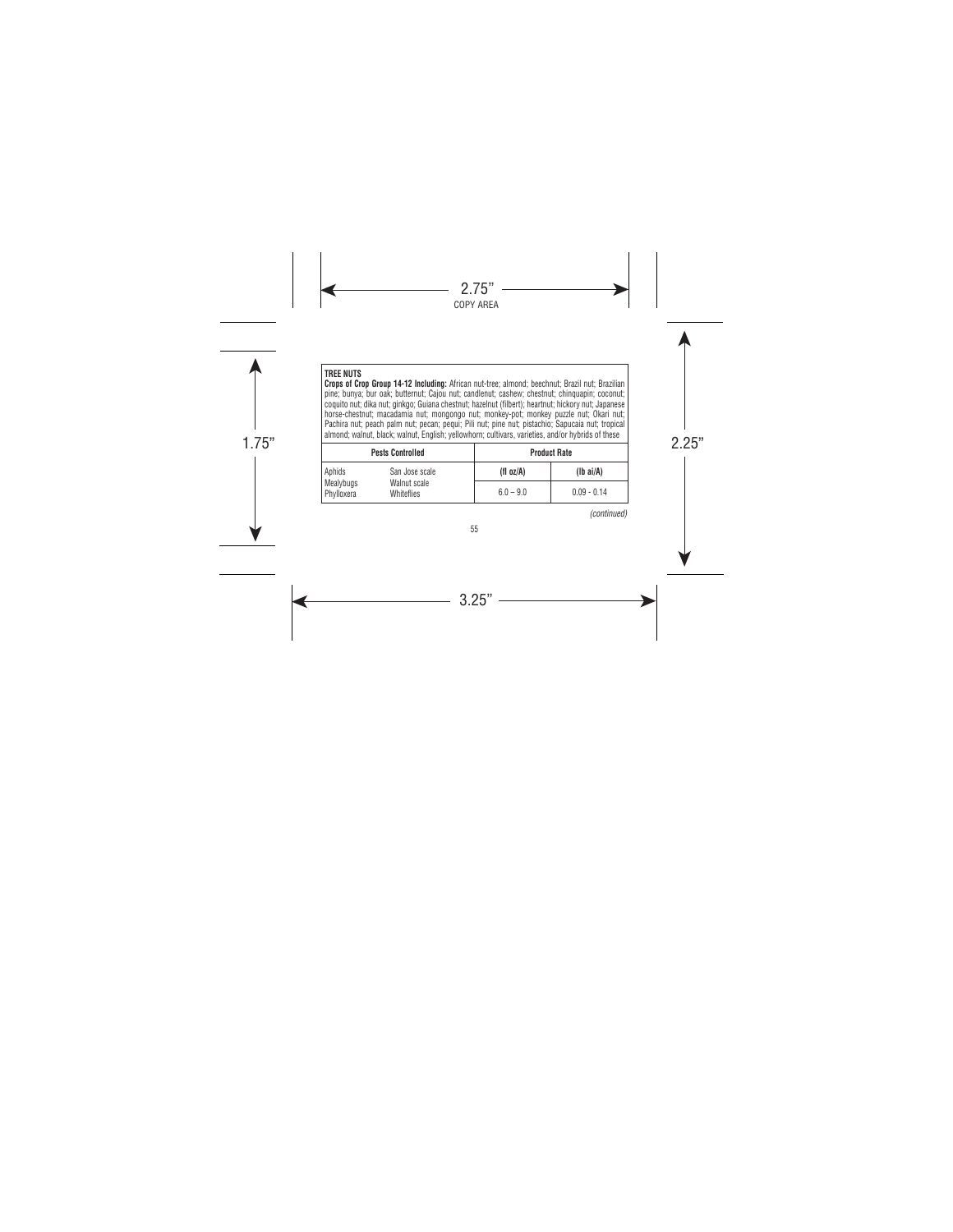| <b>Pests Suppressed</b>                                                                                                                                                                    |              | <b>Product Rate</b> |  |
|--------------------------------------------------------------------------------------------------------------------------------------------------------------------------------------------|--------------|---------------------|--|
| European fruit<br>Pacific mite<br>Twospotted spider mite<br>lecanium scale                                                                                                                 | (fl $oz/A$ ) | $(lb\text{ ai/A})$  |  |
| <b>Nematodes</b><br>Olive scale                                                                                                                                                            | $6.0 - 9.0$  | $0.09 - 0.14$       |  |
| <b>Foliar Application Restrictions:</b>                                                                                                                                                    |              |                     |  |
| Pre-Harvest Interval (PHI): 7 day(s)                                                                                                                                                       |              |                     |  |
| Minimum interval between applications: 14 days                                                                                                                                             |              |                     |  |
| Maximum MOVENTO allowed per calendar year: 21.5 fl oz/A                                                                                                                                    |              |                     |  |
| Maximum spirotetramat per calendar year: 0.34 lb ai/A                                                                                                                                      |              |                     |  |
| Do not apply until after petal fall.                                                                                                                                                       |              |                     |  |
| For control of San Jose scale, apply immediately after petal fall; under heavy infestation pressure<br>or where difficult control conditions exist, a second application may be necessary. |              |                     |  |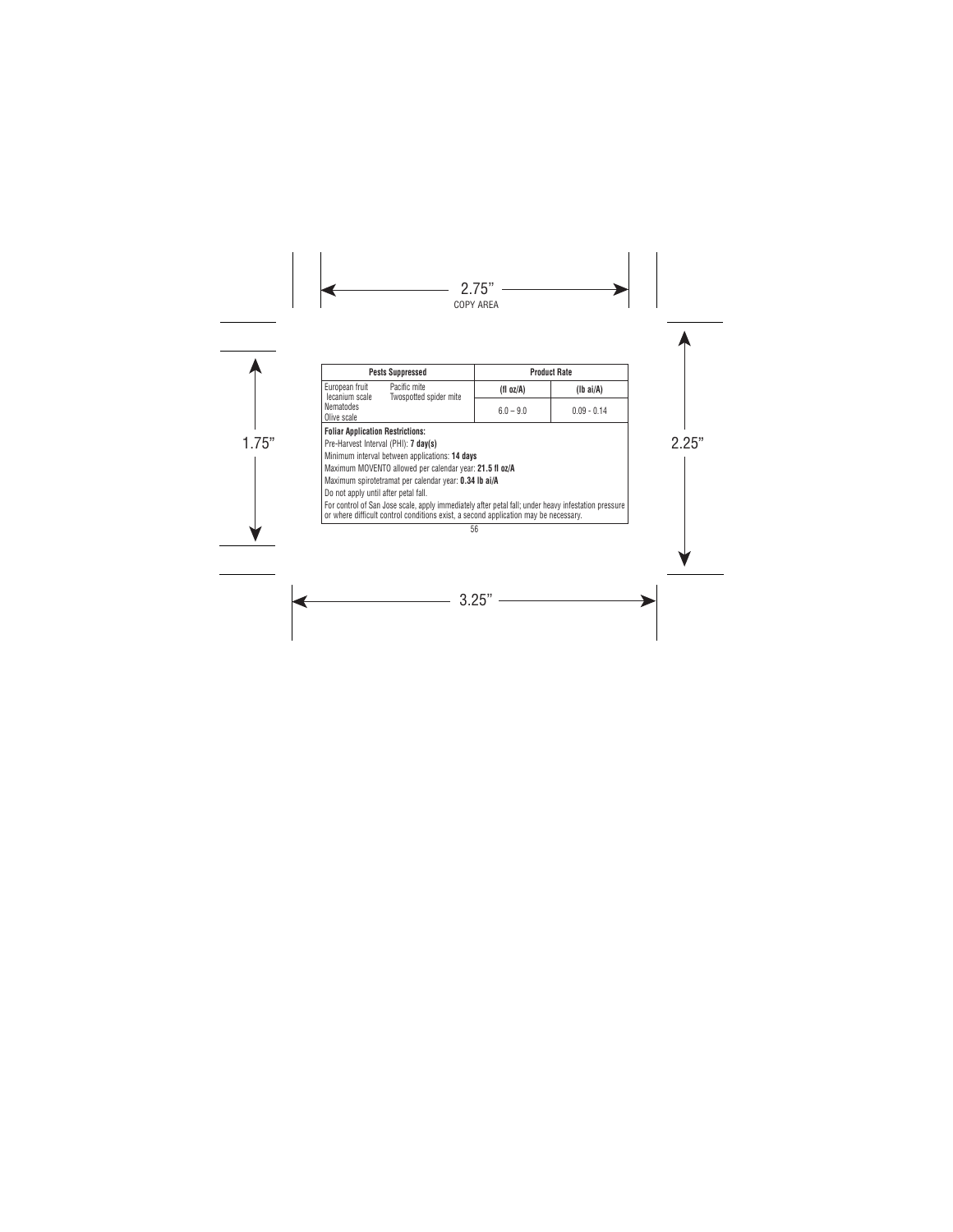#### **TROPICAL FRUIT**

Acerola, Avocado, Black sapote, Canistel, Feijoa, Jaboticaba, Guava, Longan, Lychee, Mamey<br>sapote, Mango, Papaya, Passionfruit, Persimmon, Pulasan, Rambutan, Sapodilla, Spanish lime,<br>Star apple, Starfruit, Wax jambu, Whit

| <b>Pests Controlled</b>     |            | <b>Product Rate</b> |               |
|-----------------------------|------------|---------------------|---------------|
| Aphids                      | Scales     | (fl oz/A)           | $(lb\ ai/A)$  |
| Avocado thrips<br>Mealybugs | Whiteflies | $8.0 - 10.0$        | $0.13 - 0.16$ |

*(continued)*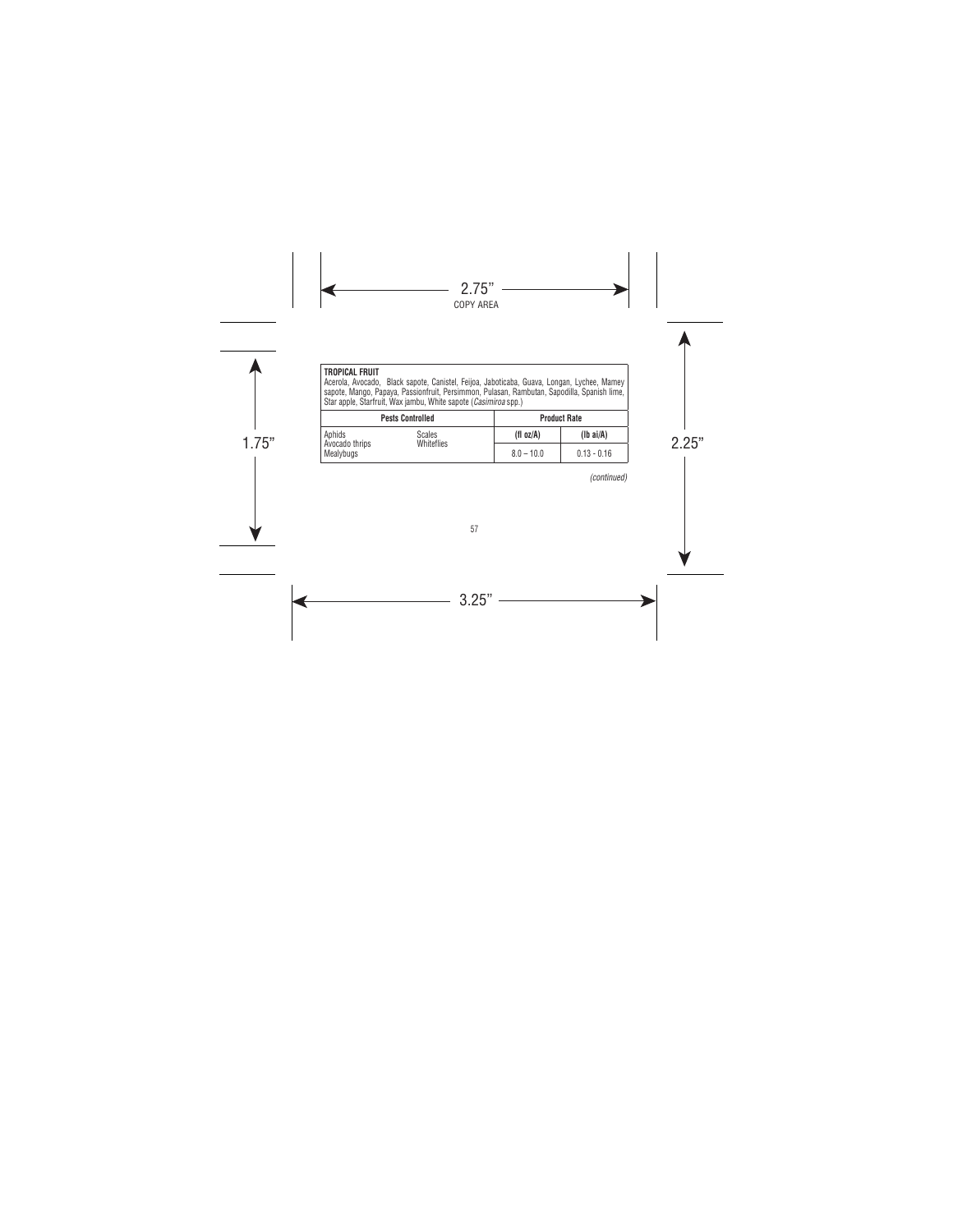| <b>Pests Suppressed</b>                                                                                                                                                                                                                             |             | <b>Product Rate</b> |                    |
|-----------------------------------------------------------------------------------------------------------------------------------------------------------------------------------------------------------------------------------------------------|-------------|---------------------|--------------------|
| Avocado brown mite                                                                                                                                                                                                                                  | Persea mite | (fl oz/A)           | $(lb\text{ ai/A})$ |
| Papaya leaf edgeroller mite Twospotted spider mite                                                                                                                                                                                                  |             | $8.0 - 10.0$        | $0.13 - 0.16$      |
| <b>Foliar Application Restrictions:</b><br>Pre-Harvest Interval (PHI): 1 dav(s)<br>Minimum interval between applications: 14 days<br>Maximum MOVENTO allowed per calendar year: 25 fl oz/A<br>Maximum spirotetramat per calendar year: 0.39 lb ai/A |             |                     |                    |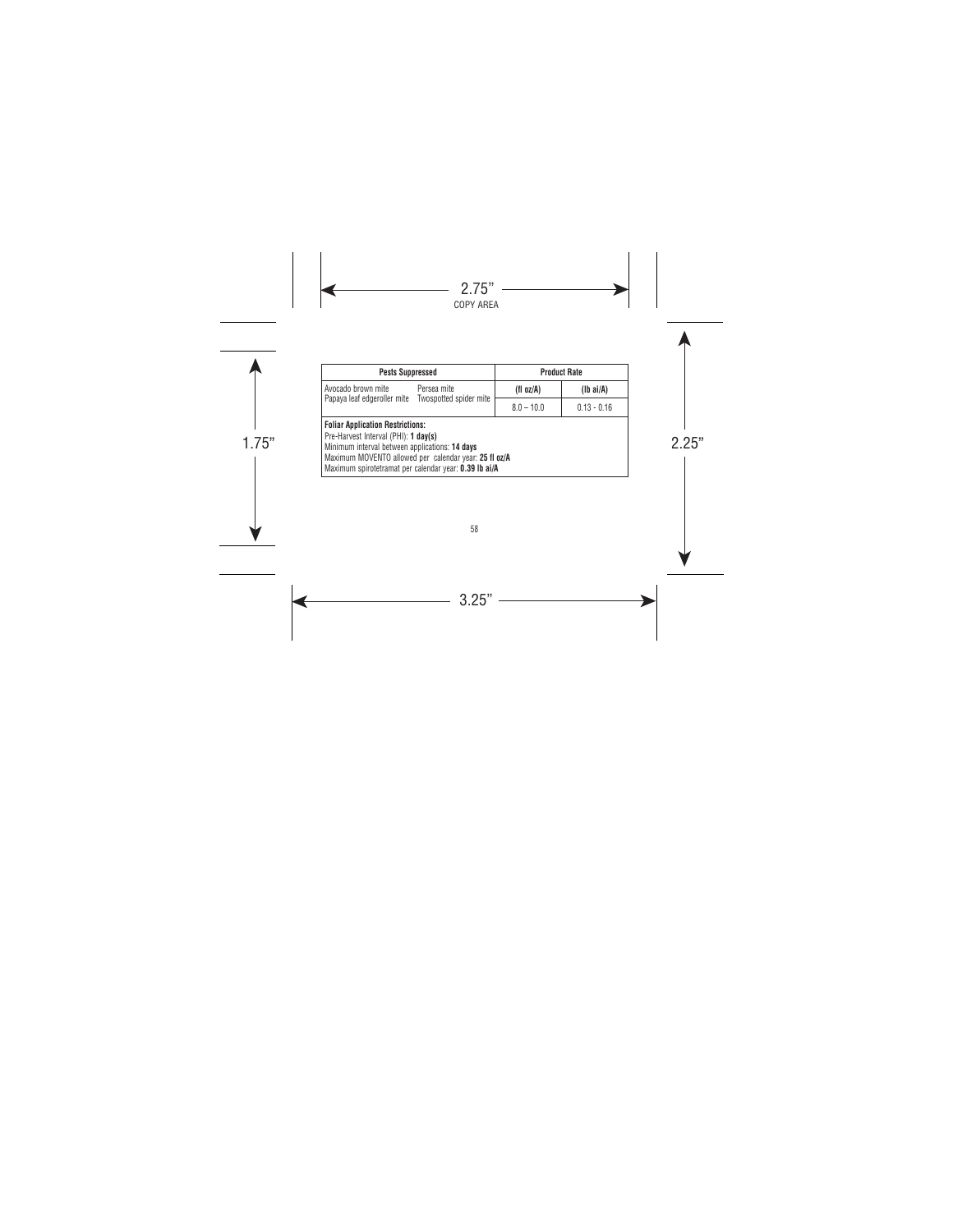| <b>Pests Controlled</b>                                                                                                                                                                                                                                                                                                                                 |              | <b>Product Rate</b> |
|---------------------------------------------------------------------------------------------------------------------------------------------------------------------------------------------------------------------------------------------------------------------------------------------------------------------------------------------------------|--------------|---------------------|
| Aphids                                                                                                                                                                                                                                                                                                                                                  | (fl $oz/A$ ) | $(lb\ ai/A)$        |
|                                                                                                                                                                                                                                                                                                                                                         | $4.0 - 12.5$ | $0.06 - 0.2$        |
| <b>Foliar Application Restrictions:</b><br>Pre-Harvest Interval (PHI): 3 day(s)<br>Minimum interval between applications: 7 days<br>Maximum MOVENTO allowed per crop season: 25 fl oz/A<br>Maximum spirotetramat per crop season: 0.39 lb ai/A<br>Do not plant or replant any crop not listed on this label within 260 days after the last application. |              |                     |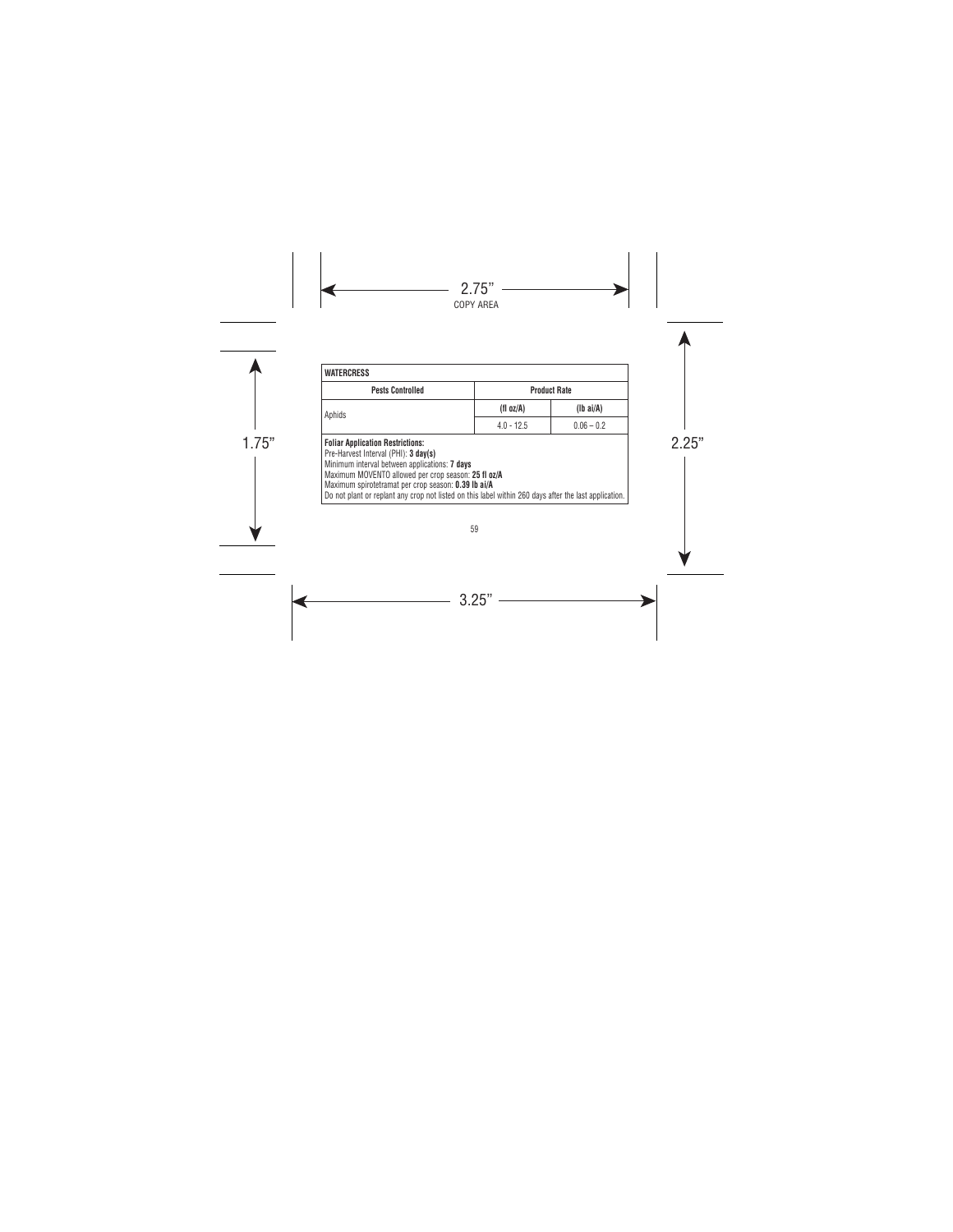# **STORAGE AND DISPOSAL**

Do not contaminate water, food or feed by storage or disposal.

#### **Pesticide storage**

MOVENTO is packaged in poly-ethylene containers. Do not allow product or containers to freeze. Store in a cool, dry place and in such a manner as to prevent cross contamination with other pesticides, fertilizers, food, and feed. Store in original container and out of the reach of children, preferably in a locked storage area.

prererably in a lockeu storage area.<br>Handle and open container in a manner as to prevent spillage. If container is leaking, invert to prevent leakage. If the container is leaking or material is spilled for any reason or cause, carefully dam up spilled material to prevent runoff. Refer to Precautionary Statements on label for hazards associated with the handling of this material. Do not walk through spilled material. Absorb spilled material with absorbing type compounds and dispose of as directed for pesticides below. In spill or leak incidents, keep unauthorized people away. You may contact the Bayer CropScience Emergency Response Team for decontamination procedures or any other assistance that may be necessary. The Bayer CropScience Emergency Response Telephone No. is (800) 334-7577, or contact Chemtrec at (800) 424-9300. *(continued)*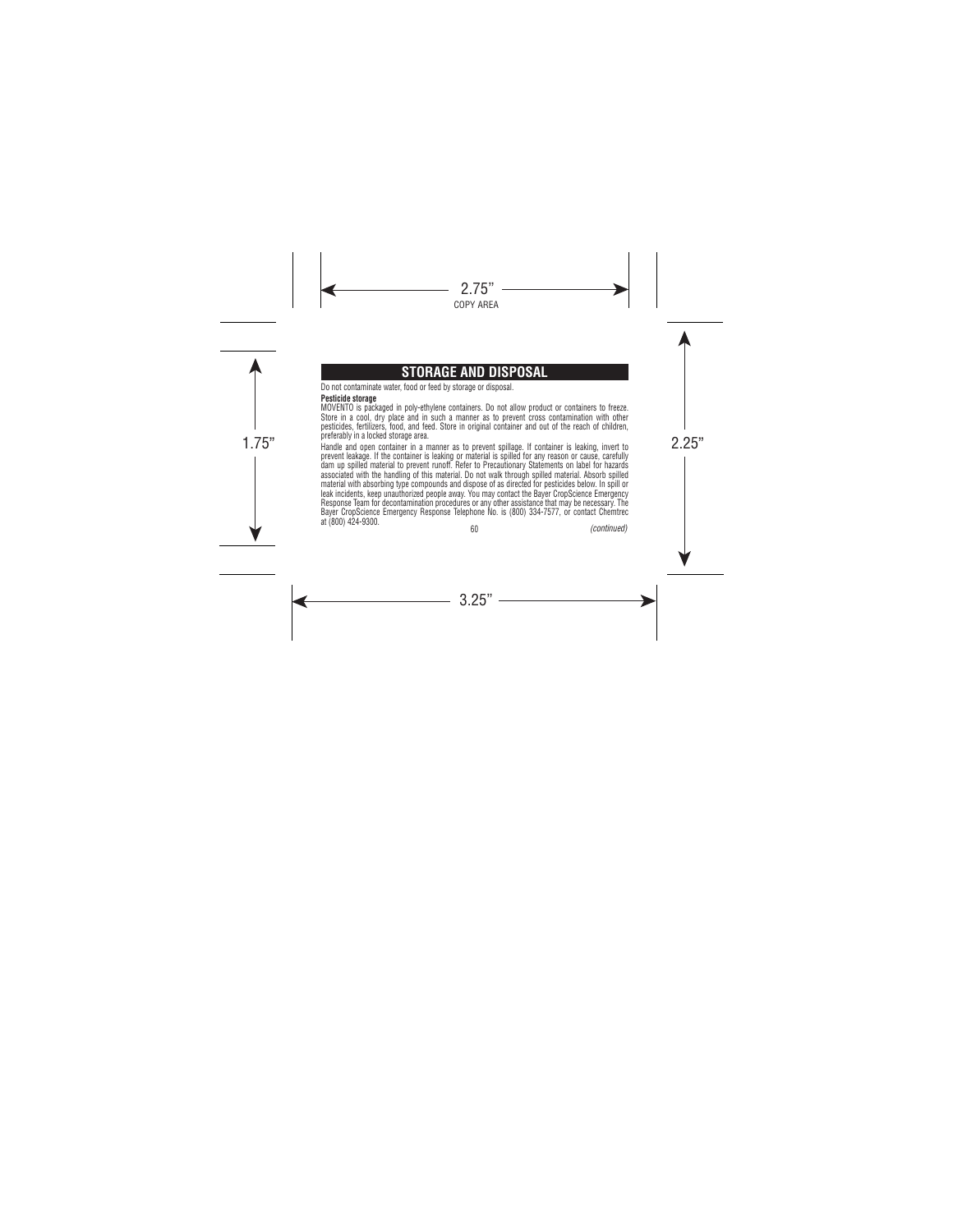# **Pesticide disposal**

Pesticide wastes are toxic. Improper disposal of excess pesticide, spray mixture, or rinsate is a violation of Federal Law. If these wastes cannot be disposed of by use according to label instructions, contact your State Pesticide or Environmental Control Agency, or the Hazardous Waste representative at the nearest EPA Regional Office for guidance.

## **Container handling**

Rigid, Non-refillable containers (equal to or less than 5 gallons)

1.75" 2.25" Non-refillable container. Do not reuse or refill this container. Offer for recycling, if available. Triple rinse or pressure rinse container (or equivalent) promptly after emptying. Triple rinse as follows: Empty the remaining contents into application equipment or a mix tank and drain for 10 seconds after the flow begins to drip. Fill the container 1/4 full with water and recap. Shake for 10 seconds. Pour rinsate into application equipment or a mix tank or store rinsate for later use or disposal. Drain for 10 seconds after the flow begins to drip. Repeat this procedure two more times.

*(continued)*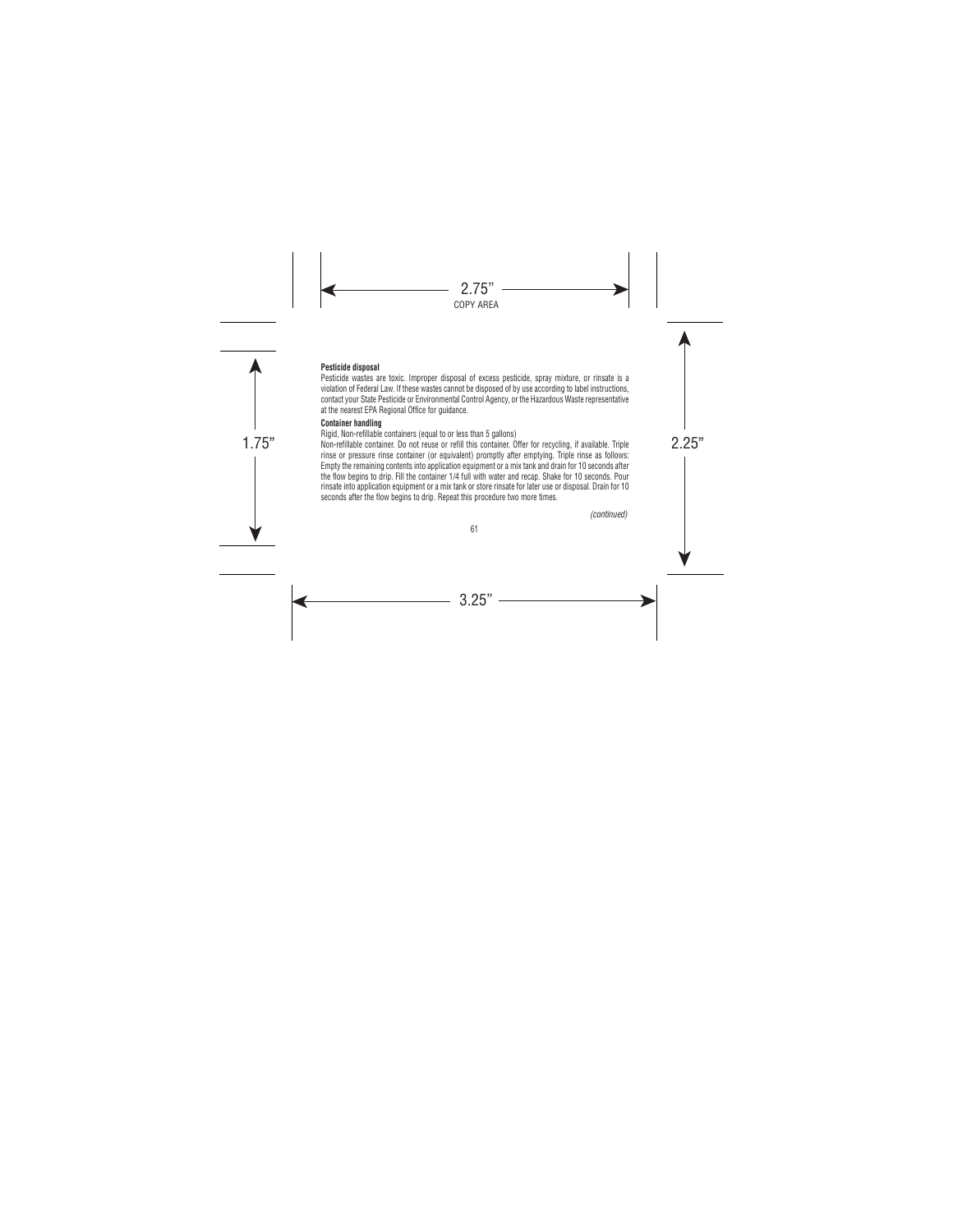Pressure rinse as follows: Empty the remaining contents into application equipment or a mix tank and continue to drain for 10 seconds after the flow begins to drip. Hold container upside down over application equipment or mix tank or collect rinsate for later use or disposal. Insert pressure rinsing nozzle in the side of the container, and rinse at about 40 PSI for at least 30 seconds. Drain for 10 seconds after the flow begins to drip.

 $1.75$  and  $1.75$   $1.75$   $1.75$   $1.75$   $1.75$   $1.75$   $1.75$   $1.75$   $1.75$   $1.75$   $1.75$   $1.75$   $1.75$   $1.75$   $1.75$   $1.75$   $1.75$   $1.75$   $1.75$   $1.75$   $1.75$   $1.75$   $1.75$   $1.75$   $1.75$   $1.75$   $1.75$   $1.75$   $1.75$   $1.75$  Once container is rinsed, offer for recycling if available or puncture and dispose of in a sanitary landfill.

Induce is a registered trademark of Helena Holding Company

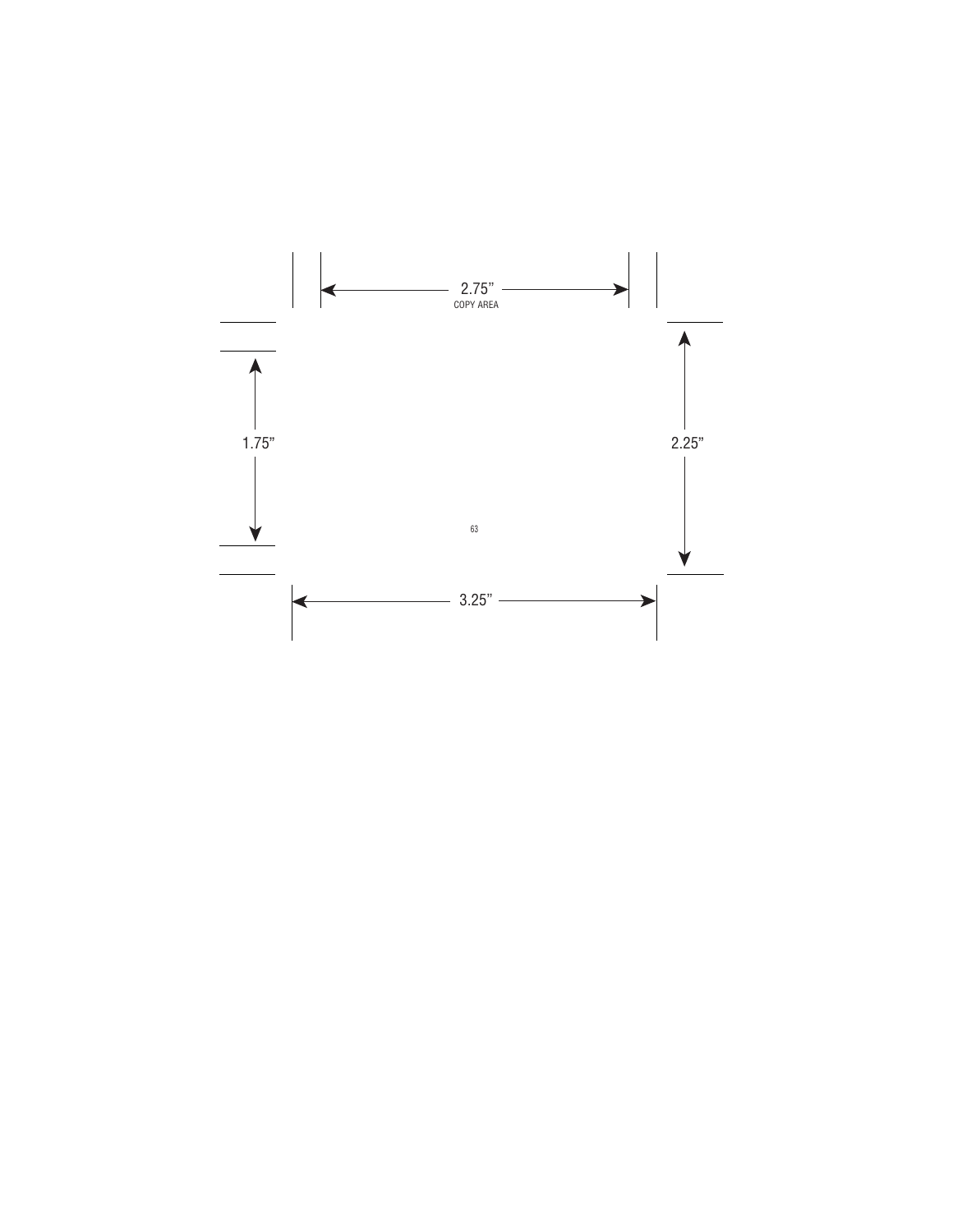| 02.)<br>ᇆ<br>32<br>ā    | <b>MOVENTO®</b><br><b>GROUP 28 INSECTICIDE</b><br>For Agricultural Use Only: For control of listed insects on<br>certain tree, tropical fruits, vine, and vegetable crops.<br>ACTIVE INGREDIENT: Spirotetramat: cis-3-(2,5-<br>dimethylphenyl)-8-methoxy-2-oxo-1-azaspiro<br>[4.5] dec-3-en-4-yl-ethyl carbonate.<br>.22.40%<br>OTHER INGREDIENTS:<br>77.60%<br>MOVENTO contains 2.00 pounds<br>TOTAL: 100.00%<br>spirotetramat per U.S. gallon (240 grams Al/liter) | PRECAUTIONARY STATEMENTS<br>HAZARDS TO HUMANS AND DOMESTIC ANIMALS<br>CAUTION<br>• Harmful if swallowed or absorbed through skin.<br>• Causes moderate eye irritation.<br>• Avoid contact with skin, eyes, or clothing.<br>• Wash thoroughly with soap and water after handling and<br>before eating, drinking, chewing gum, or using tobacco.<br>• Prolonged or frequently repeated skin contact may |
|-------------------------|----------------------------------------------------------------------------------------------------------------------------------------------------------------------------------------------------------------------------------------------------------------------------------------------------------------------------------------------------------------------------------------------------------------------------------------------------------------------|-------------------------------------------------------------------------------------------------------------------------------------------------------------------------------------------------------------------------------------------------------------------------------------------------------------------------------------------------------------------------------------------------------|
| CONTENTS:<br><b>TEN</b> | EPA Rea. No. 264-1050<br>KEEP OUT OF REACH OF CHILDREN<br>CAUTION<br>For MEDICAL And TRANSPORTATION Emergencies<br><b>ONLY</b> Call 24 Hours A Day 1-800-334-7577<br>For PRODUCT USE Information Call 1-866-99BAYER<br>(1-866-992-2937)<br>Please refer to booklet for additional precautionary<br>statements and directions for use.                                                                                                                                | cause allergic reactions in some individuals.<br>DIRECTIONS FOR USE<br>It is a violation of Federal law to use this product<br>in a manner inconsistent with its labeling.<br>Read the entire label before using this product.<br><b>Bayer CropScience LP</b><br>800 N. Lindbergh Blvd.<br>St. Louis, MO 63167<br>US61384098C<br>170628Cv2 01/19                                                      |

#### **PRECAUTIONARY STATEMENTS HAZARDS TO HUMANS AND DOMESTIC ANIMALS CAUTION**

- armful if swallowed or absorbed through skin.
- auses moderate eye irritation.
- Avoid contact with skin, eyes, or clothing.
- Wash thoroughly with soap and water after handling and efore eating, drinking, chewing gum, or using tobacco.
- Prolonged or frequently repeated skin contact may ause allergic reactions in some individuals.

# **DIRECTIONS FOR USE**